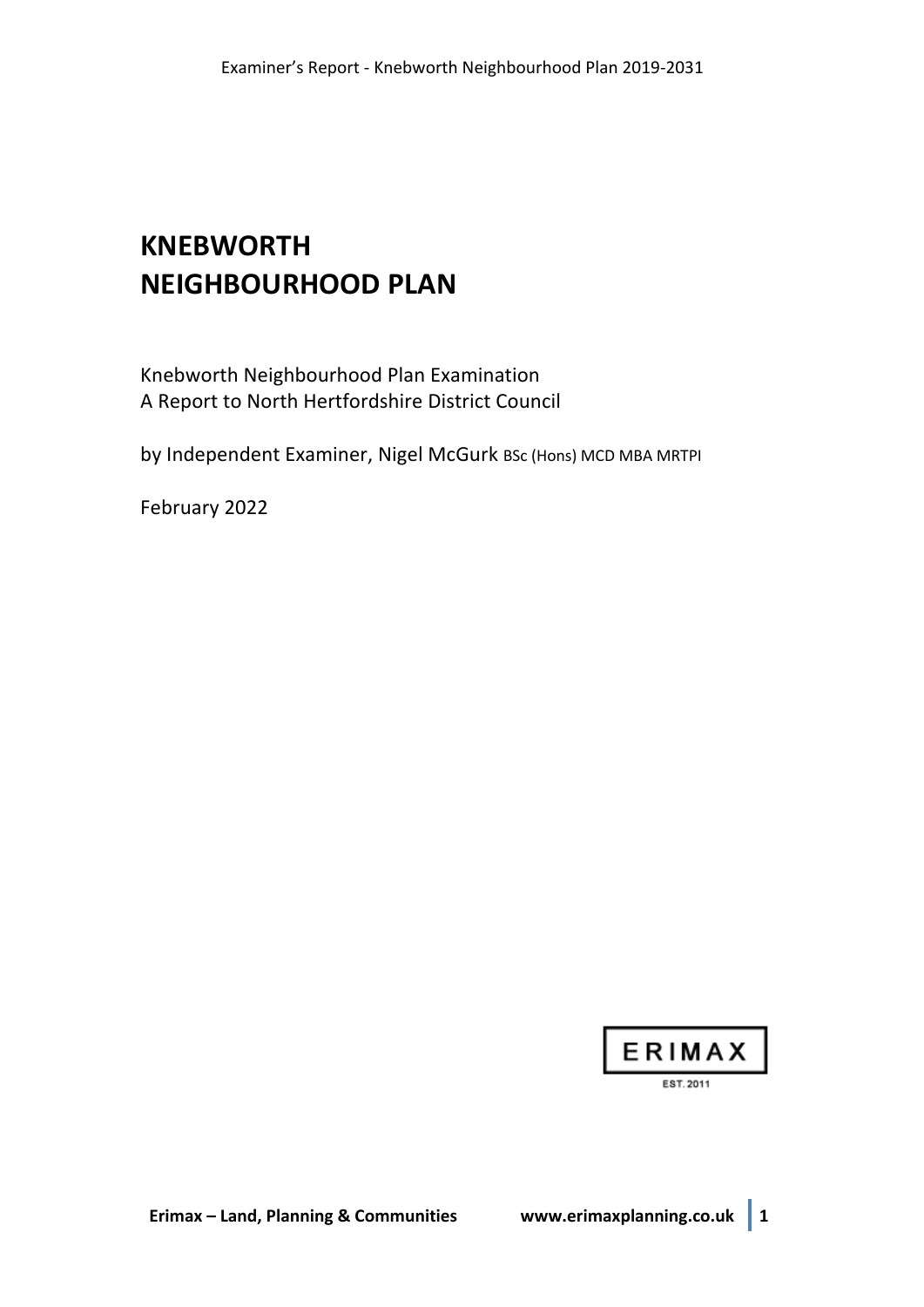# **Contents**

## **1, Summary**

- **2, Introduction**
- **3, Basic Conditions and Development Plan Status**
- **4, Background Documents and the Knebworth Neighbourhood Area**
- **5, Public Consultation**
- **6, The Neighbourhood Plan: Introductory Section**
- **7, The Neighbourhood Plan: Policies**
- **8, The Neighbourhood Plan: Other Matters**
- **9, Referendum**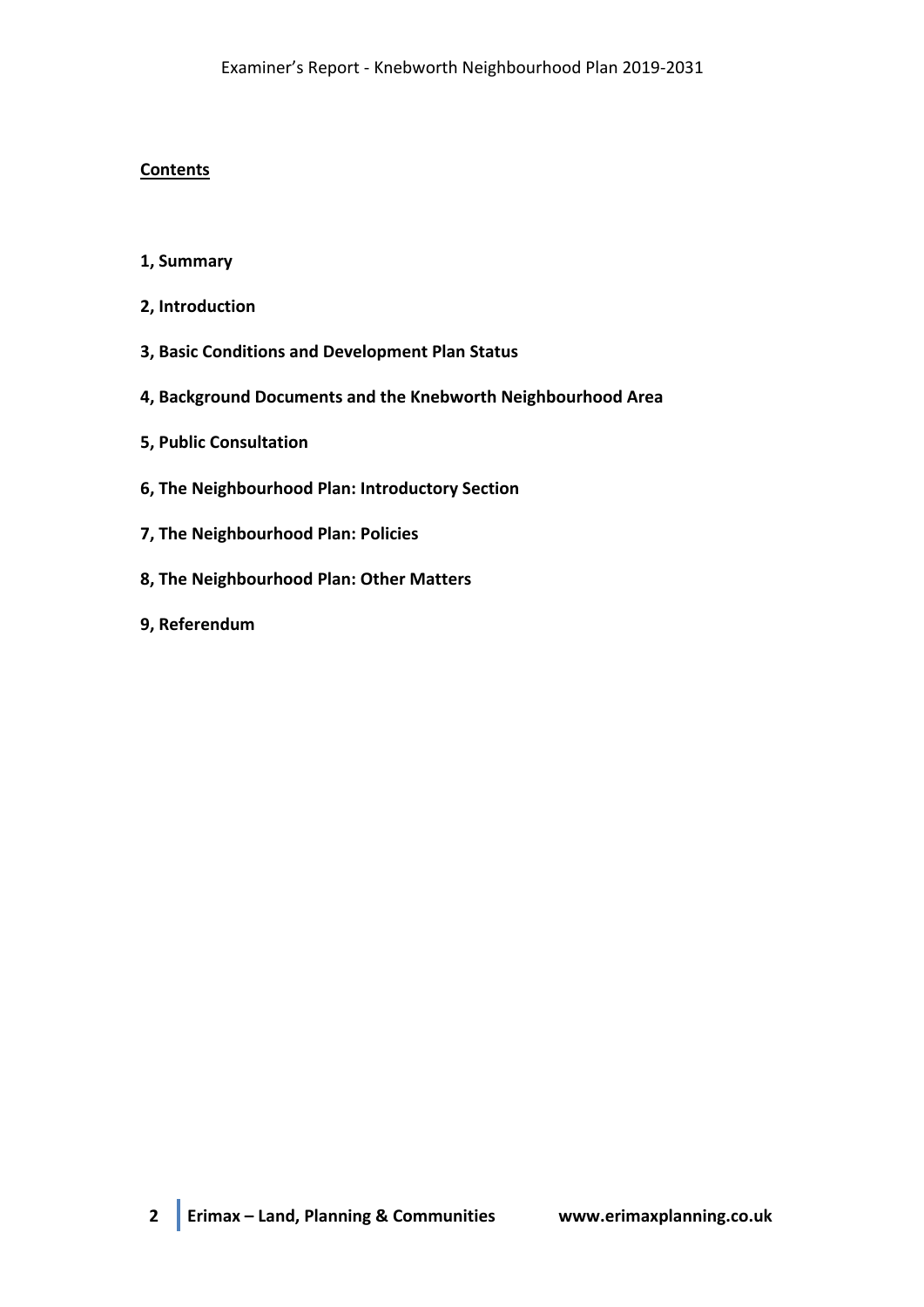# **1. Summary**

- 1 Subject to the recommendations within this Report, made in respect of enabling the Knebworth Neighbourhood Plan to meet the basic conditions, I confirm that:
	- having regard to national policies and advice contained in guidance issued by the Secretary of State it is appropriate to make the neighbourhood plan;
	- the making of the neighbourhood plan contributes to the achievement of sustainable development;
	- the making of the neighbourhood plan is in general conformity with the strategic policies contained in the development plan for the area of the authority (or any part of that area);
	- the making of the neighbourhood plan does not breach, and is otherwise compatible with, European Union (EU) obligations; and
	- the making of the neighbourhood plan is not likely to have a significant effect on a European site or a European offshore marine site, either alone or in combination with other plans or projects.
- 2 Taking the above into account, I find that the Knebworth Neighbourhood Plan meets the basic conditions<sup>1</sup> and I recommend to North Hertfordshire District Council that, subject to modifications, it should proceed to Referendum.

 $1$  It is confirmed in Chapter 3 of this Report that the Knebworth Neighbourhood Plan meets the requirements of Paragraph 8(1) of Schedule 4B to the Town and Country Planning Act 1990.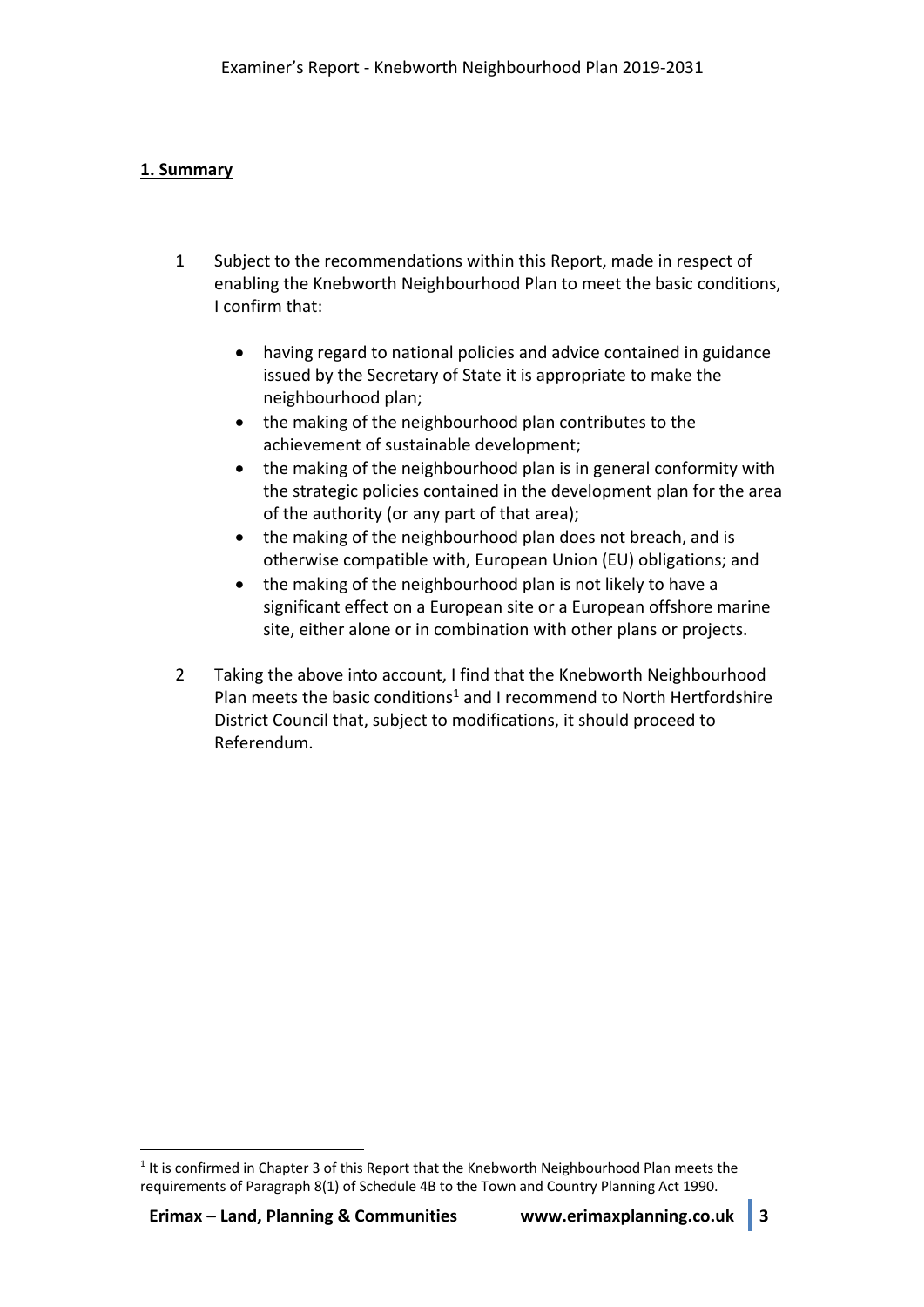# **2. Introduction**

# The Neighbourhood Plan

- 3 This Report provides the findings of the examination into the Knebworth Neighbourhood Plan (referred to as the Neighbourhood Plan) prepared by Knebworth Parish Council.
- 4 As above, the Report recommends that the Neighbourhood Plan should go forward to a Referendum. At Referendum, should more than 50% of votes be in favour of the Neighbourhood Plan, then the Plan would be formally *made* by North Hertfordshire District Council.
- 5 The Neighbourhood Plan would then form part of the development plan and as such, it would be used to determine planning applications and guide planning decisions in the Knebworth Neighbourhood Area.
- 6 Neighbourhood planning provides communities with the power to establish their own policies to shape future development in and around where they live and work.

"*Neighbourhood planning gives communities the power to develop a shared vision for their area. Neighbourhood Plans can shape, direct and help to deliver sustainable development*." (Paragraph 29, National Planning Policy Framework)

- 7 As confirmed under "*Legal Requirements*" in paragraph 2.7 on page 3 of the Basic Conditions Statement, submitted alongside the Neighbourhood Plan, Knebworth Parish Council is the *Qualifying Body,* ultimately responsible for the Neighbourhood Plan.
- 8 Paragraph 2.7 of the Basic Conditions Statement also confirms that the Neighbourhood Plan relates only to the designated Knebworth Neighbourhood Area and there is no other neighbourhood plan in place in the Knebworth Neighbourhood Area.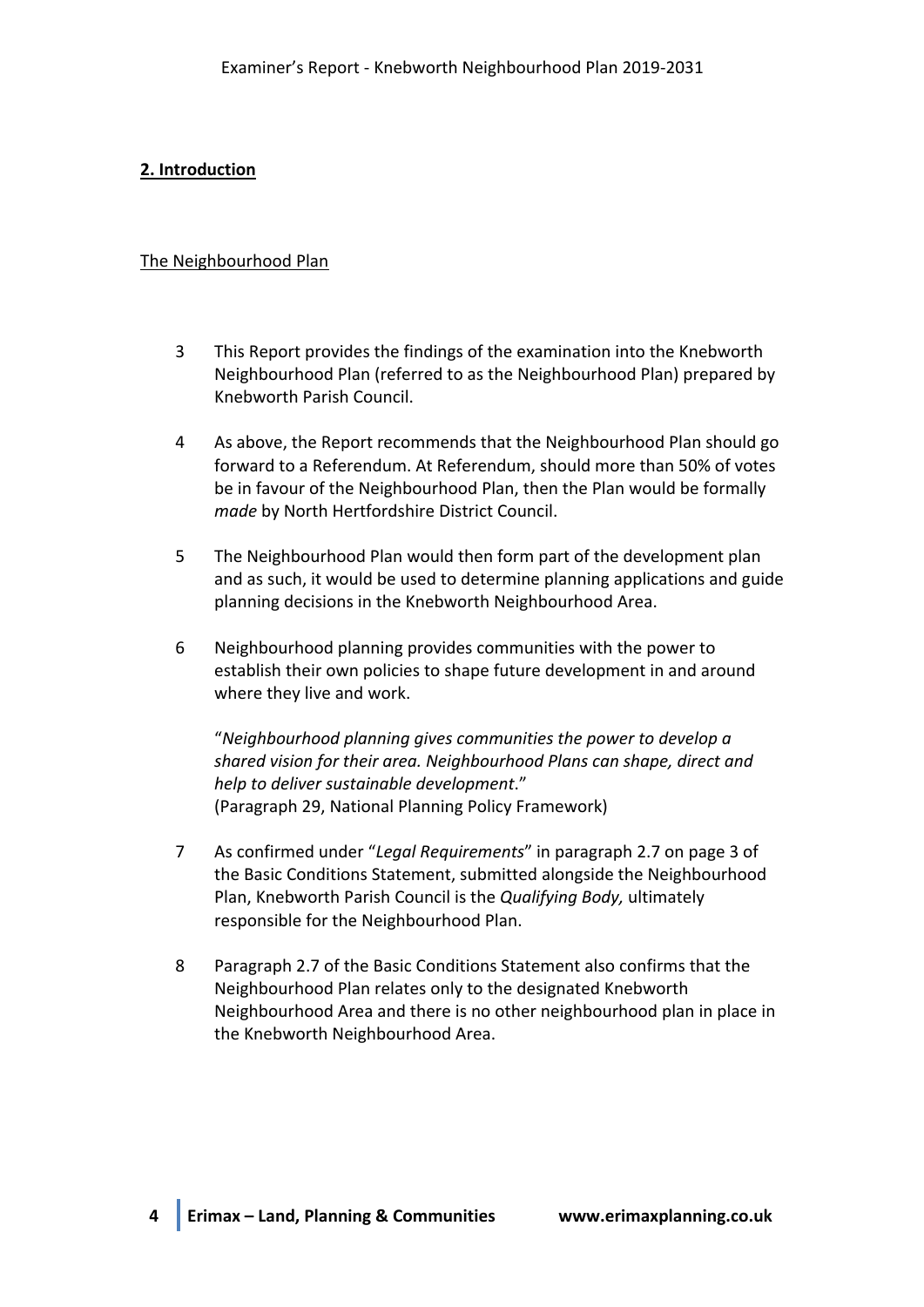9 This meets with the aims and purposes of neighbourhood planning, as set out in the Localism Act (2011), the National Planning Policy Framework (2021) and Planning Practice Guidance (2014).

## Role of the Independent Examiner

- 10 I was appointed by North Hertfordshire District Council to conduct the examination of the Knebworth Neighbourhood Plan and to provide this Report.
- 11 As an Independent Neighbourhood Plan Examiner, I am independent of the Qualifying Body and the relevant Local Authority. I do not have any interest in any land that may be affected by the Neighbourhood Plan and I possess appropriate qualifications and experience.
- 12 I am a chartered town planner and have nine years' direct experience as an Independent Examiner of Neighbourhood Plans and Orders. I also have thirty years' land, planning and development experience, gained across the public, private, partnership and community sectors.
- 13 As the Independent Examiner, I must make one of the following recommendations:
	- that the Neighbourhood Plan should proceed to Referendum, on the basis that it meets all legal requirements;
	- that the Neighbourhood Plan, as modified, should proceed to Referendum;
	- that the Neighbourhood Plan does not proceed to Referendum, on the basis that it does not meet the relevant legal requirements,
- 14 If recommending that the Neighbourhood Plan should go forward to Referendum, I must then consider whether the Referendum Area should extend beyond the Knebworth Neighbourhood Area to which the Plan relates.
- 15 Where modifications are recommended, they are presented as bullet points and highlighted in **bold print**, with any proposed new wording in *italics*.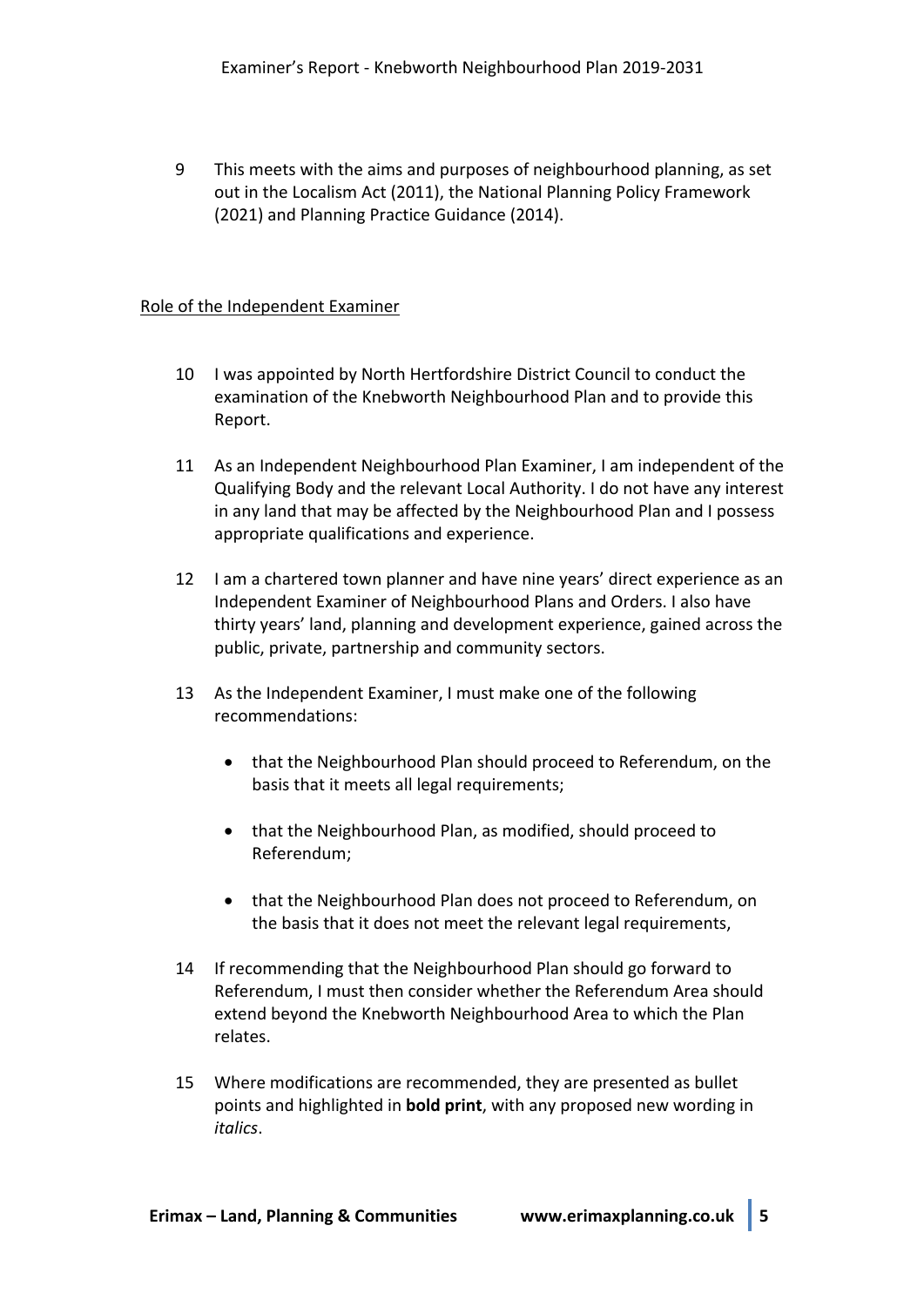## Neighbourhood Plan Period

- 16 A neighbourhood plan must specify the period during which it is to have effect.
- 17 The title page of the Neighbourhood Plan refers to the plan period as "*2019 – 2031.*"
- 18 Taking this into account, the Neighbourhood Plan meets the requirement in respect of specifying the period during which it is to have effect.

## Public Hearing

- 19 According to the legislation, it is a general rule that neighbourhood plan examinations should be held without a public hearing – by written representations only.
- 20 However, it is also the case that *when the Examiner considers it necessary* to ensure adequate examination of an issue, or to ensure that a person has a fair chance to put a case, then a public hearing must be held.
- 21 Further to consideration of the information submitted, I determined not to hold a public hearing as part of the examination of the Knebworth Neighbourhood Plan.
- 22 However, further to consideration of the submission documents, I wrote to the Qualifying Body in respect of matters where further information was sought. At the same time, in line with good practice, the Qualifying Body was provided with an opportunity to respond to representations received during the Submission consultation process.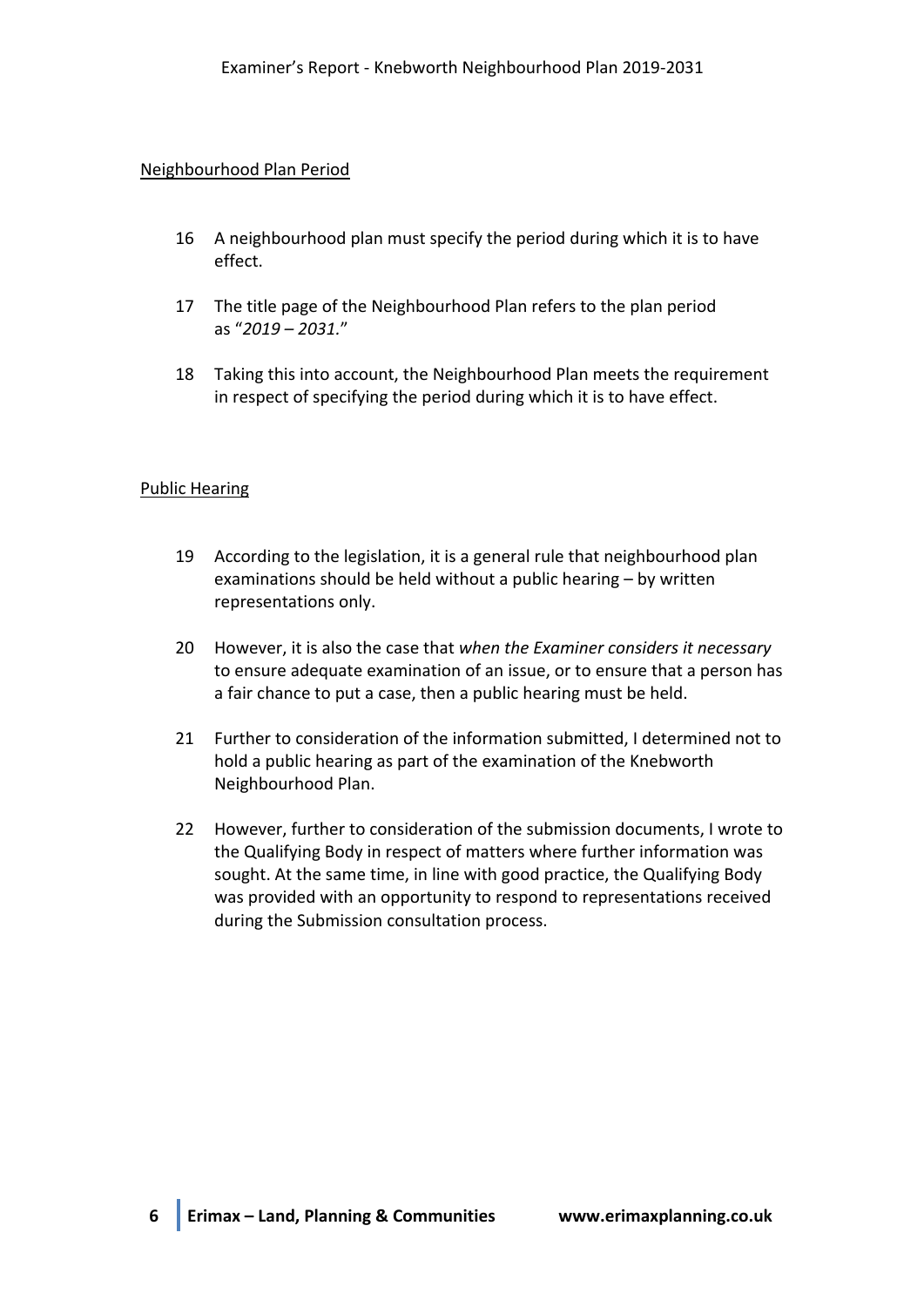# **3. Basic Conditions and Development Plan Status**

## Basic Conditions

- 23 It is the role of the Independent Examiner to consider whether a neighbourhood plan meets the "*basic conditions*." These were *set out in law*<sup>2</sup> following the Localism Act 2011.
- 24 Effectively, the basic conditions provide the rock or foundation upon which neighbourhood plans are created. A neighbourhood plan meets the basic conditions if:
	- having regard to national policies and advice contained in guidance issued by the Secretary of State it is appropriate to make the neighbourhood plan;
	- the making of the neighbourhood plan contributes to the achievement of sustainable development;
	- the making of the neighbourhood plan is in general conformity with the strategic policies contained in the development plan for the area of the authority (or any part of that area);
	- the making of the neighbourhood plan does not breach, and is otherwise compatible with, European Union (EU) obligations; and
	- prescribed conditions are met in relation to the neighbourhood plan and prescribed matters have been complied with in connection with the proposal for the neighbourhood plan.
- 25 Regulations 32 and 33 of the Neighbourhood Planning (General) Regulations 2012 (as amended) set out two additional basic conditions to those set out in primary legislation and referred to above. Of these, the following basic condition, brought into effect on 28<sup>th</sup> December 2018, applies to neighbourhood plans:
	- the making of the neighbourhood development plan does not breach the requirements of Chapter 8 of Part 6 of the Conservation of Habitats and Species Regulations.<sup>3</sup>

 $2$  Paragraph 8(2) of Schedule 4B of the Town and Country Planning Act 1990 (as amended).

<sup>&</sup>lt;sup>3</sup> ibid (same as above).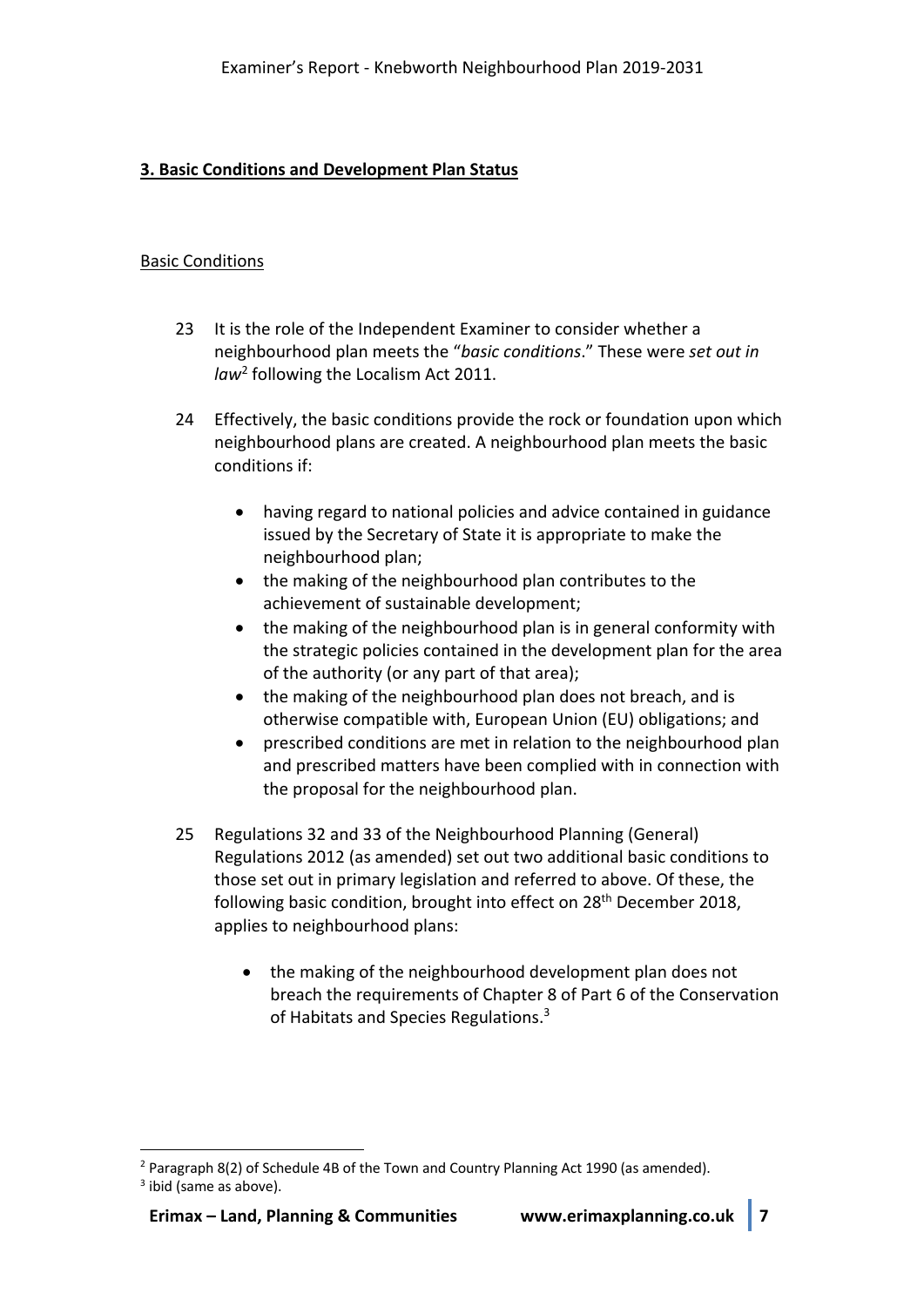- 26 In examining the Plan, I am also required, as set out in sections 38A and 38B of the Planning and Compulsory Purchase Act 2004 (as amended by the Localism Act), to check whether the neighbourhood plan:
	- has been prepared and submitted for examination by a qualifying body;
	- has been prepared for an area that has been properly designated for such plan preparation (under Section 61G of the Town and Country Planning Act 1990 (as amended);
	- meets the requirements to i) specify the period to which it has effect; ii) not include provision about excluded development; and iii) not relate to more than one Neighbourhood Area and that:
	- its policies relate to the development and use of land for a designated Neighbourhood Area in line with the requirements of Section 38A of the Planning and Compulsory Purchase Act (PCPA) 2004.
- 27 An independent examiner must also consider whether a neighbourhood plan is compatible with the Convention rights.4
- 28 I note that, in line with legislative requirements, a Basic Conditions Statement was submitted alongside the Neighbourhood Plan and this sets out how, in the qualifying body's opinion, the Neighbourhood Plan meets the basic conditions.

<sup>4</sup> The Convention rights has the same meaning as in the Human Rights Act 1998.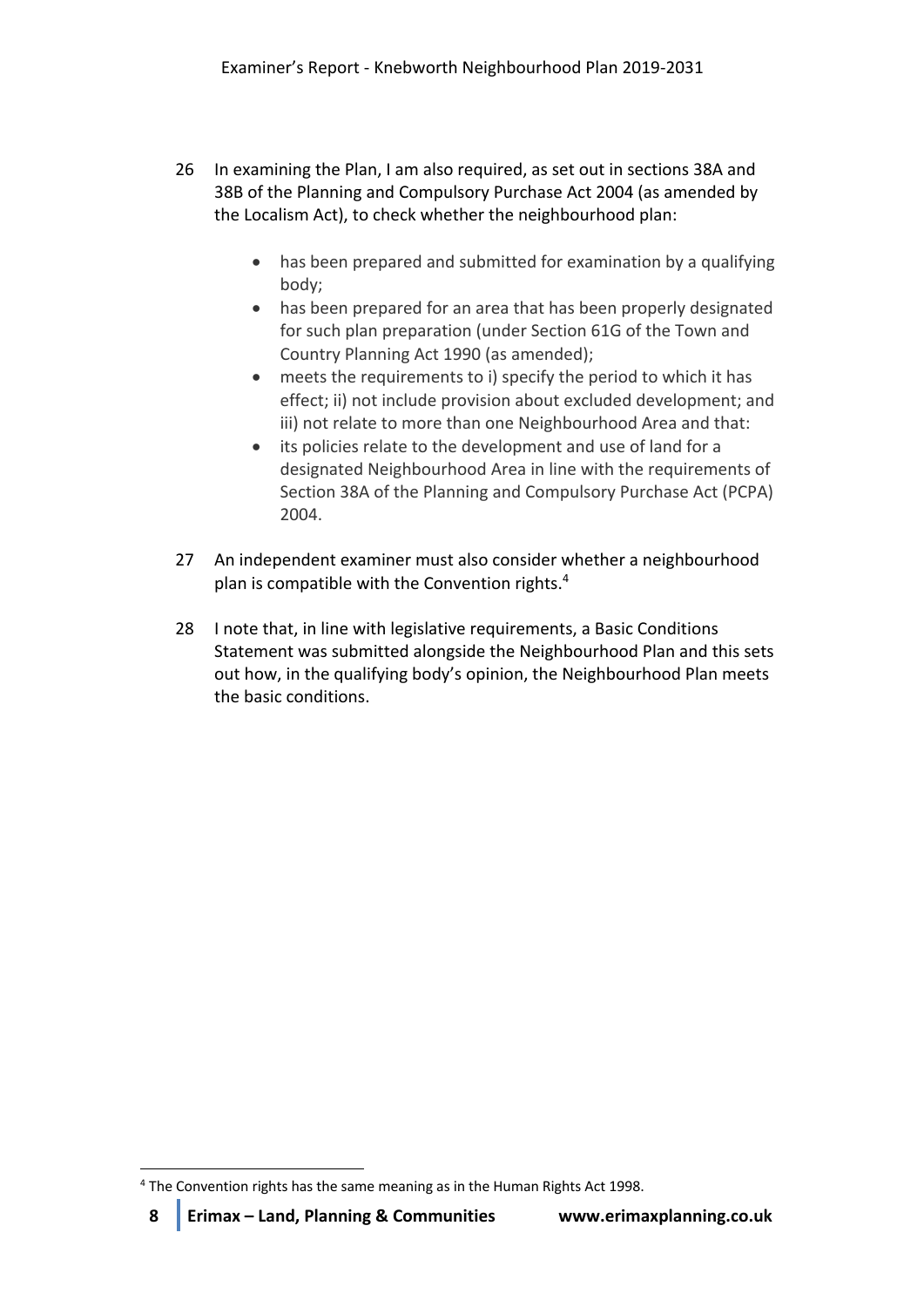## European Convention on Human Rights (ECHR) Obligations

- 29 I am satisfied, in the absence of any substantive evidence to the contrary, that the Neighbourhood Plan has regard to fundamental rights and freedoms guaranteed under the ECHR and complies with the Human Rights Act 1998.
- 30 In the above regard, information has been submitted to demonstrate that people were provided with a range of opportunities to engage with planmaking in different places and at different times. A Consultation Statement was submitted alongside the Neighbourhood Plan and the role of public consultation in the plan-making process is considered later in this Report.

# European Union (EU) Obligations

31 In some limited circumstances, where a neighbourhood plan is likely to have significant environmental effects, it may require a Strategic Environmental Assessment. In this regard, national advice states:

"*Draft neighbourhood plan proposals should be assessed to determine whether the plan is likely to have significant environmental effects.*" (Planning Practice Guidance<sup>5</sup>)

- 32 North Hertfordshire District Council produced a Screening Determination for the Neighbourhood Plan. Amongst other things, this took into account the fact that the Neighbourhood Plan does not allocate sites for development, and that the Neighbourhood Plan includes safeguards to help mitigate potential environmental impacts of development proposed in the emerging North Hertfordshire Local Plan.
- 33 The Screening Determination concluded that

"*The Knebworth Neighbourhood Plan is not likely to have significant environmental effects and therefor a Strategic Environmental Assessment is not required*."

<sup>5</sup> Planning Guidance, Paragraph 027, Ref: 11-027-20150209.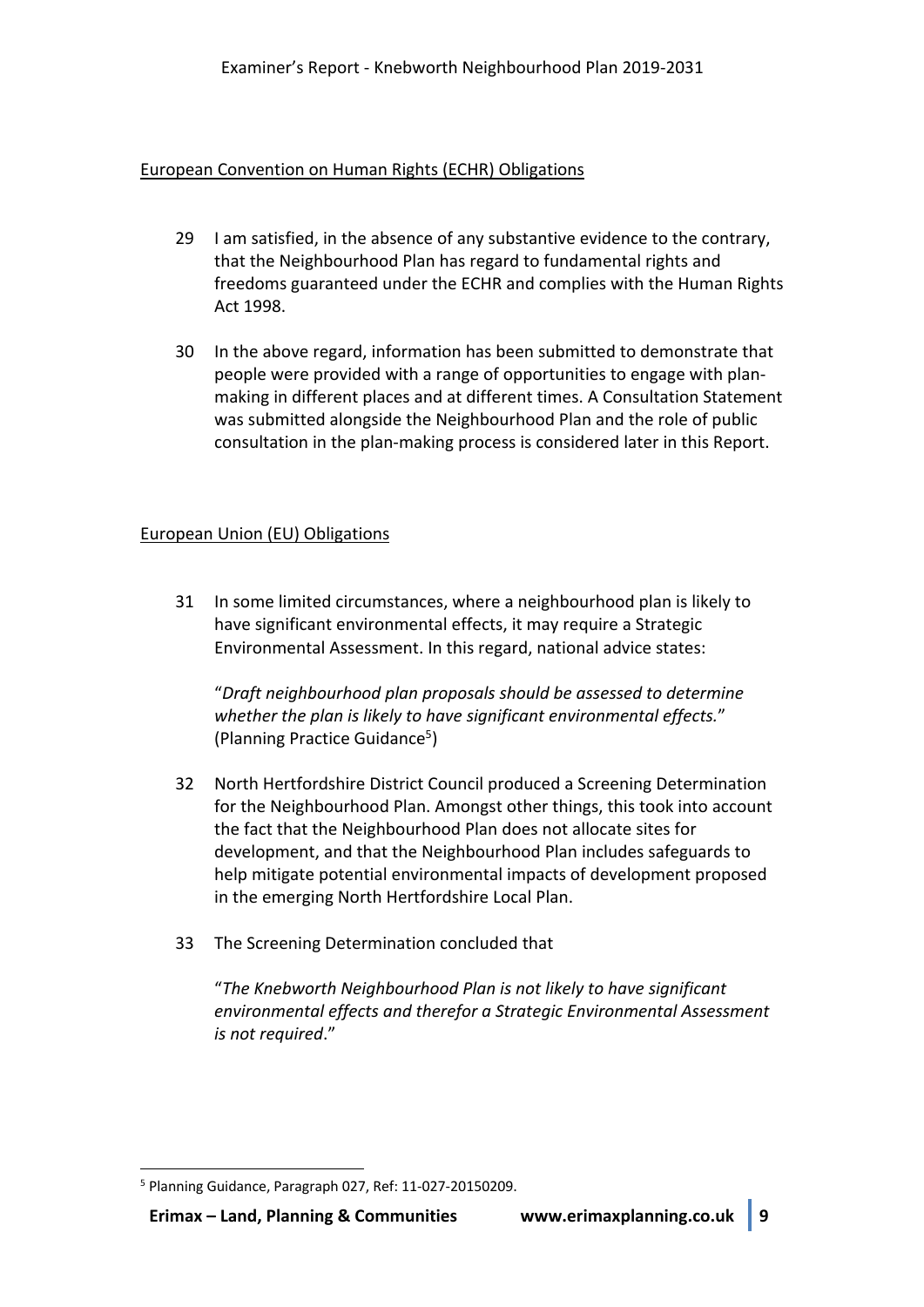34 The statutory bodies, Historic England, Natural England and the Environment Agency were all consulted. Historic England and Natural England concurred with the conclusion of the Screening Determination. Natural England commented

"*It is our advice, on the basis of the material supplied with the consultation, that, in so far as our strategic environmental interests (including but not limited to statutory designated sites, landscapes and protected species, geology and soils) are concerned, that there are unlikely to be significant environmental effects from the proposed plan*."

- 35 The Environment Agency stated that the Neighbourhood Area includes land located on aquifers and Source Protection Zones which need to be considered where development or growth is proposed. The Environment Agency stated that an SEA covering any related risks may not be necessary where the Local Plan's Sustainability Appraisal has already appraised any such risks.
- 36 In addition to SEA, a Habitats Regulations Assessment identifies whether a plan is likely to have a significant effect on a European site, either alone or in combination with other plans and projects. This Assessment must determine whether significant effects on a European site can be ruled out on the basis of objective information<sup>6</sup>. If it is concluded that there is likely to be a significant effect on a European site, then an appropriate assessment of the implications of the plan for the site must be undertaken.
- 37 Further to the this, in the case People Over Wind & Sweetman v Coillte Teoranta ("*People over Wind*" April 2018), the Court of Justice of the European Union clarified that it is not appropriate to take account of mitigation measures when screening plans and projects for their effects on European protected habitats under the Habitats Directive. In practice this means that if a likely significant effect is identified at the screening stage of a habitats assessment, an Appropriate Assessment of those effects must be undertaken.
- 38 In response to this judgement, the government made consequential changes to relevant regulations through the Conservation of Habitats and Species and Planning (Various Amendments) (England and Wales) Regulations 2018, allowing neighbourhood plans and development orders in areas where there could be likely significant effects on a European protected site to be subject to an Appropriate Assessment to demonstrate how impacts will be mitigated, in the same way as would happen for a draft Local Plan or a planning application.

<sup>6</sup> Planning Guidance Paragraph 047 Reference ID: 11-047-20150209.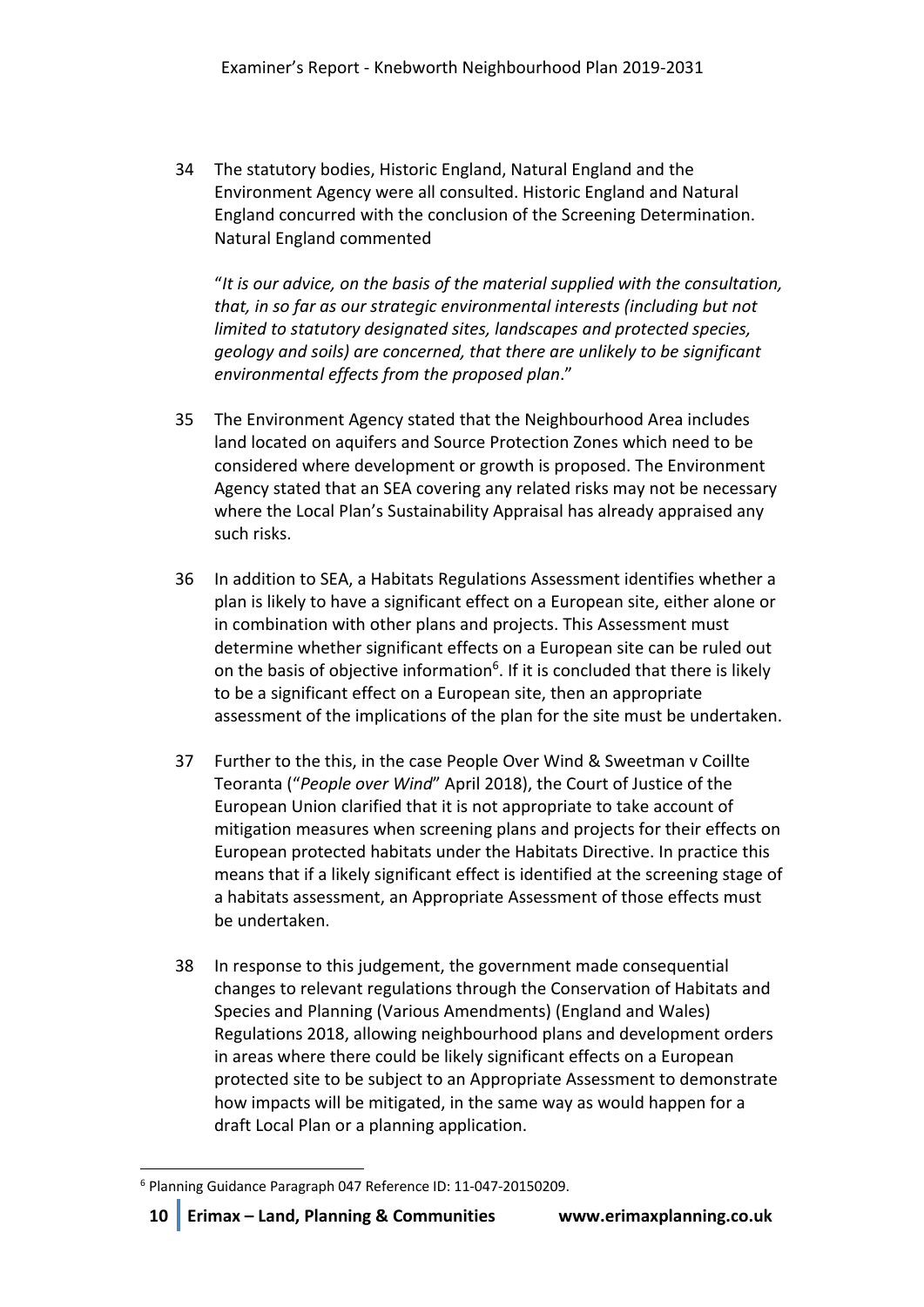- 39 The SEA Screening Report does not identify any European sites upon which the Neighbourhood Plan could have any effect. It also refers to a previous Habitats Regulations Assessment screening report produced by North Hertfordshire District Council, which states that "*there is not likely to be any significant combined impact on European sites from any plans or projects developed for the District*."
- 40 Taking all of the above into account, I am mindful that national guidance establishes that the ultimate responsibility for determining whether a draft neighbourhood plan meets EU obligations lies with the local planning authority:

"*It is the responsibility of the local planning authority to ensure that all the regulations appropriate to the nature and scope of a neighbourhood plan proposal submitted to it have been met in order for the proposal to progress*. *The local planning authority must decide whether the draft neighbourhood plan is compatible with EU regulations (including obligations under the Strategic Environmental Assessment Directive)*" (Planning Practice Guidance<sup>7</sup>).

41 Having completed the work that it has, North Hertfordshire District Council has no outstanding concerns in respect of the Neighbourhood Plan's compatibility with EU obligations and has stated that:

"*It is the Council's view that the Neighbourhood Plan meets the basic conditions*…"

42 Taking this and the recommendations contained in this Report into account, I am satisfied that the Neighbourhood Plan is compatible with European obligations.

<sup>7</sup> ibid, Paragraph 031 Reference ID: 11-031-20150209.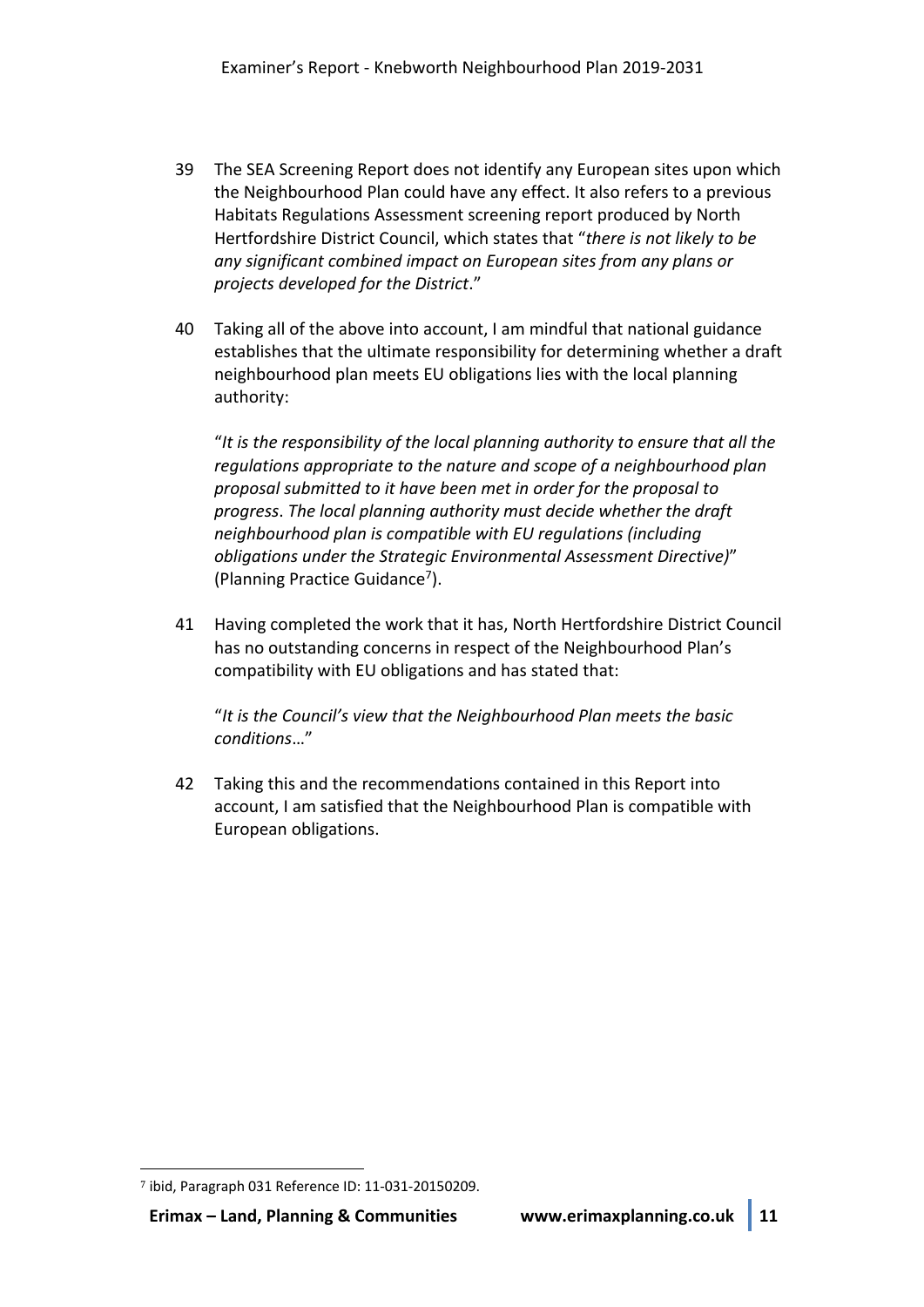# **4. Background Documents and the Knebworth Neighbourhood Area**

## Background Documents

- 43 In completing this examination, I have considered various information in addition to the Knebworth Neighbourhood Plan. I also spent an unaccompanied day visiting the Knebworth Neighbourhood Area.
- 44 Information considered as part of this examination has included the following main documents and information:
	- National Planning Policy Framework (referred to in this Report as "*the Framework*") (2021) 8
	- Planning Practice Guidance (2014, as updated)
	- Town and Country Planning Act 1990 (as amended)
	- The Localism Act (2011)
	- The Neighbourhood Plan Regulations (2012) (as amended)
	- North Hertfordshire District Local Plan No.2 with Alterations (1996)
	- Basic Conditions Statement
	- Consultation Statement
	- Policies Maps
	- Representations received
	- Environmental Report and Habitat Regulations Assessment
- 45 Whilst a Neighbourhood Plan is not examined against the policies in an emerging plan, it is relevant to note that in the case of North Hertfordshire, the adopted Local Plan pre-dates the National Planning Policy Framework by a considerable period of time and that the emerging Local Plan has reached an advanced stage.
- 46 Planning Practice Guidance acknowledges that evidence relating to emerging plans may be a relevant consideration. In completing this examination, I have considered the emerging Local Plan and have been mindful that plan-makers have taken the emerging Local Plan and associated information into account.

<sup>&</sup>lt;sup>8</sup> The government published a revised version of the National Planning Policy Framework on the 20<sup>th</sup> July 2021, after the submission of the Knebworth Neighbourhood Plan.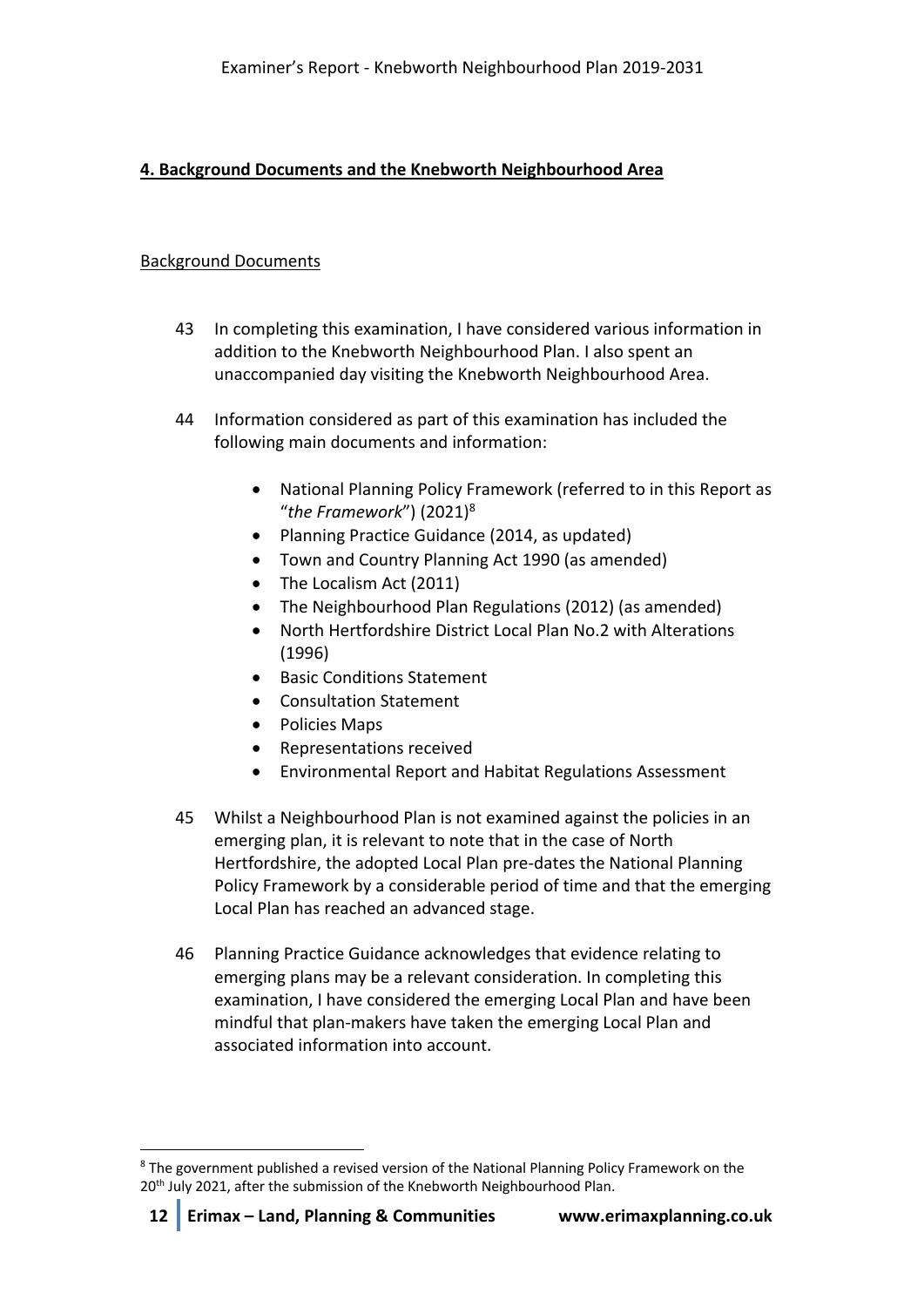## Knebworth Neighbourhood Area

- 47 The boundary of the Knebworth Neighbourhood Area is identified in Figure 1 on page 8 of the Neighbourhood Plan.
- 48 North Hertfordshire District Council designated the Knebworth Neighbourhood Area on 14<sup>th</sup> June 2016.
- 49 The designation of the Neighbourhood Area satisfies a requirement in line with the purposes of preparing a Neighbourhood Development Plan under section 61G (1) of the Town and Country Planning Act 1990 (as amended).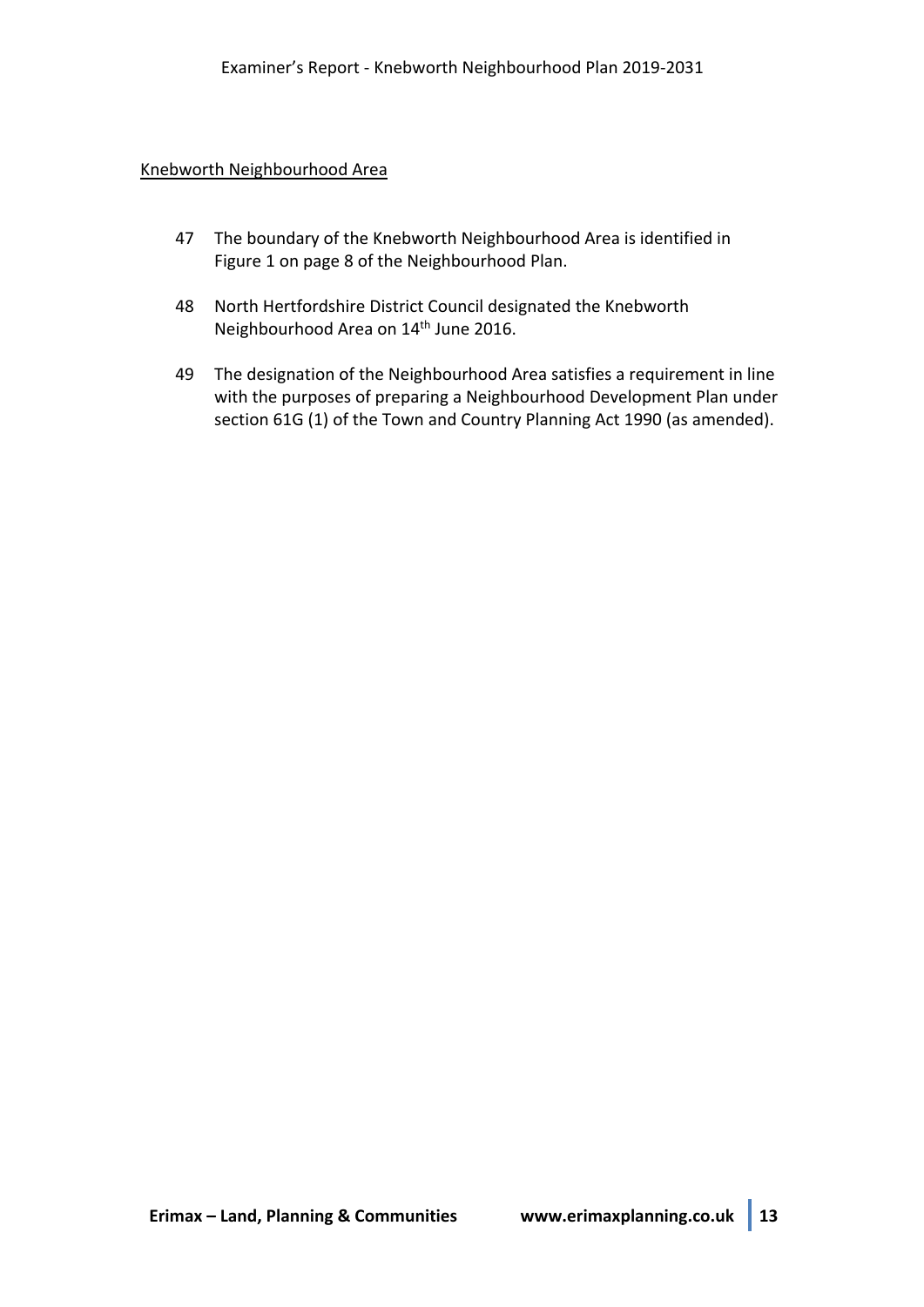# **5. Public Consultation**

## Introduction

- 50 As land use plans, the policies of neighbourhood plans form part of the basis for planning and development control decisions. Legislation requires the production of neighbourhood plans to be supported by public consultation.
- 51 Successful public consultation enables a neighbourhood plan to reflect the needs, views and priorities of the local community. It can create a sense of public ownership, help achieve consensus and provide the foundations for a 'Yes' vote at Referendum.

# Knebworth Neighbourhood Plan Consultation

- 52 A Consultation Statement was submitted to North Hertfordshire District Council alongside the Neighbourhood Plan. The information within it sets out who was consulted and how, together with the outcome of the consultation, as required by the neighbourhood planning *Regulations*<sup>9</sup>*.*
- 53 In 2016, a Steering Committee was established to lead the plan-making process on behalf of Knebworth Parish Council. This was followed in early 2017 by the distribution of a questionnaire, comprising 2,000 survey forms, of which 366 were returned. The results of the questionnaire helped to inform the creation and workstreams of Working Groups
- 54 A presentation about the Neighbourhood Plan was made at the Parish Council's Annual General (AGM) Meeting in May 2017, followed by liaison with various local organisations and groups during the course of that year.
- 55 Surveys, two public open days, an AGM presentation and various meetings took place during 2018 and early 2019, followed by an Open Day attended by 175 people in March 2019. Feedback from this informed plan production and following more meetings and reviews, the draft Neighbourhood Plan was produced and consulted upon during March and May 2020.

<sup>9</sup> Neighbourhood Planning (General) Regulations 2012.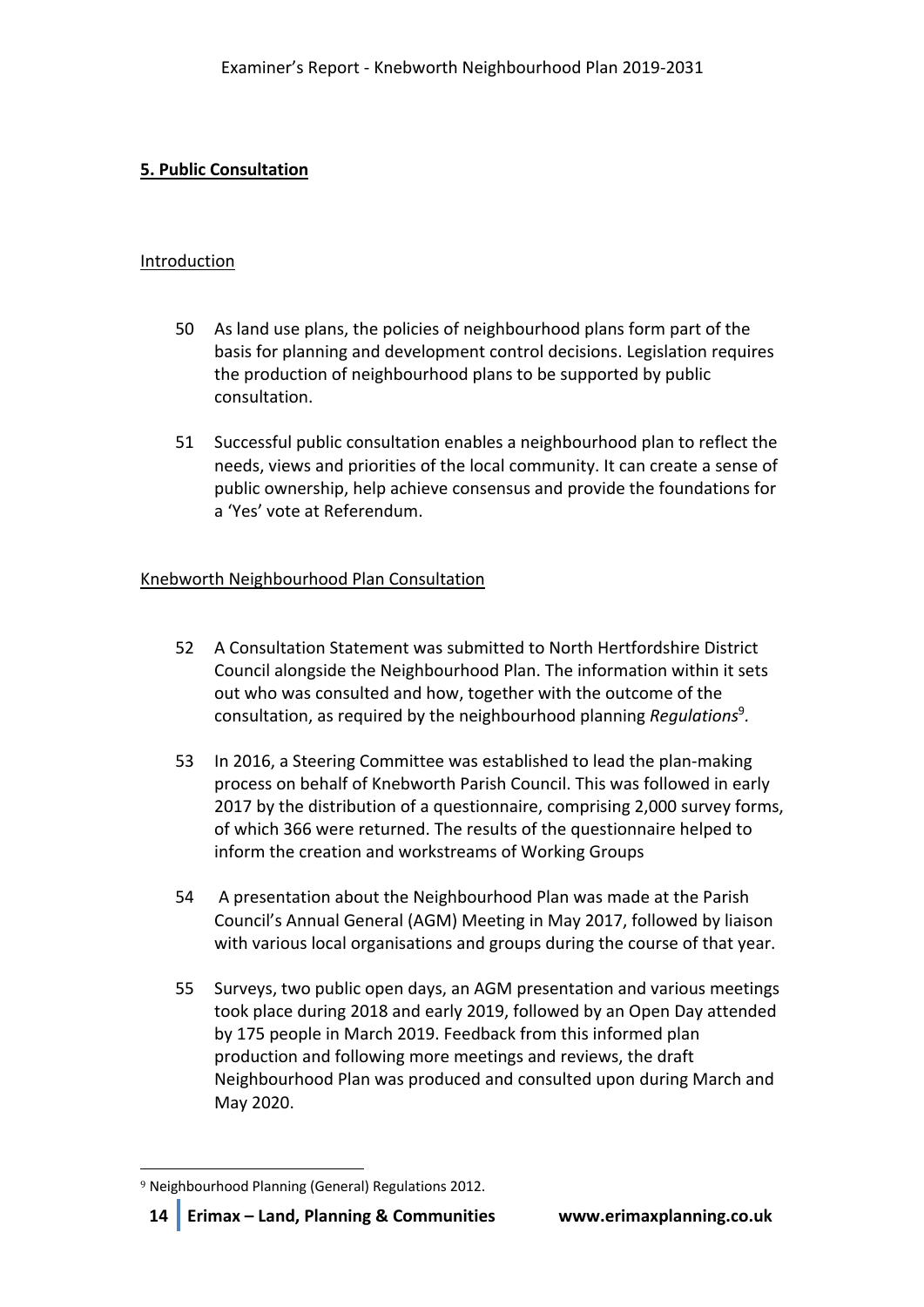- 56 A significant number of comments were received and these were duly recorded, considered and helped to inform the production of the submission version of the Neighbourhood Plan. The submitted Consultation Statement presents the Parish Council's detailed consideration of representations received.
- 57 In addition to the above, public consultation was supported throughout the plan-making stages by, amongst other things, regular updates in the Parish Newsletter, posters, newspaper articles, direct mail and emails, workshops and a range of meetings.
- 58 Taking the Consultation Statement and the above into account, I am satisfied that there is considerable evidence to demonstrate that public consultation was central to the plan-making process, that there were opportunities for people to have a say and that matters raised were duly considered.
- 59 Taking this and the submitted information into account, I am satisfied that the consultation process for the Knebworth Neighbourhood Plan was robust and that it complied with the neighbourhood planning regulations referred to above.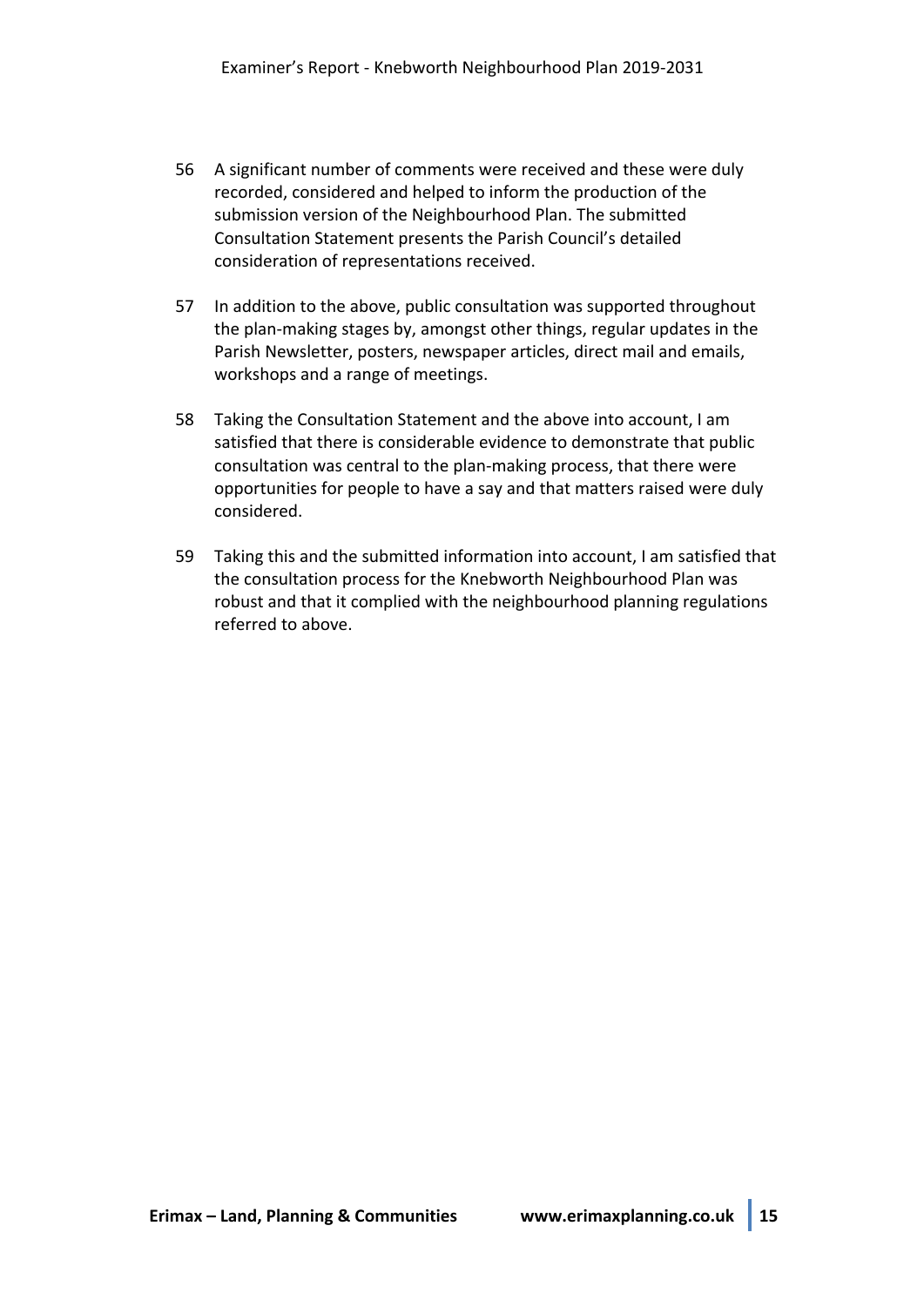## **6. The Neighbourhood Plan – Introductory Section**

- 60 Parts of the Neighbourhood Plan have been overtaken by subsequent events, including publication of the 2021 National Planning Policy Framework ("*the Framework*") and references to the emerging Local Plan. This has led to a number of recommendations below.
- 61 The AECOM report referenced in the Neighbourhood Plan provides neighbourhood masterplanning and design guidelines. It is not a Design Code and does not form part of the Neighbourhood Plan, but is appended to it. The report provides helpful and useful guidance and a recommendation below seeks to provide clarity in this regard.
- 62 The Policies Map should form part of the Neighbourhood Plan rather than be appended to it.
- 63 There is no evidence to demonstrate that the Neighbourhood Plan *will deliver* the Objectives set out. The Neighbourhood Plan *aims* to meet the identified Objectives.
- 64 I recommend:
	- **Page 9, change third para to "…***2021* **National Planning...(NPPF,**  *July 2021***)**
	- **Page 9, delete fourth para ("In…lives.")**
	- **Page 9, change fifth para to "The NPPF** *supports* **the involvement of local…"**
	- **Page 10, delete second full para and replace with "***The emerging North Hertfordshire District Council Local Plan (referred to as "the emerging NHDCLP" in this Neighbourhood Plan) had reached an advanced stage by the time of the examination of the Neighbourhood Plan. The emerging NHDCLP and its evidence base have provided important background information for the Neighbourhood Plan***."**
	- **Page 10, change third full para to "In the** *emerging* **NHDCLP…"**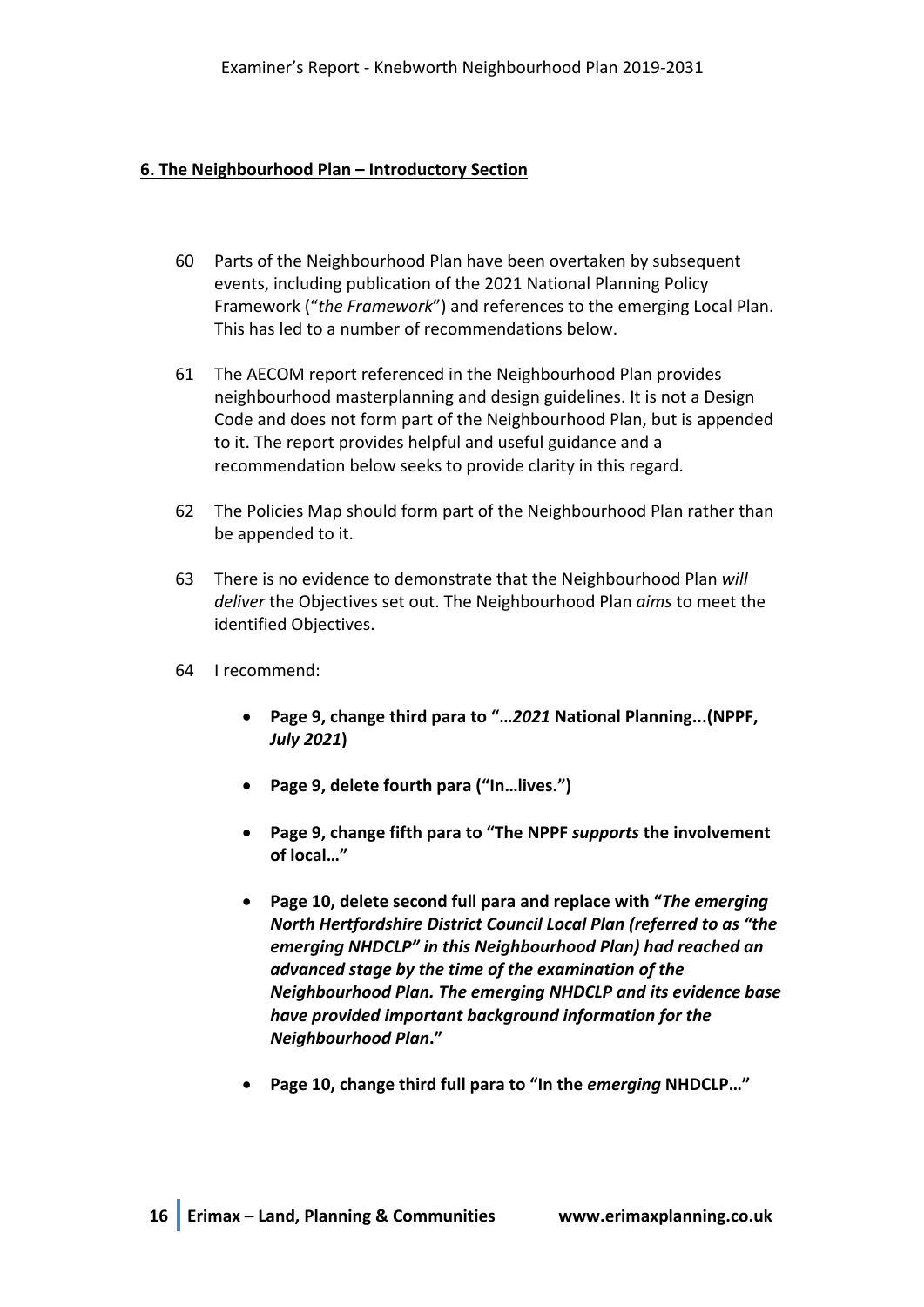- **Page 10, change end of fourth full para to "…by the** *emerging*  **NHDCLP and additionally, through the Neighbourhood Plan." (delete rest of sentence)**
- **Page 10, delete fifth, sixth and seventh full paras ("If the proposed…***emerging* **NHDCLP.")**
- **Para 1.4, line one, change to "…established** *and this was* **chaired…"**
- **Para 1.5, change to "…parish in the** *emerging* **NHDCLP…"**
- **Para 1.6, change to "…from the** *emerging* **NHDCLP…"**
- **Para 1.7, third and fourth para, change to "…chapter on design**  *guidance, included as Appendix K to the Neighbourhood Plan.* **Other parts of***…***or access proposals** *but are intended as helpful guidance.***" (delete rest of fourth para)**
- **Para 3.4, change title to "Policies and Policies** *Maps.***" Change first line to "…the** *emerging* **NHDCLP…" and change fifth line to "The Policies** *Maps on pages XX and XX* **should be read…" (NB, page numbers will be determined as the recommended changes are made)**
- **Move Policies Maps from Appendix A to the body of the plan, following on from the end of the Policy (and Implementation) section of the plan**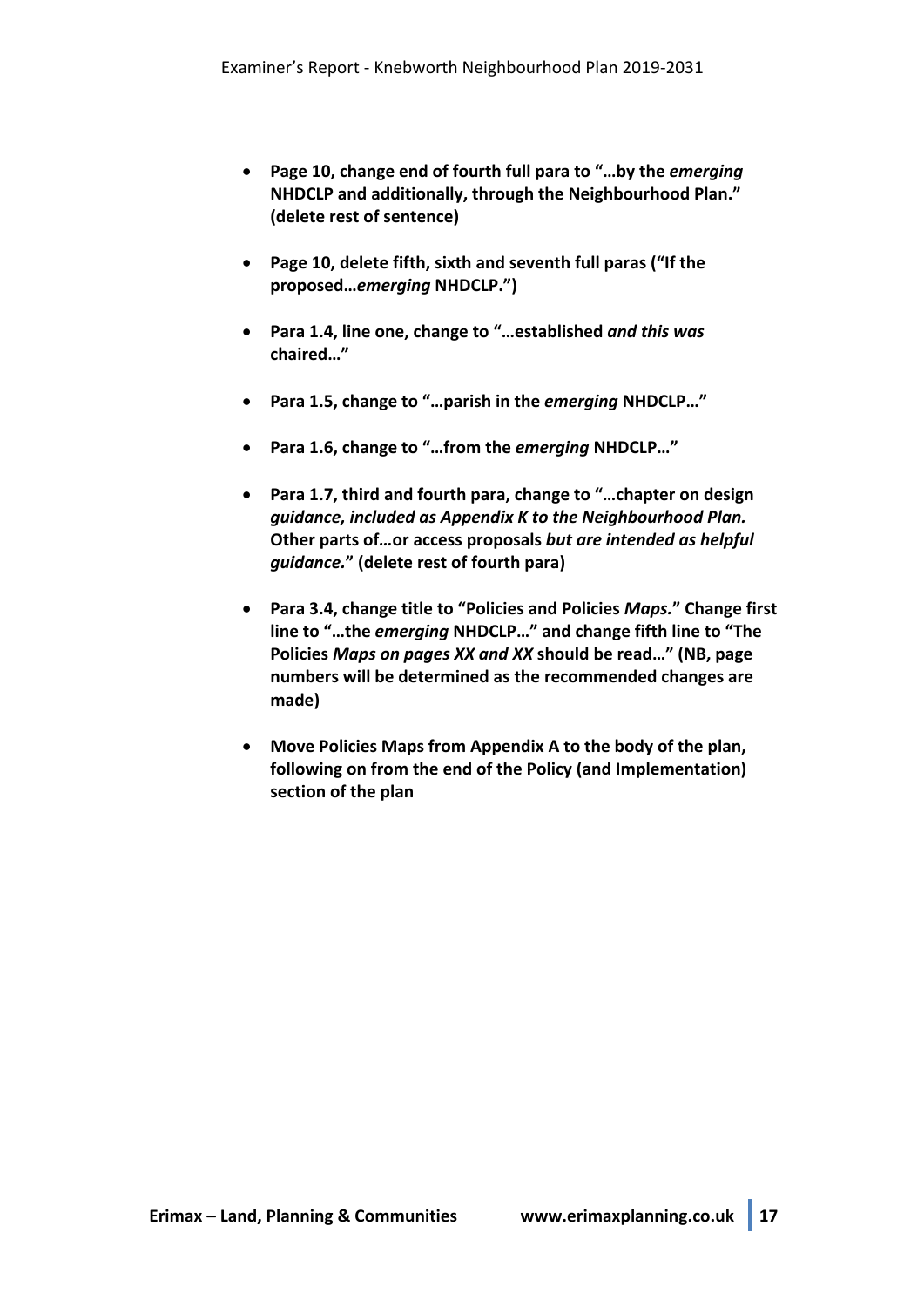## **7. The Neighbourhood Plan – Neighbourhood Plan Policies**

## Development Strategy

## **Policy KBDS1: Retention of Separation Between Settlements**

- 65 The majority of the Neighbourhood Area is designated as Green Belt. The purposes of Green Belt, as set out in Paragraph 138 of the National Planning Policy Framework ("the Framework"), include preventing neighbouring towns from merging into one another, checking unrestricted sprawl and assisting in safeguarding the countryside from encroachment.
- 66 Given this, open land in the Neighbourhood Area situated between established settlements is already protected and thus, policy already exists to retain separation between settlements. Paragraph 16 of the Framework requires plans to avoid:

"…*unnecessary duplication of policies that apply to a particular area…"*

- 67 As set out, Policy KBDS1 states that it will "*encourage*" development within Knebworth village boundary, but there is no information to establish how such encouragement might come about. The Policy goes on to state that proposals that have any impact on Knebworth village's special character, whatsoever – ie, either positive or negative, will not be supported.
- 68 Clearly it is not the intention of the Policy to prevent development that impacts positively on the Neighbourhood Area and the supporting text to the policy indicates that this is the case. I take this into account in the recommendations below.
- 69 Figure 9 states that there is a "*strategic gap*" between Knebworth, Stevenage and Bragbury End. There is no substantive evidence to demonstrate that this is the case.
- 70 It is not necessary and it detracts from the clarity of the Neighbourhood Plan, to include a commentary on information in respect of the emerging District-wide Local Plan.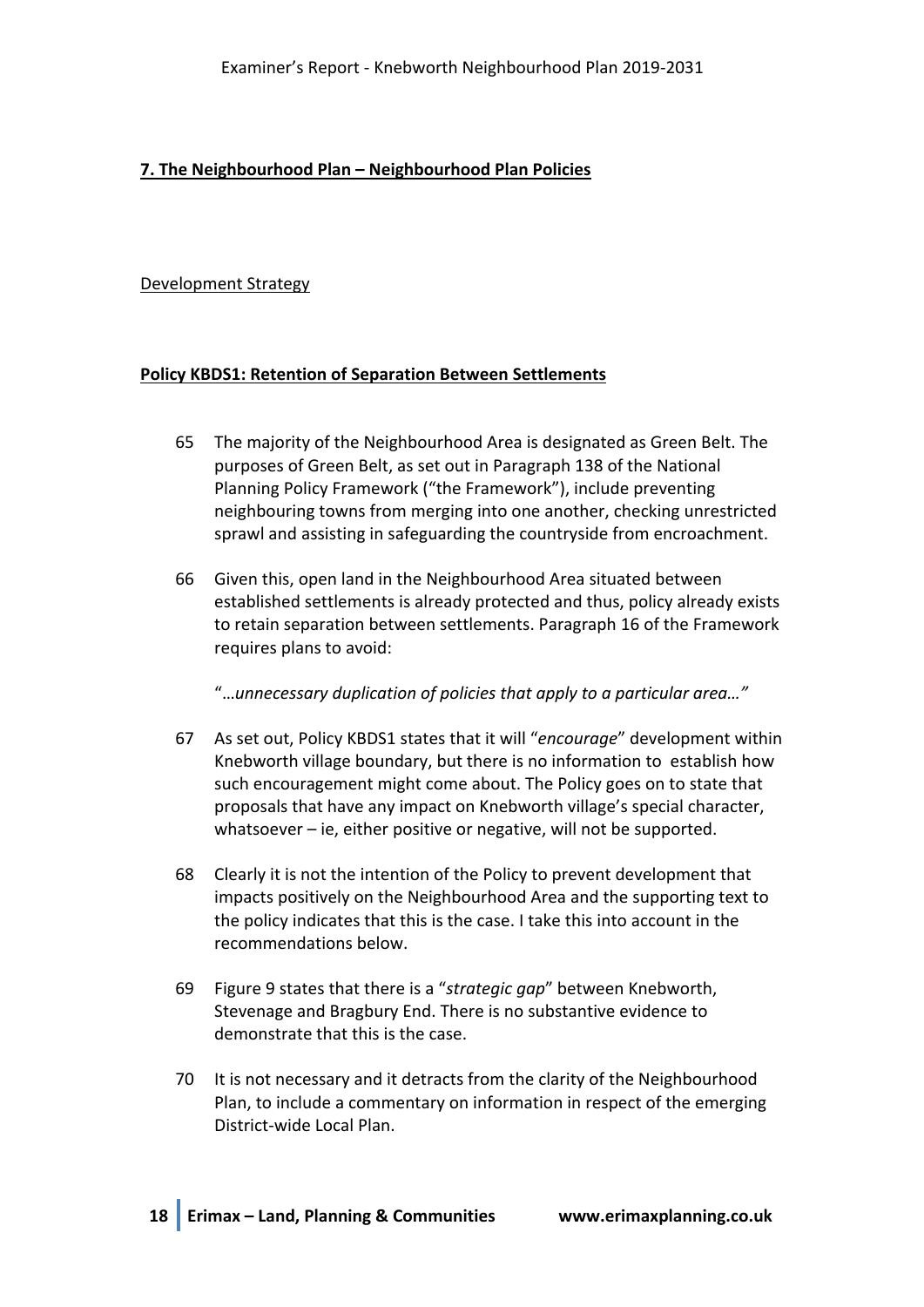- 71 Taking the above into account, I recommend:
	- **Change the title of Policy KBDS1 to "***Knebworth Village Character***"**
	- **Replace the text of Policy KBDS1 with "***Development should respect or enhance the special character of Knebworth village***."**
	- **Para 4.1, delete "The following objective relates…nearby towns and villages"**
	- **Para 4.2, delete all supporting text and delete Figure 9**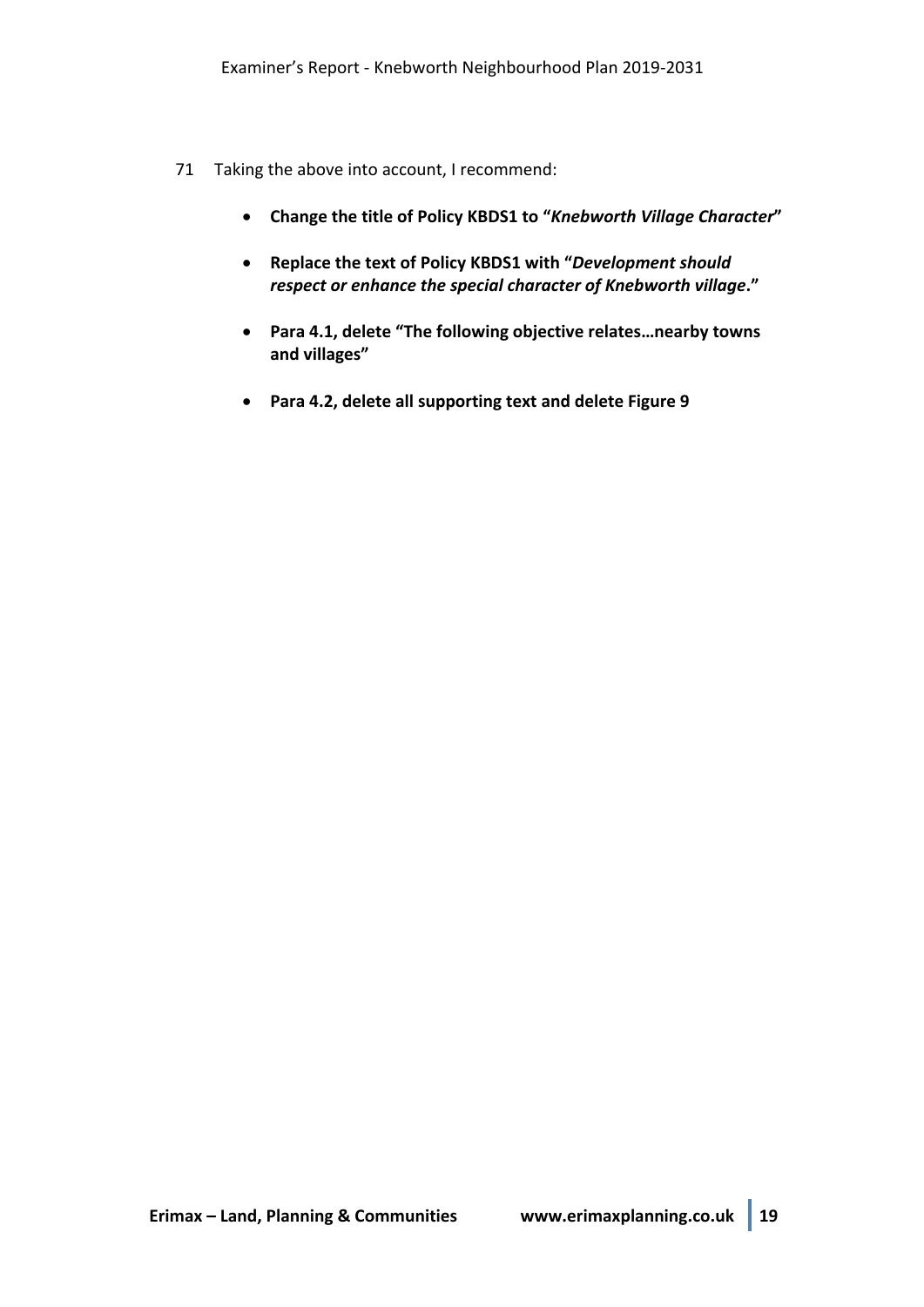## **Policy KBDS2: Density of Housing Development**

- 72 The first sentence of Policy KBDS2 does not make sense. The statement that densities could vary on a large site does not necessarily follow on from the requirement at the beginning of the sentence. Rather, taken literally, the requirement could logically result in lots of very similar buildings across a large site.
- 73 Further, in the absence of clarity, it is not clear what "*in sympathy*" comprises, who would judge this, or on what basis. As such, the Policy does not provide a decision maker with a clear indication of how to react to a development proposal, having regard to Paragraph 16 of the Framework.
- 74 However, in general terms, Policy KBDS2 aims to ensure that the density of development respects local character, having regard to:

"…*the desirability of maintaining an area's prevailing character and setting*…" (Paragraph 124, the Framework)

- 75 In this regard, the Policy meets the basic conditions.
- 76 The Policy goes on to compel all development proposals to reference AECOM Guidelines. As noted earlier in this Examiner's Report, whilst the AECOM Report provides helpful information it does not form part of the Neighbourhood Plan. It presents general information and guidance rather than policy requirements. I make a recommendation in respect of the AECOM Report below.
- 77 The Policy ends with a reference to "*inappropriately high housing density*." This is unsupported by substantive information in respect of precisely what "*inappropriately high housing density for its location*" would comprise and consequently, this appears as a vague reference, open to subjective and wide-ranging interpretation.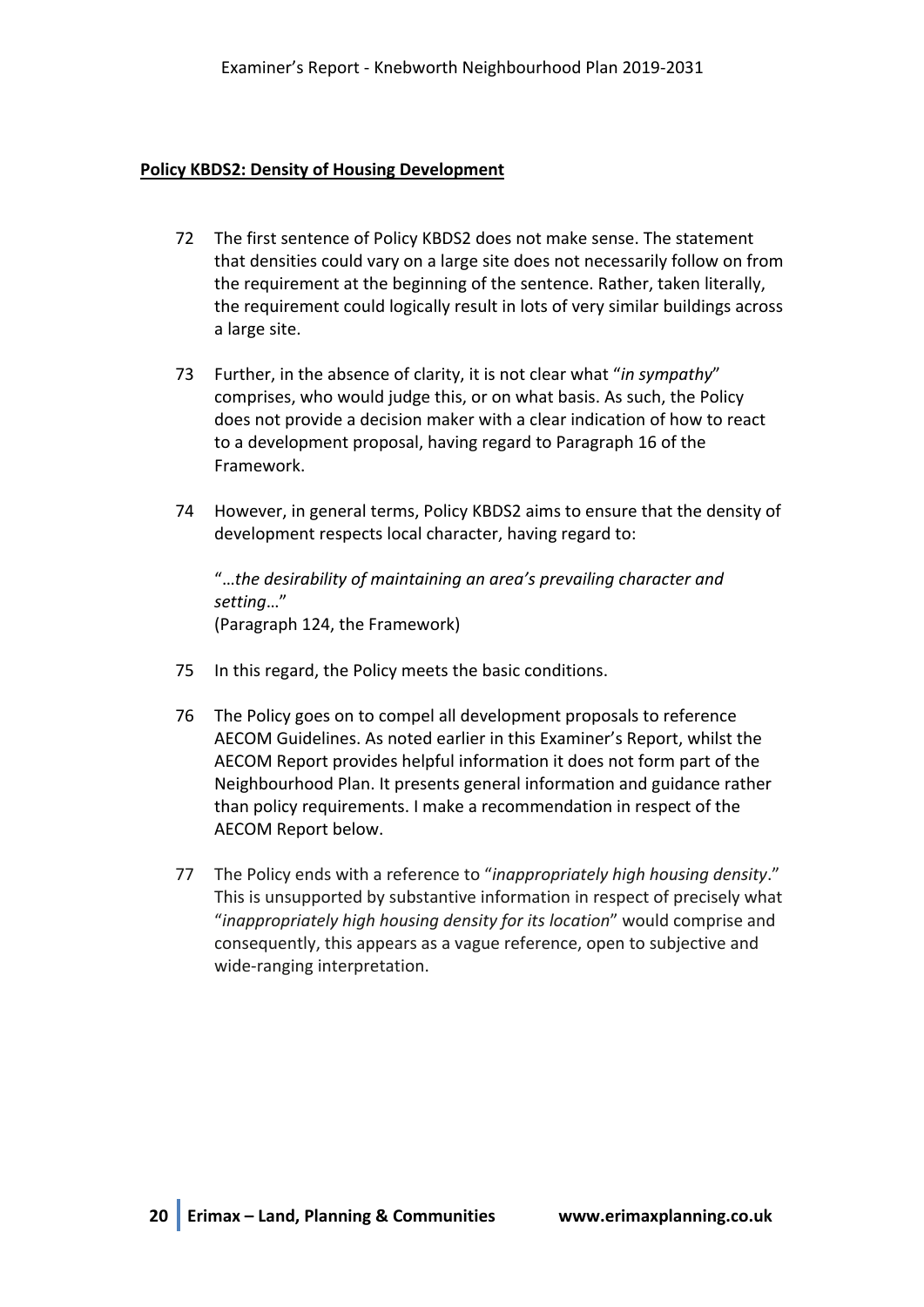78 As such, this part of the Policy would be contrary to national guidance, which requires planning policies to be unambiguous*<sup>10</sup>*:

*"A policy in a neighbourhood plan should be clear and unambiguous. It should be drafted with sufficient clarity that a decision maker can apply it consistently and with confidence when determining planning applications. It should be concise, precise and supported by appropriate evidence. It should be distinct to reflect and respond to the unique characteristics and planning context of the specific neighbourhood area for which it has been prepared."*

- 79 I recommend:
	- **Policy KBDS2, delete first sentence (The…vary."), penultimate and last sentences (Reference…supported.")**
	- **Para 4.3, change first line to "The** *emerging* **NHDCLP…"**
	- **Para 4.3, change second para to "***In* **order to guide development…for development sites allocated in** *emerging*  **NHDCLP Policies KB1, KB2 and KB4."**

<sup>&</sup>lt;sup>10</sup> Planning Guidance, Paragraph: 041 Reference ID: 41-042-20140306.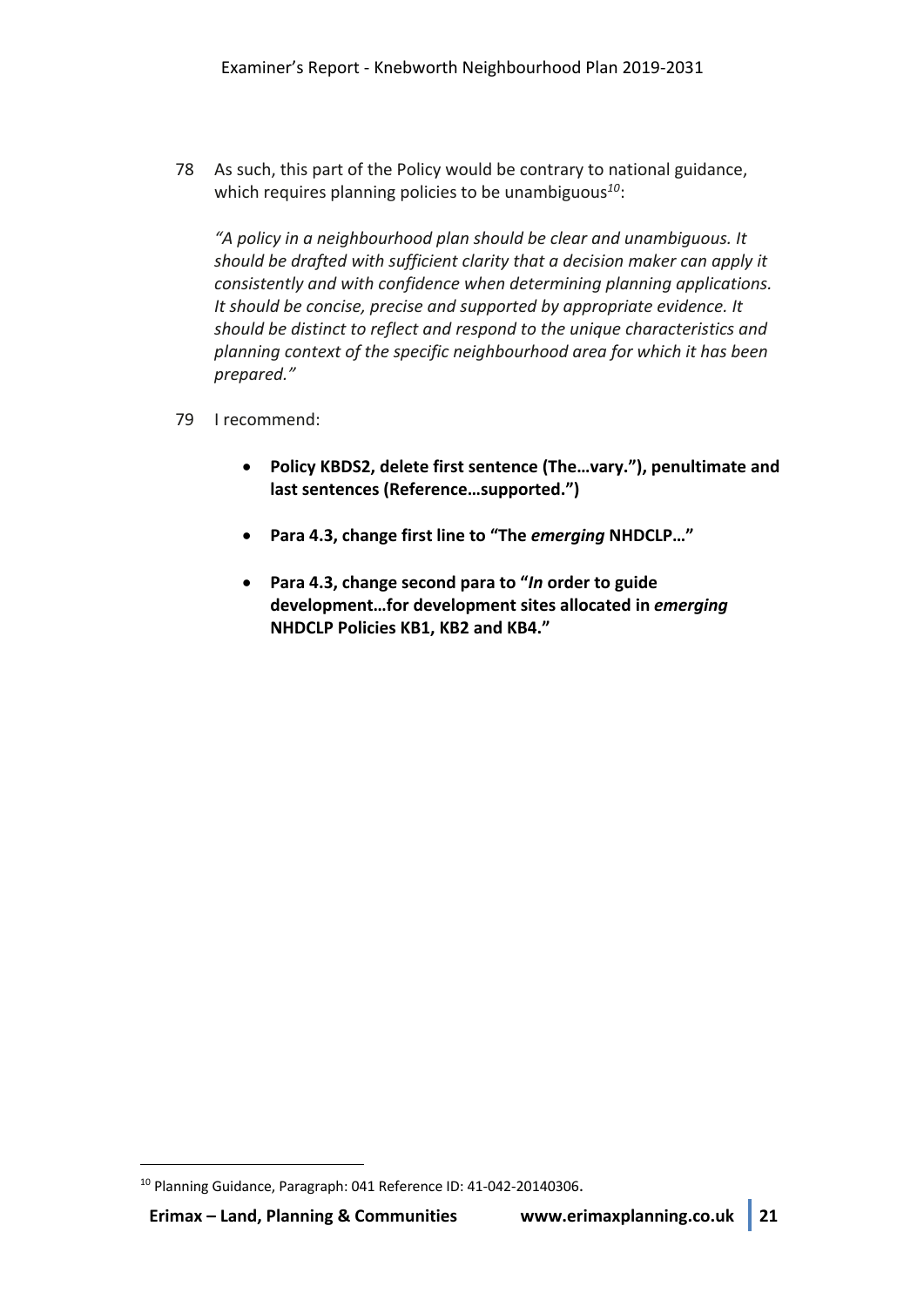## Local Economy

#### **Policy KBLE1: New Businesses**

- 80 The supporting text to Policy KBLE1 establishes that the Policy aims to reverse a recent loss of businesses from Knebworth by encouraging the expansion of existing businesses and the creation of new ones.
- 81 This has regard to Paragraph 81 of the Framework, which states that:

"*Planning policies and decisions should help create the conditions in which businesses can invest, expand and adapt*."

- 82 However, notwithstanding the above, as set out Policy KBLE1 requires development to have no adverse impact at all on any local amenities or traffic conditions. This could prevent the balanced consideration of a planning proposal and place an obstacle in the way of the Neighbourhood Plan's contribution to the achievement of sustainable development.
- 83 Also, as set out, the Policy appears to seek to limit support for new business space to a very small part of the Neighbourhood Area. Such an approach does not have regard to national policy, as referred to above and it appears confusing when considered alongside other Policies in the Neighbourhood Plan, which would support new business uses in other parts of the Neighbourhood Area.
- 84 Taking everything into account, I recommend:
	- **Policy KBLE1, change policy text to "***Proposals for new or expanded commercial space outside the Green Belt will be supported subject to such development respecting local character, residential amenity and highway safety."*
	- **Para 5.2, change ref at end of first para to "…proposed in the**  *emerging* **NHDCLP." and change ref on last line of next para to "consistent with** *emerging* **NHDCLP Policy…"**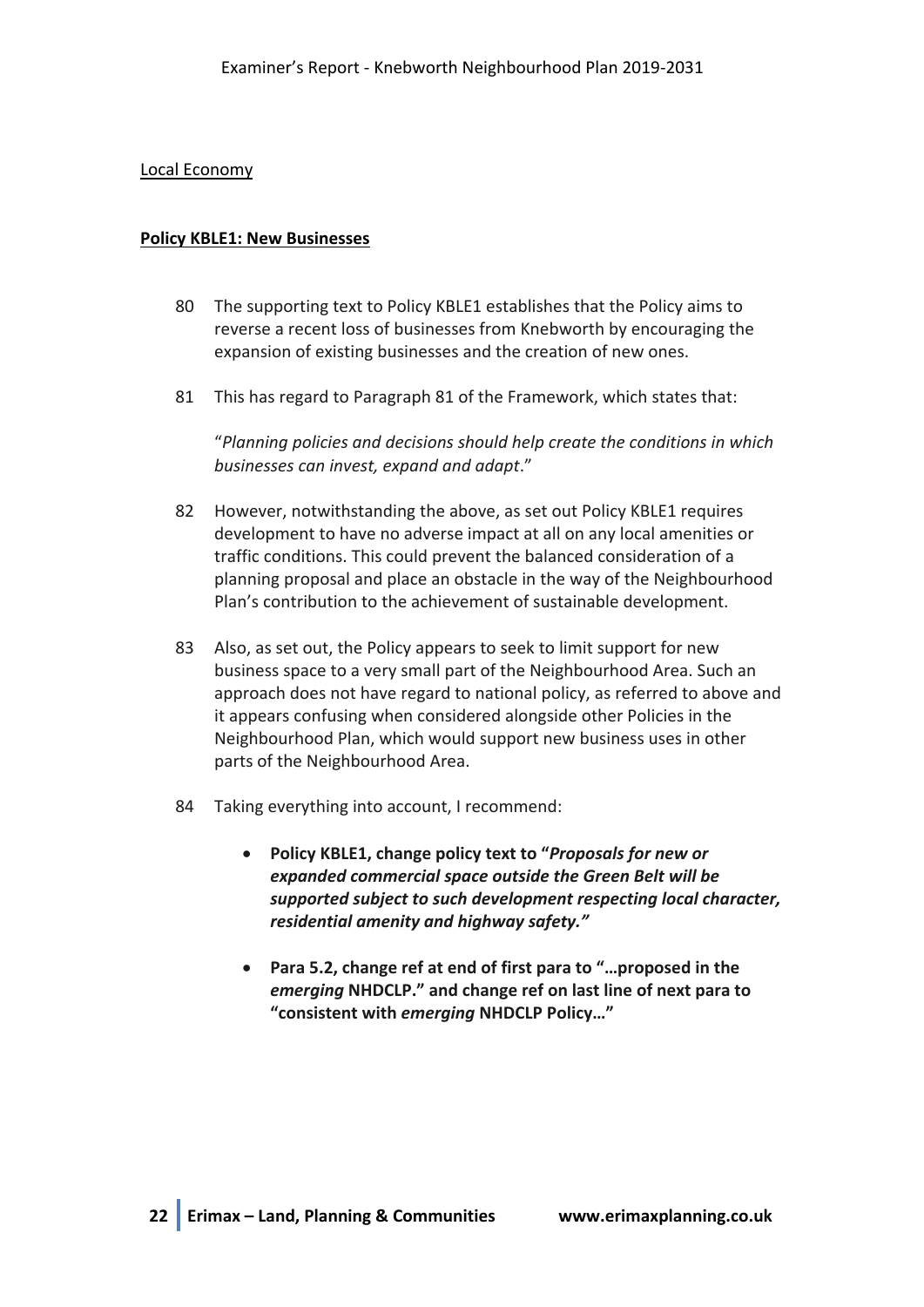#### **Policy KBLE2: Rural Businesses**

85 Paragraph 84 of the Framework is explicit in stating that planning policies should enable:

"…*sustainable rural tourism and leisure developments which respect the character of the countryside*."

- 86 In promoting the development of rural businesses, Policy KBLE2 has regard to national policy.
- 87 As set out, the Policy includes a vague reference to "*likely to be supported.*" This detracts from the precise nature of the Policy and does not have regard to national guidance, referred to earlier in this Report.
- 88 Further, the Policy is worded such that it is entirely reliant upon other policies in other documents, beyond the scope of the Neighbourhood Plan; and does not set out what accessibility requirements are, or what minimal traffic impact comprises, who will judge this or on what basis.
- 89 I recommend:
	- **Change heading to "5.3 Policy KBLE2 Rural** *B***usinesses"**
	- **Policy KBLE2, change to "…tourism uses** *will be supported where they are well designed and proportionate to existing buildings, and respect local character, residential amenity and highway safety***."**
	- **Para 5.3, change reference to "(***emerging* **NHDCLP…"**
	- **Para 5.3, fourth para change to "The** *emerging* **NHDCLP…"**
	- **Para 5.3, last para, change to "…with** *emerging* **NHDCLP..,"**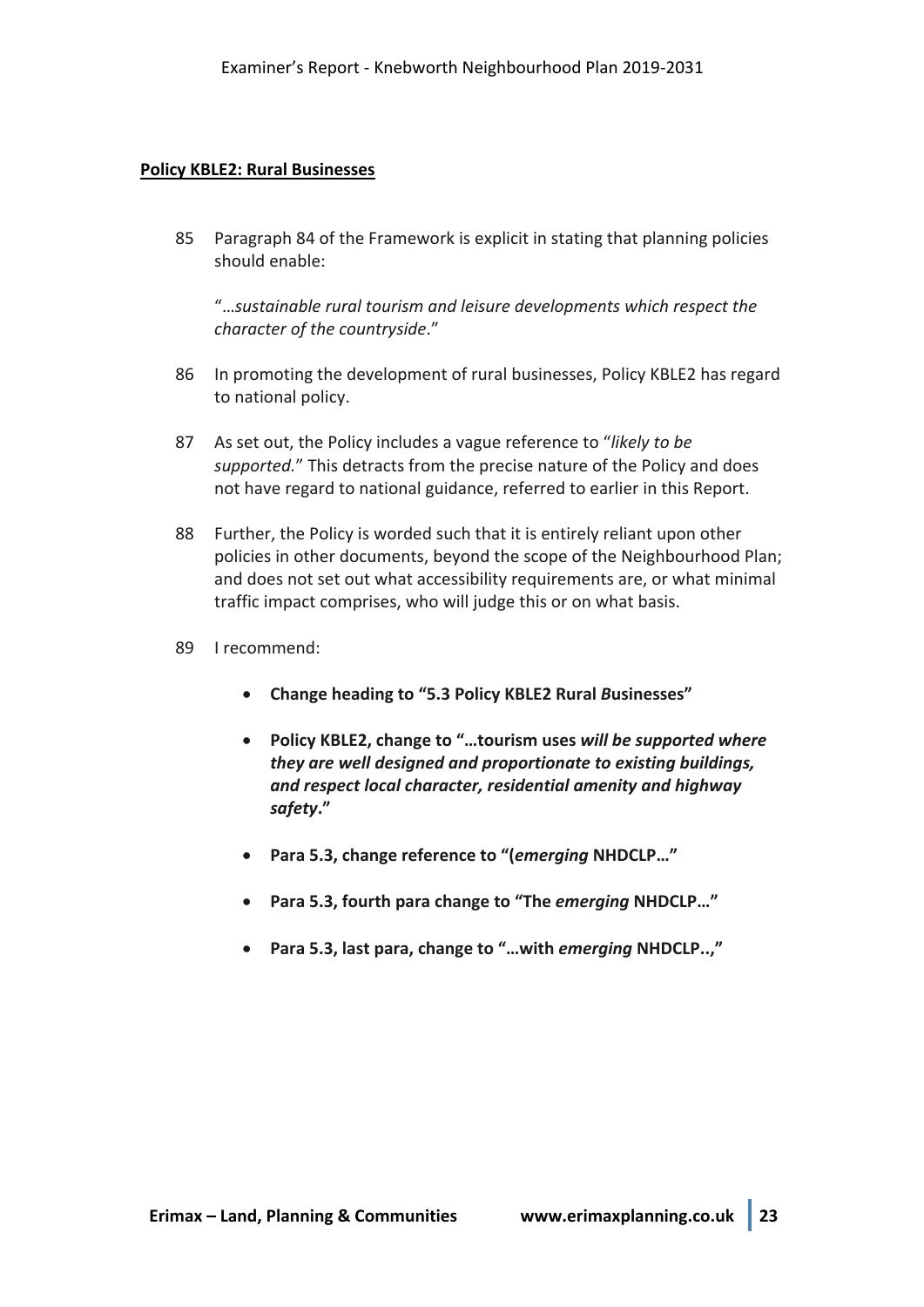#### **Policy KBLE3: Village Centre and Existing Businesses**

90 National policy recognises the role that:

"…*centres play at the heart of local communities*..." (Paragraph 86, the Framework)

91 Further, in addition to promoting good design, the Framework goes on to promote:

"…*strong neighbourhood centres, street layouts that allow for easy pedestrian and cycle connections…and active street frontages*…" (Paragraph 92, the Framework)

92 In addition, Paragraph 93 of the Framework goes on to state that, in order to provide the facilities and services the community needs, planning policies should:

"…*guard against the unnecessary loss of valued facilities and services, particularly where this would reduce the community's ability to meet its day-to-day needs*…"

- 93 In general terms, Policy KBLE3 recognises the importance of the range of uses in Knebworth and seeks to protect these for the benefit of the community. In this way, the Policy meets the basic conditions.
- 94 As set out, the Policy is vague in respect of where it applies. No "*village centre*" is defined in the Neighbourhood Plan. However, the "*Retail Area*" is defined in the Neighbourhood Plan and a recommendation is therefore made in this regard.
- 95 The Policy also appears vague in respect of where a "*building line*" should be fixed and notwithstanding this, this part of the Policy is not supported by substantive evidence demonstrating that the related requirements are deliverable. Also, it is not clear, in the absence of information, why the Policy would support the change of use of identified businesses to any use other than residential and I am unable to conclude that this part of the Policy contributes to the achievement of sustainable development.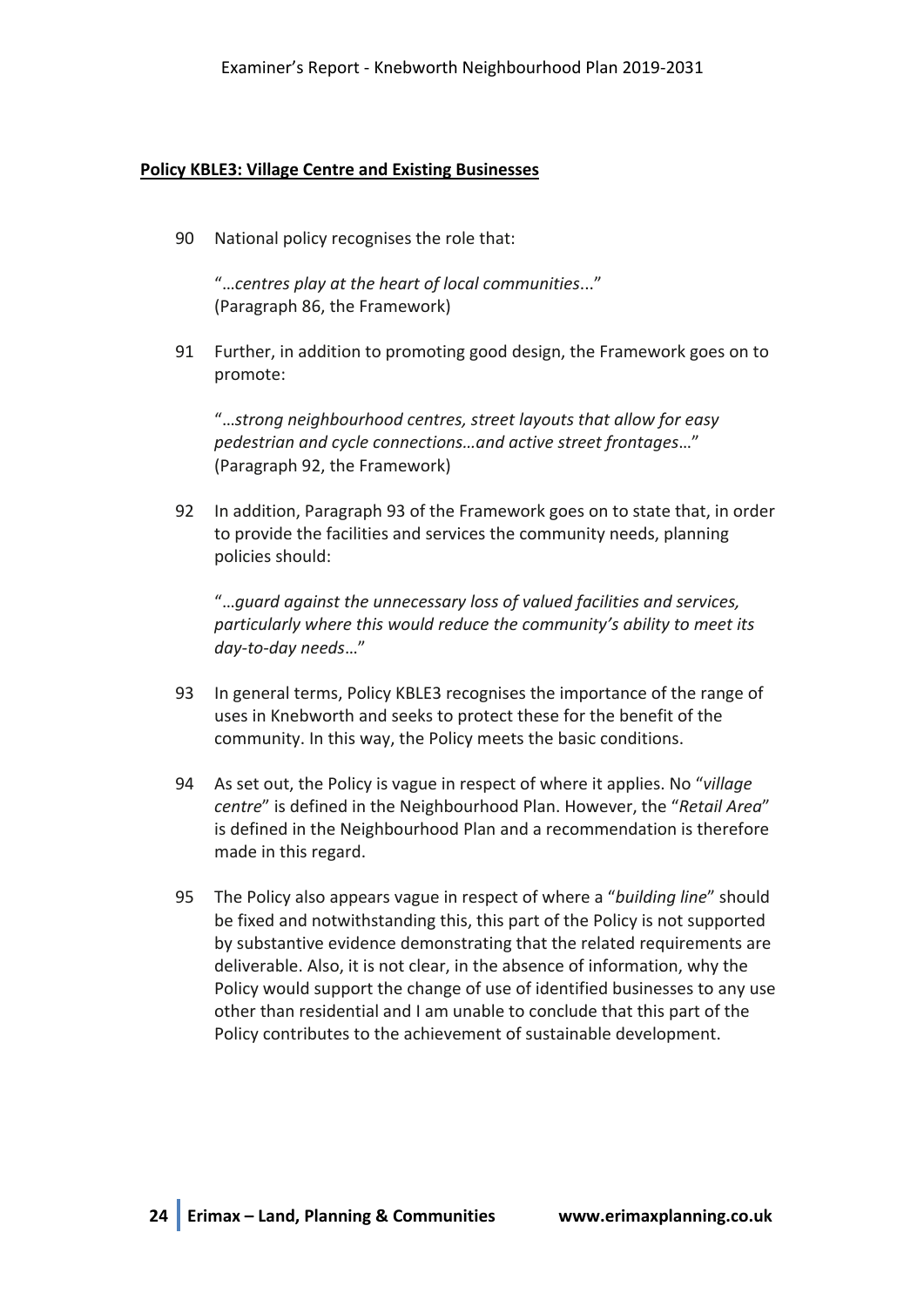- 96 No evidence is provided to demonstrate that the Policy would, having regard to Paragraph 16 of the Framework, be deliverable, or, having regard to Paragraph 57 of the Framework, why it would be necessary, directly related to the development and fairly and reasonably related in scale and kind to the development, for the loss of pubs or any other commercial buildings to be prevented for any reason other than the provision of land for a flexible business space/workshop.
- 97 It may be that it is simply unviable for a specific business to continue in its current location. In this case, without any substantive justification, there is nothing to demonstrate that requiring a change of use to be dependent upon the provision of land or a building for a flexible workspace (rather than for say, provision of workspace) – regardless of relevance, demand, deliverability, availability of land, viability etc – has regard to national policy requirements, or contributes to the achievement of sustainable development.
- 98 In addition to the above, no indication is provided of how the Neighbourhood Plan would "*resist*" the loss of business premises and consequently, the final part of the Policy is unclear.
- 99 I recommend:
	- **Change title and subsequent title in Green Box to "***Policy KBLE3 Retail Area and Existing Businesses.***"**
	- **Policy KBLE3, delete first para and replace with "***In the Retail Area, development requiring planning permission should retain retail or service uses. Also in the Retail Area, existing premises with ground floor access should retain an active retail frontage and new buildings should create new active retail frontage***."**
	- **Policy KBLE3, delete second para and replace with "***Redevelopment in the Retail Area along London Road should retain the characteristically wide footway***."**
	- **Policy KBLE3, delete third and fourth paras and replace with "***The change of use of commercial land, including at 1 Stockens Green, 1 Stevenage Road, The Station and The Lytton Arms pubs, the radio station Old Knebworth Lane, and 2 Station Approach, will not be supported unless it can be demonstrated, further to at least 12 months active and open marketing, that the uses are no longer viable***."**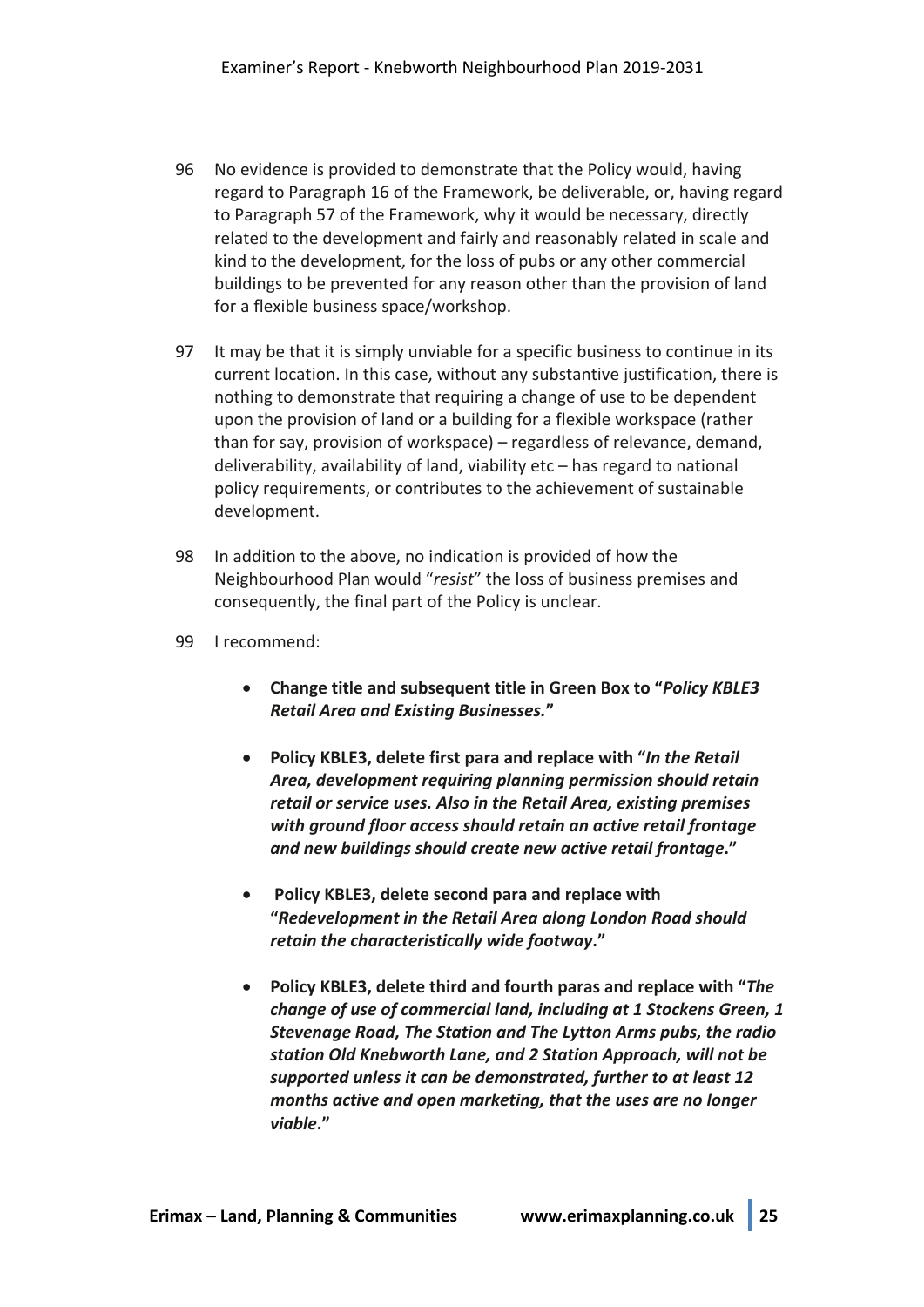• **Para 5.4 change references in supporting text from village centre to "***Retail Area***" and change second para to "…Centres (***emerging* **NHDCLP) survey…"**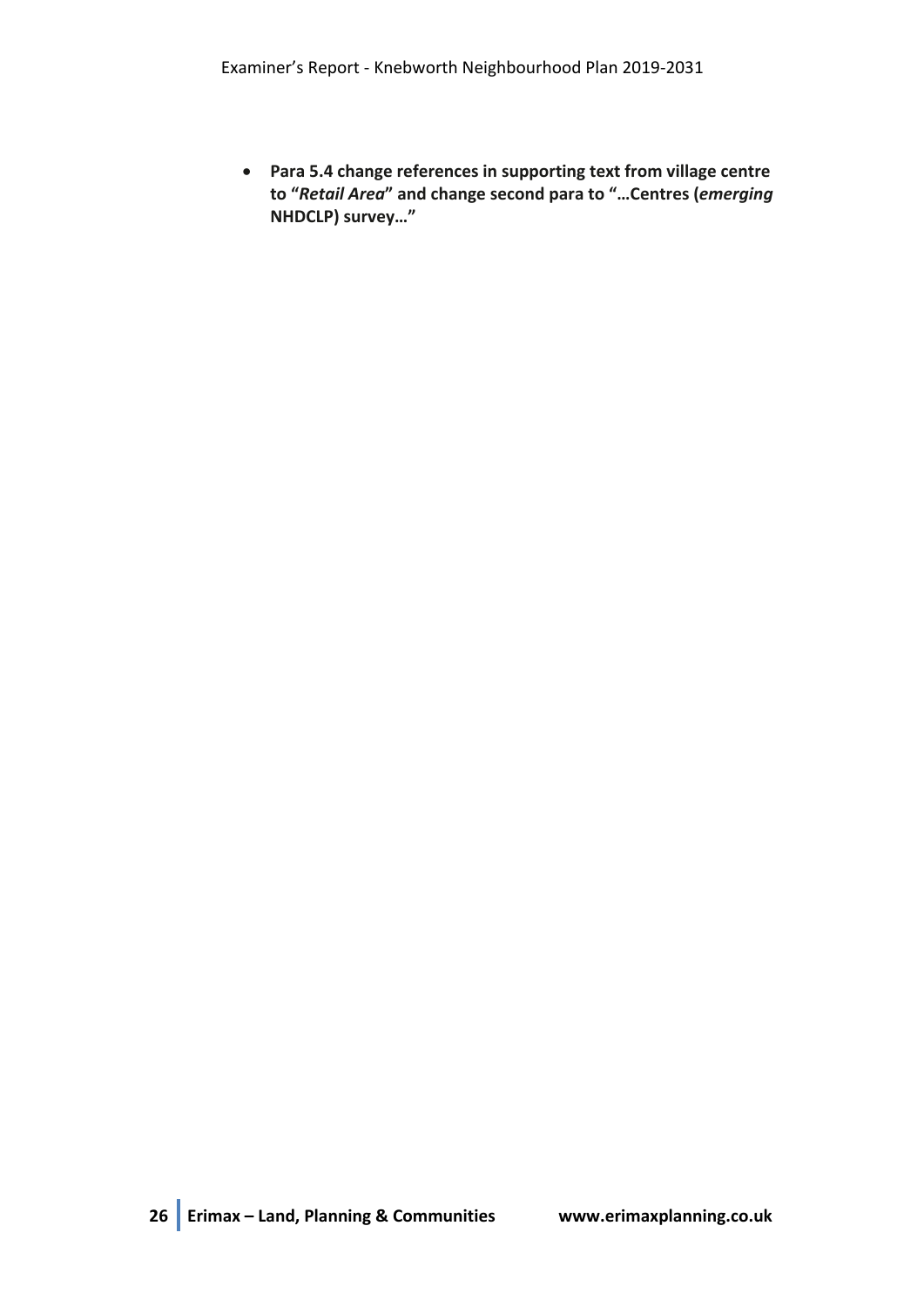## **Policy KBLE4: Community Businesses**

100 In order to provide the services that communities need, Paragraph 93 of the Framework requires planning policies to:

"…*plan positively for the provision and use of shared spaces, community facilities…and other local services to enhance the sustainability of communities and residential environments*."

- 101 Policy KBLE4 supports the provision of community businesses and has regard to national policy.
- 102 No indication is provided of how the Policy would encourage provision of flexible buildings and I recommend:
	- **Policy KBLE4, delete "encouraged and"**
	- **Para 5.5, change first line to "The** *emerging* **NHDC…" and change line three to "…also** *minimise* **the need…"**
	- **Para 5.5, change second para to "…suitable employment (***emerging NHDCLP***)."**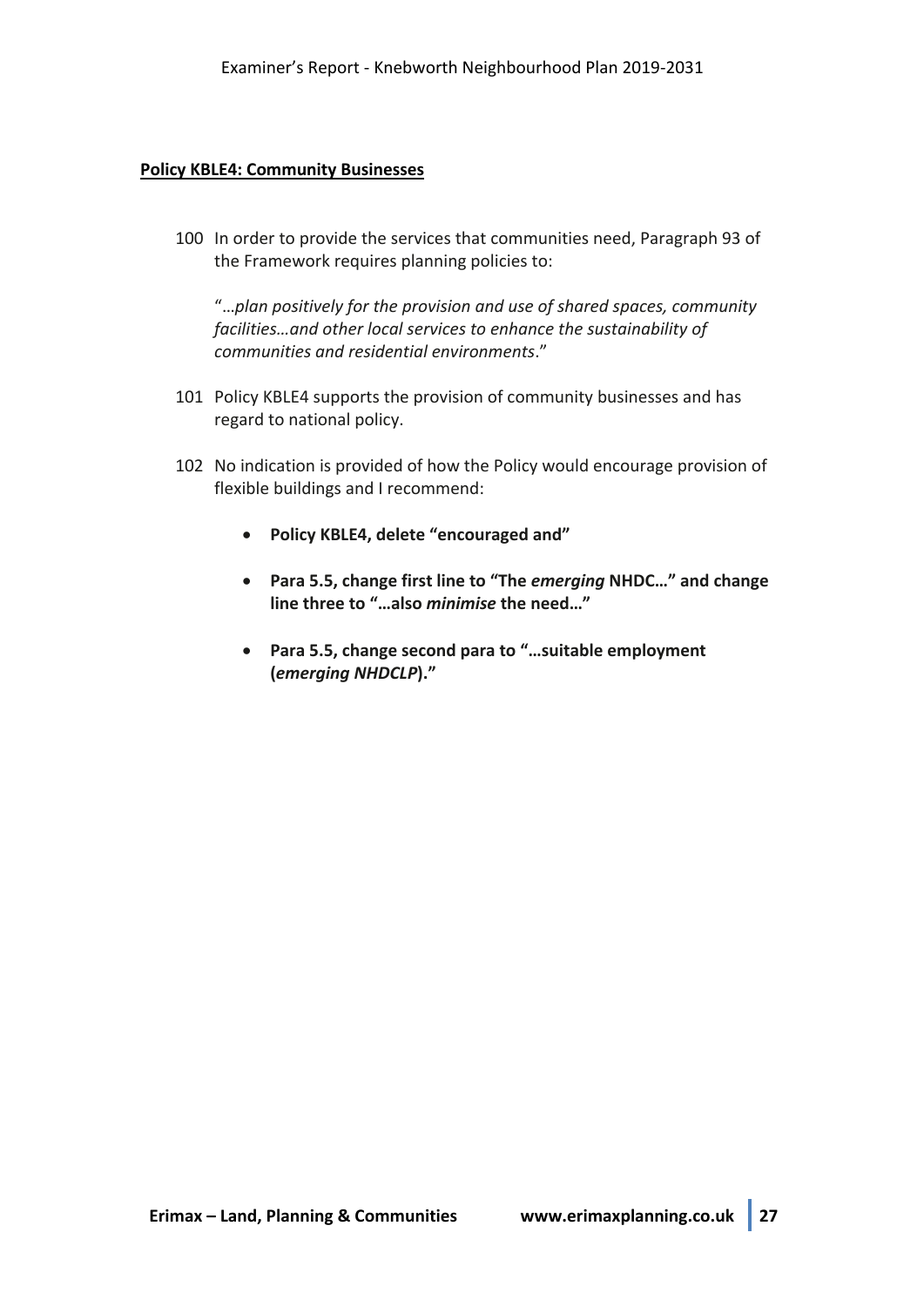## **Policy KBLE5: Home Working**

- 103 Generally, working from home does not require planning permission, but where it does it can raise issues in respect of residential amenity, local character and highway safety.
- 104 As set out, Policy KBLE5 would prevent any form of home working development requiring planning permission that would have an undefined "*unacceptable*" impact on "*amenities*."
- 105 Such an approach fails to provide for the balanced consideration of a planning proposal, allowing for the consideration of both the harm and the benefits which might arise. As a consequence, the Policy places an obstacle in the way of the Neighbourhood Plan contributing to the achievement of sustainable development, contrary to the basic conditions.

106 I recommend:

• **Policy KBLE5 change to "…supported, subject to** *development respecting residential amenity, local character and highway safety***."**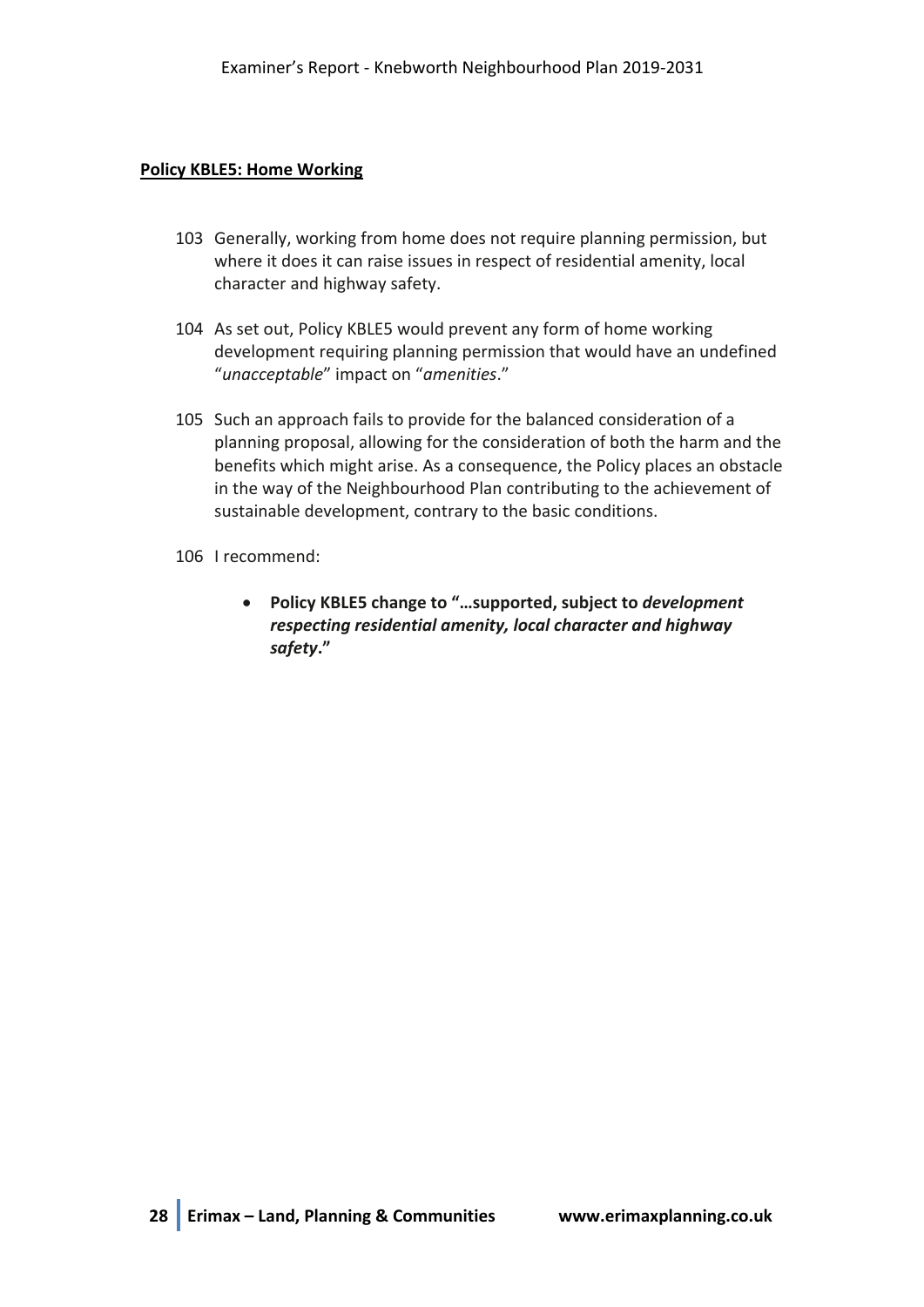## **Policy KBLE6: Telecommunications**

107 National policy recognises that advanced, high quality and reliable communications infrastructure is essential for economic growth and social well-being. It states that planning policies should:

"…*support the expansion of electronic communications networks, including next generation mobile technology (such as 5G) and full fibre broadband connections*." (Paragraph 114, the Framework)

- 108 In general terms, Policy KBLE6 promotes the provision of high-speed communications infrastructure and has regard to national policy.
- 109 As set out, the Policy applies to all forms of development. Most forms of development tend to be small-scale, for example householder development and there is no evidence to demonstrate that the requirements of the Policy are deliverable, having regard to Paragraph 16 of the Framework which states that:

"*Plans should be prepared positively, in a way that is aspirational but deliverable*."

- 110 The Qualifying Body has since confirmed that the Policy should apply to major development. Taking this and the above into account, I recommend:
	- **Policy KBLE6, change to "***In respect of major development, developers will be expected to…business use.* **This** *may include…***"**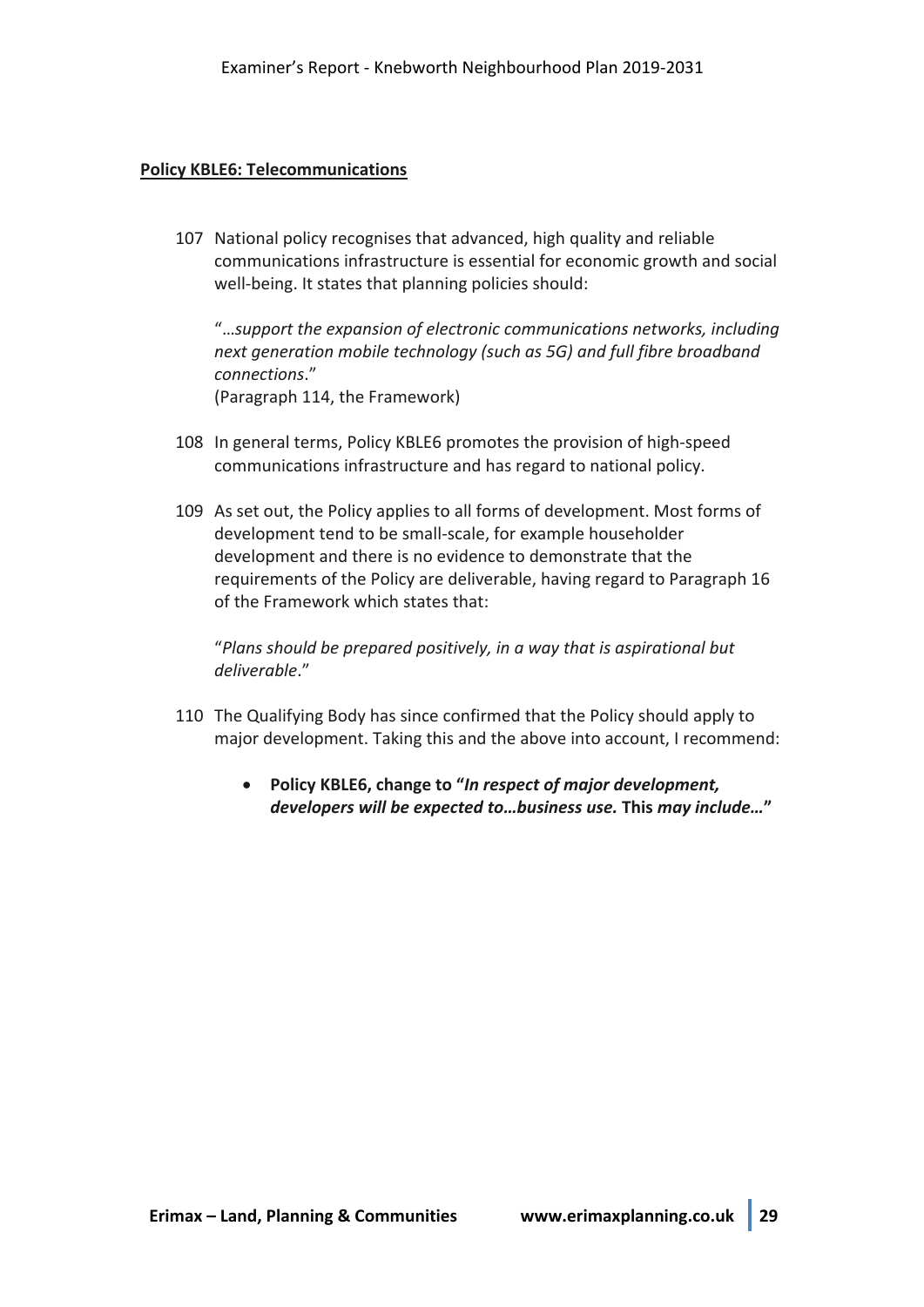Built Environment

## **Policy KBBE1: Housing mix**

111 Chapter 5 of the Framework, "*Delivering a sufficient supply of homes*," seeks to support the Government's objective of significantly boosting the supply of homes and providing for:

"…*the size, type and tenure of housing needed for different groups in the community*…" (Paragraph 62, the Framework)

- 112 Policy KBBE1 seeks to ensure that the Neighbourhood Plan contributes to the provision of an appropriate mix of housing in the Neighbourhood Area and in this way, it meets the basic conditions.
- 113 However, as worded, the Policy is reliant upon a document that has not been adopted and which is outside the scope of the Neighbourhood Plan and this is addressed below.
- 114 I recommend:
	- **Policy KBBE1, change to "…Neighbourhood Plan** *area, whilst providing* **a range of types…"**
	- **Para 6.1, second para, change to "The** *emerging* **NHDCLP…"**
	- **Para 6.2, change first para to "…Plan area should not be visibly distinguishable from others…Affordable homes** *should* **be provided…"**
	- **Change reference in Para 6.2 from starter homes to "***first homes***."**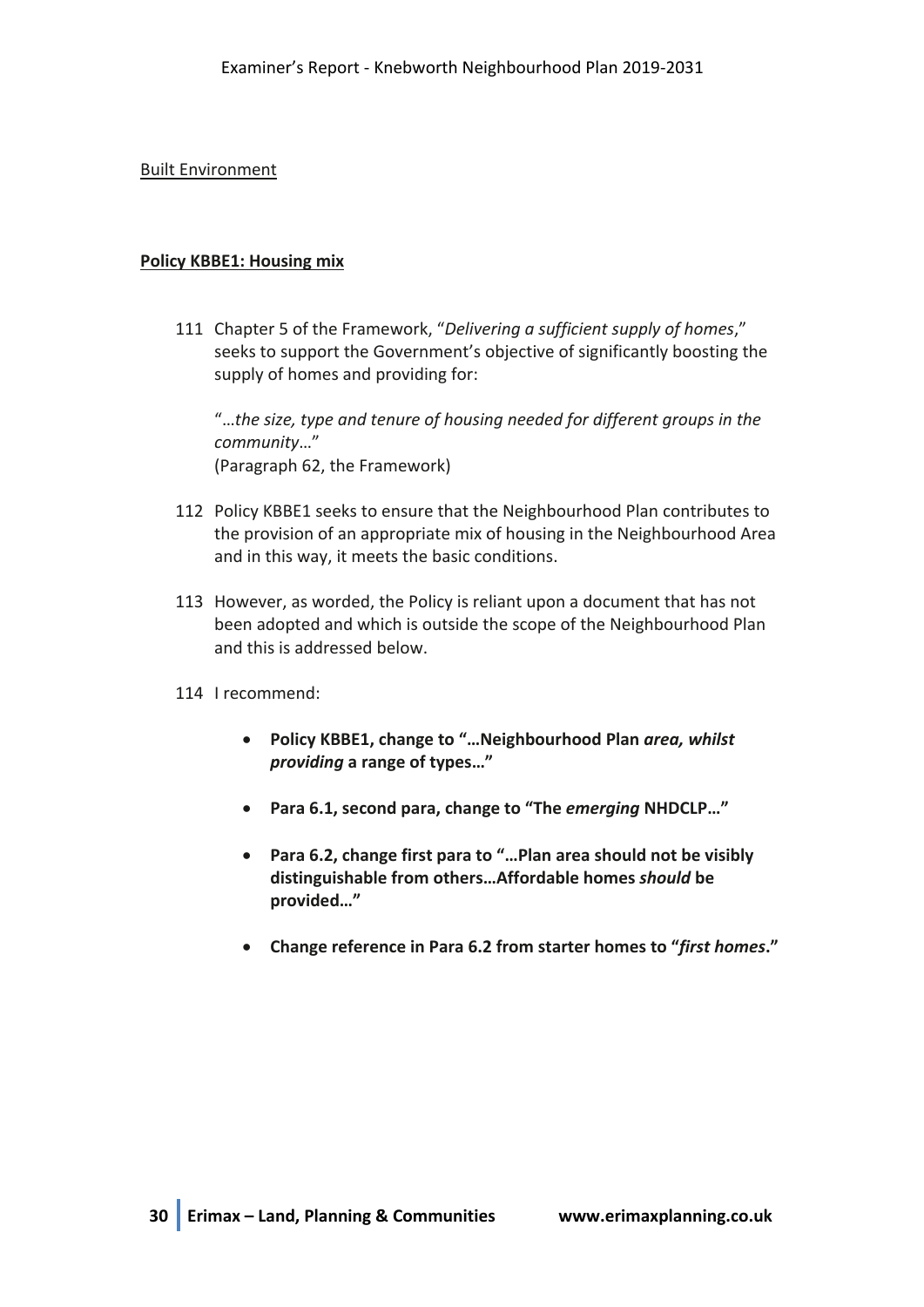#### **Policy KBBE2: Sustainable Buildings**

115 Chapter 14 of the Framework, "*Meeting the challenge of climate change, flooding and coastal change*," states that:

"*The planning system should support the transition to a low carbon future in a changing climate…It should help to: shape places in ways that contribute to radical reductions in greenhouse gas emissions…and support renewable and low carbon energy and sustainable infrastructure*." (Paragraph 152, the Framework)

- 116 In general, Policy KBBE2 seeks to promote a move towards improving sustainability and amongst other things, achieving zero carbon. The aspirations of the Policy have regard to national policy.
- 117 However, the transition to a more sustainable world is not an instant fix and there is no legislative framework to simply allow the imposition of requirements on development, regardless of viability and deliverability. This is taken into account in the recommendations below and is also a relevant factor in respect of the consideration of other Policies against the basic conditions, later in this Report.
- 118 Part of Policy KBBE2 is reliant upon a draft policy in another planning document beyond the scope of the Neighbourhood Plan and again, this is addressed below. I also note that the Policies of the development plan should be considered together and that this prevents the need for crossreferencing within Policies.
- 119 I recommend:
	- **Change wording of Policy KBBE2 to "***Construction methods that engage low energy principles, including modular building that respects local character; the utilisation of simple design solutions such as orientation of buildings to optimise solar gain, with the aim of transitioning towards zero carbon energy usage; domestic scale (micro) energy generation from renewable or low carbon sources; and providing for rainwater harvesting and greywater recycling, will be supported***."**
	- **Para 6.3, change to "…in the** *emerging* **NHDCLP, Policy KBBE2**  *seeks to promote sustainable construction techniques and a move towards zero carbon. Further* **recommendations…"**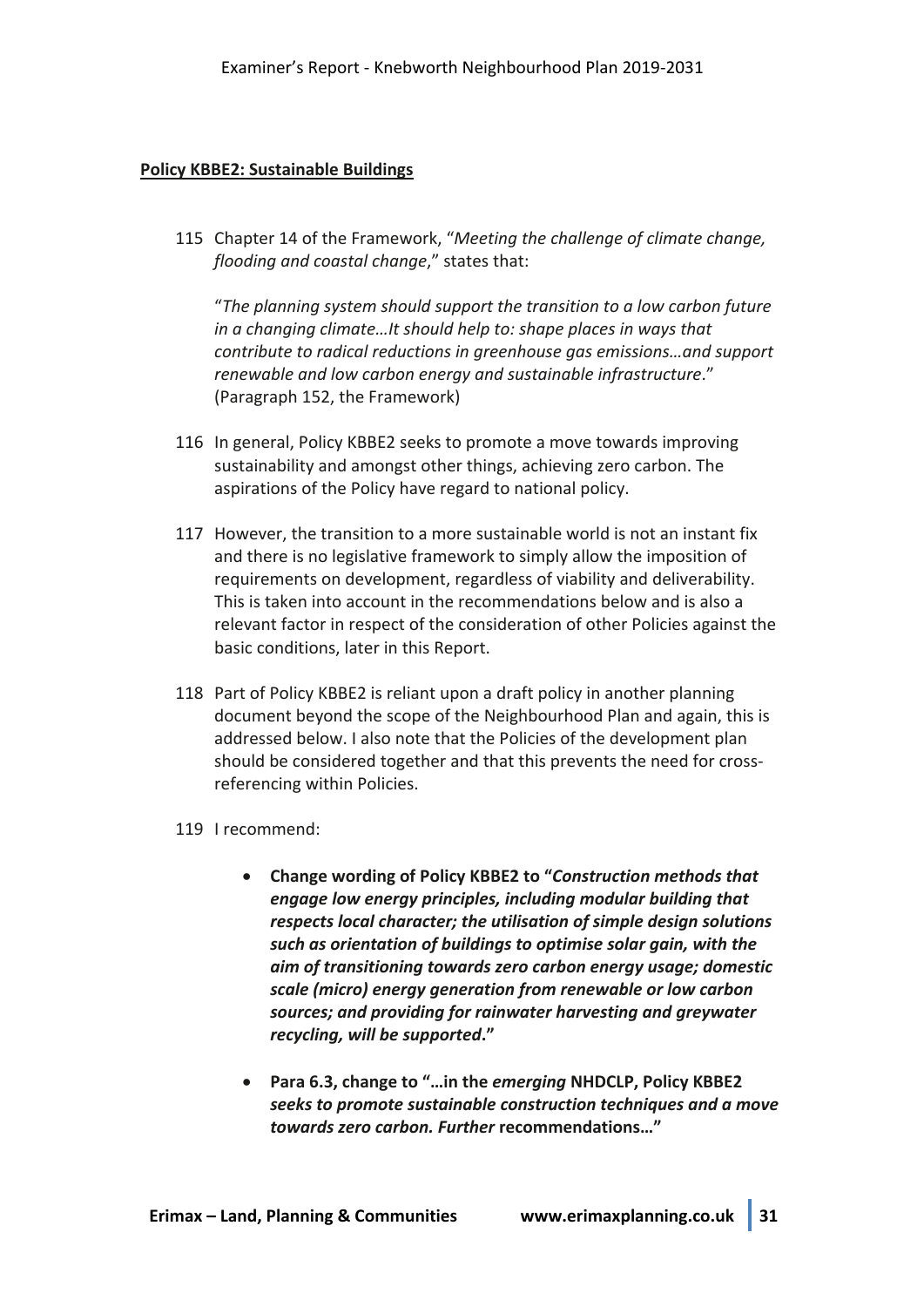## **Policy KBBE3: Accessibility and Adaptability**

120 Paragraph 62 of the Framework promotes new housing development to meet the needs of different groups in the community including:

"…*older people…people with disabilities*…"

- 121 Policy KBBE3's aspirations for the delivery of homes that are accessible and adaptable has regard to national policy.
- 122 However, as set out, Policy KBBE3 simply requires that all housing is accessible and adaptable. No substantive evidence is provided to demonstrate that such an onerous requirement has regard to the need for plans to be deliverable, or that it has regard to Paragraph 57 of the Framework, referred to earlier in this Report.
- 123 I recommend:
	- **Change title to "6.4 Policy KBBE3 Accessibility and** *Adaptability***"**
	- **Policy KBBE3, change to "***Within major developments, the provision of accessible and adaptable homes, providing flexible internal space to allow homes to be adaptable to changing needs without major reconstruction, will be supported***."**
	- **Para 6.4, change first para to "***The National Design Guide and the Building for a Healthy Life toolkit provide guidance aimed at enhancing the benefits* **of new residential development. For example…garden areas** *can be* **designed…"**
	- **Para 6.4, change last sentence to "***Further guidance is contained in the* **8 Principles…Architecture** *Centre.***"**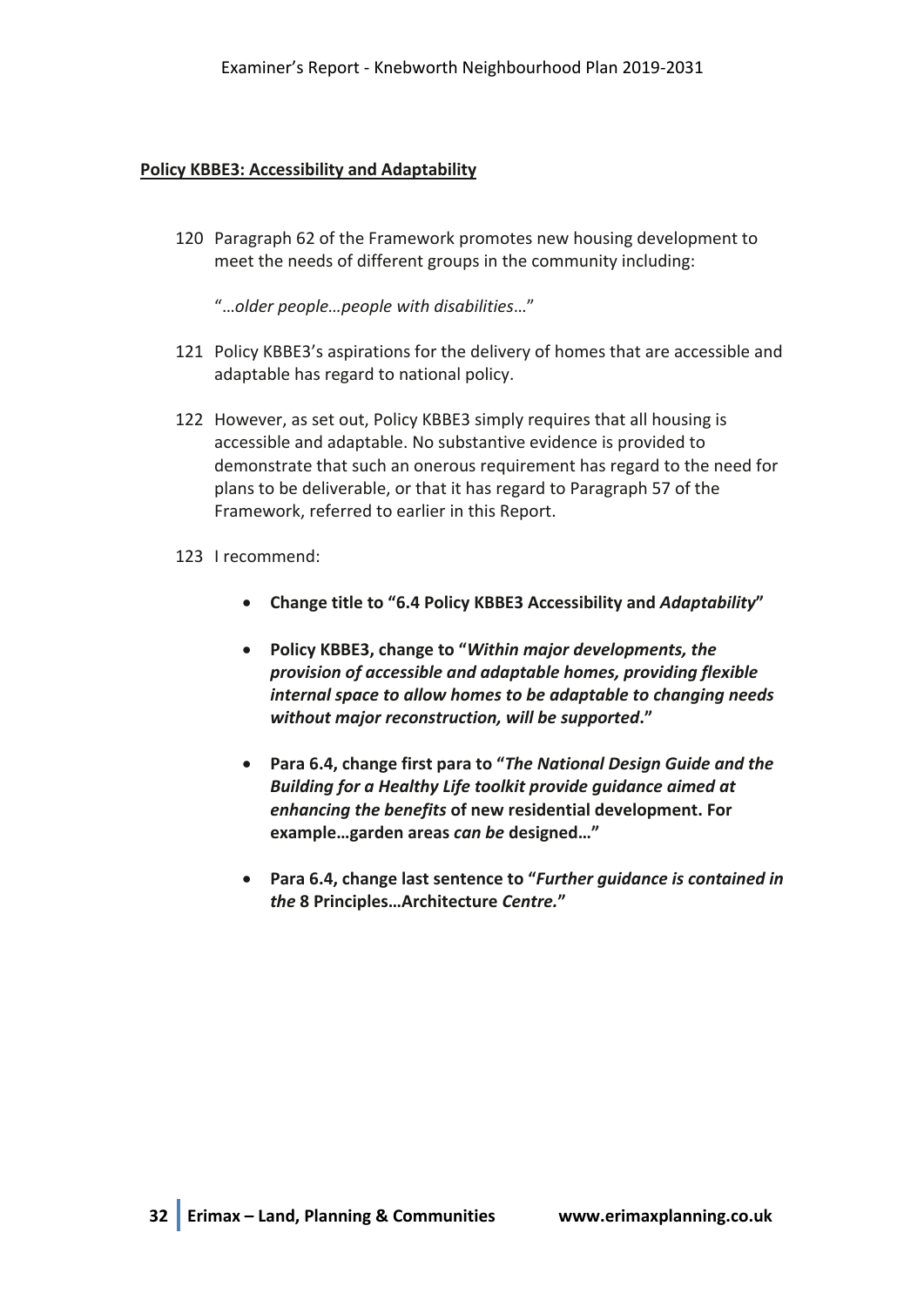#### **Policy KBBE4: Design**

124 National planning policy recognises that:

"*Good design is a key aspect of sustainable development, creates better places in which to live and work and helps make development acceptable to communities*." (Paragraph 126, the Framework)

- 125 Policy KBBE4 seeks to promote good design and has regard to the Framework.
- 126 As set out, it is not clear why (or how) all development should be "*sympathetic in design to surrounding buildings.*" Some development sites, by their very nature, are not surrounded by buildings and there is no substantive evidence to demonstrate that all buildings in the Neighbourhood Area are of such quality, or good design, as to warrant providing an exemplar to be sympathetic to.
- 127 Further, the reports referred to in the supporting text do not only focus on existing buildings but recognise the range of factors that combine to create local character. It is not clear, in the absence of any detail, how the Policy's requirement in the above regard contributes to the achievement of sustainable development.
- 128 Similarly, the Neighbourhood Plan and supporting material points out how not all development in the Neighbourhood Area, particularly post-war housing, corresponds to Garden Village principles. This introduces a conflict in the Policy requirement for development to be appropriate to a Garden Village *and* be sympathetic to surrounding buildings, regardless of the form and appearance of any such buildings.
- 129 There is no information to demonstrate what "*the highest current design standards*" comprise and this part of the Policy appears subjective and does not provide a decision maker with a clear indication of how to react to a development proposal, having regard to Paragraph 16 of the Framework.
- 130 The Policy does not distinguish in respect of what "*appropriate*" bin storage comprises and goes on to rely upon other documents outside the scope of the Neighbourhood Plan.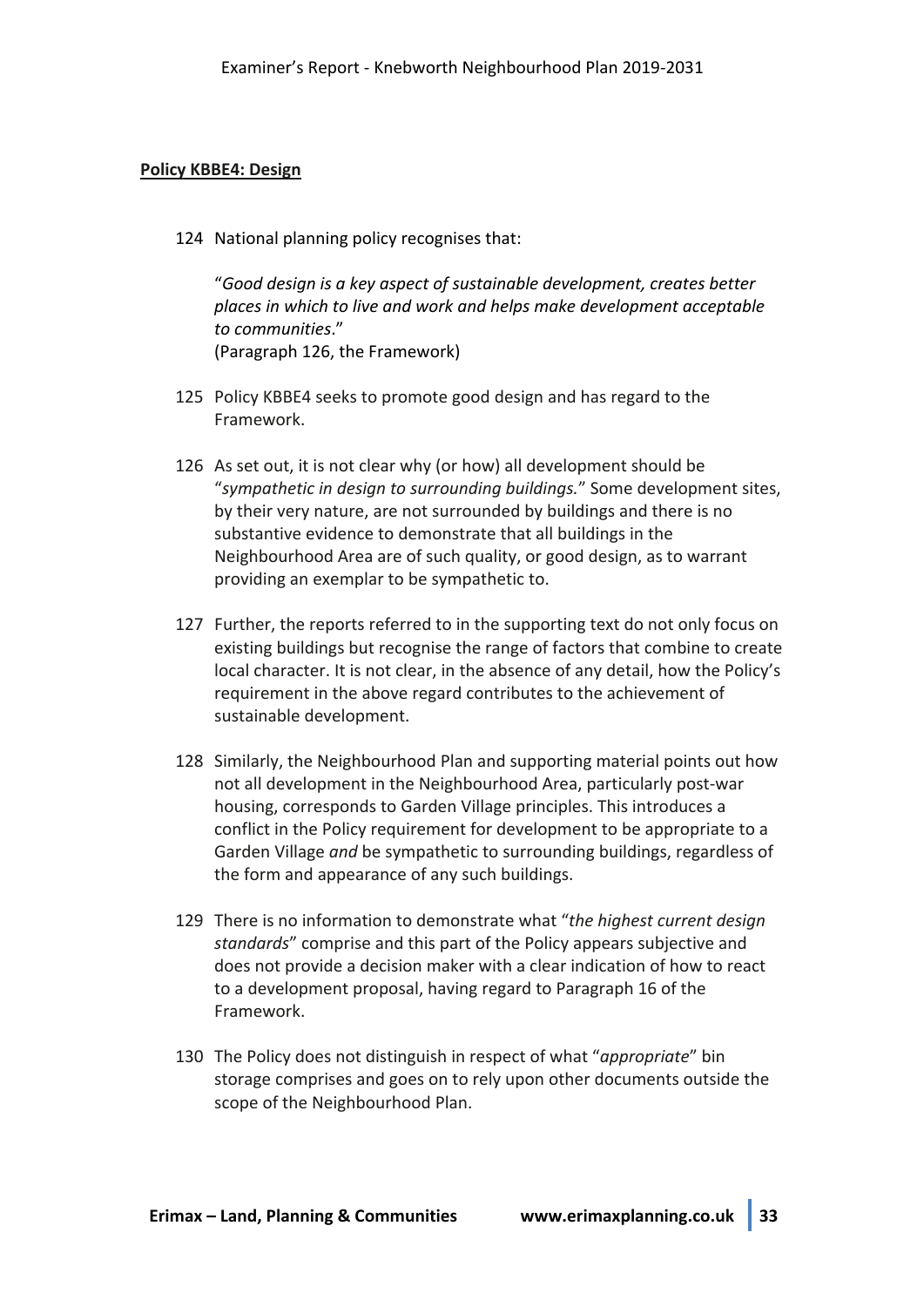- 131 The Policy page includes photographs of developments from outside the Neighbourhood Area and the District. They do not relate directly to the Policies of the Neighbourhood Plan, leading their inclusion to appear confusing and to detract from the clarity of the document.
- 132 Part of the wording of the supporting text is set out as though it comprises a Policy, which it does not.
- 133 Policy KBBE4 does not remove permitted development rights. Whilst this may be a Parish Council aspiration, the approach to garages set out in the Neighbourhood Plan appears confusing, as the supporting text sets out an approach to garage development that is different to that in the Policy.
- 134 Taking the above into account, I recommend:
	- **Policy KBBE4, delete wording and replace with "***All development must demonstrate good design. Development must respect local character, which includes Knebworth's Garden Village context. New housing development should incorporate sensitively designed car parking, bin storage, cycle storage and electric charging for bicycles and motor vehicles***."**
	- **Delete photos on page 33**
	- **Para 6.5, change to "***Policy KBBE4 seeks to promote good design and is intended to ensure that new development* **responds to…***spaces. In this way, building* **forms…appearance** *can be* **considerate…village.**

**The low-rise…dwellings** *are expected to continue to* **be the** *norm, with new development being* **sympathetic…areas.**

**Responding…emphasis** *can be* **placed…"**

• **Delete all supporting text from "Most local authorities appear…" to the end of the supporting text ("…private car ownership.")**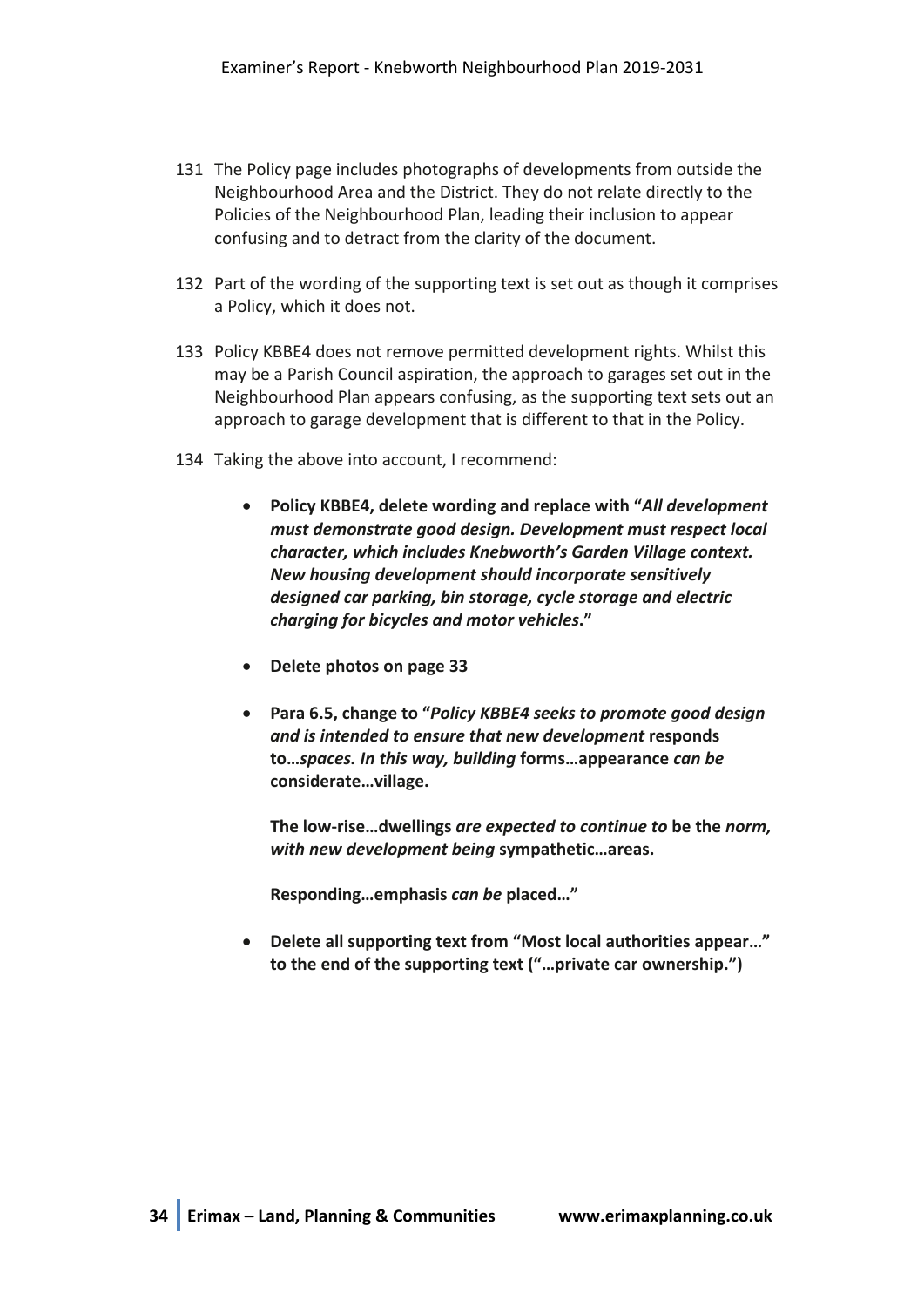#### **Policy KBBE5: Masterplanning and Placemaking**

- 135 The first paragraph of Policy KBBE5 is reliant upon another plan, that has not been adopted and which is beyond the scope of the Neighbourhood Plan. Consequently, it is recommended for deletion below.
- 136 In general, the rest of the Policy promotes good design and has regard to Chapter 12 of the Framework, "*Achieving well-designed places*."
- 137 However, it is not clear, in the absence of any information, how the Policy might "*encourage*" a choice of walking routes and there is no evidence to demonstrate that a requirement for underground parking to be incorporated at every opportunity is deliverable. Also, the AECOM Report is clearly referenced in the supporting text and does not need to be referenced in the Policy itself.
- 138 Taking the above into account, I recommend:
	- **Policy KBBE5, delete first para ("New…understood.")**
	- **Policy KBBE5, change rest of Policy to "***Major new residential development should be legible, safe, accessible, encourage social interaction and provide a choice of walking and/or cycle routes. Residential parking should be safe and convenient and should not undermine the quality and amenity of streets. Parking should predominantly be on plot, to the side or front in the case of houses, or in parking courts for flats. Underground parking as a solution to minimise land take for car parking will be supported. Vehicle barriers, gated housing developments and narrow footpaths between high sided walls or fences should be avoided***."**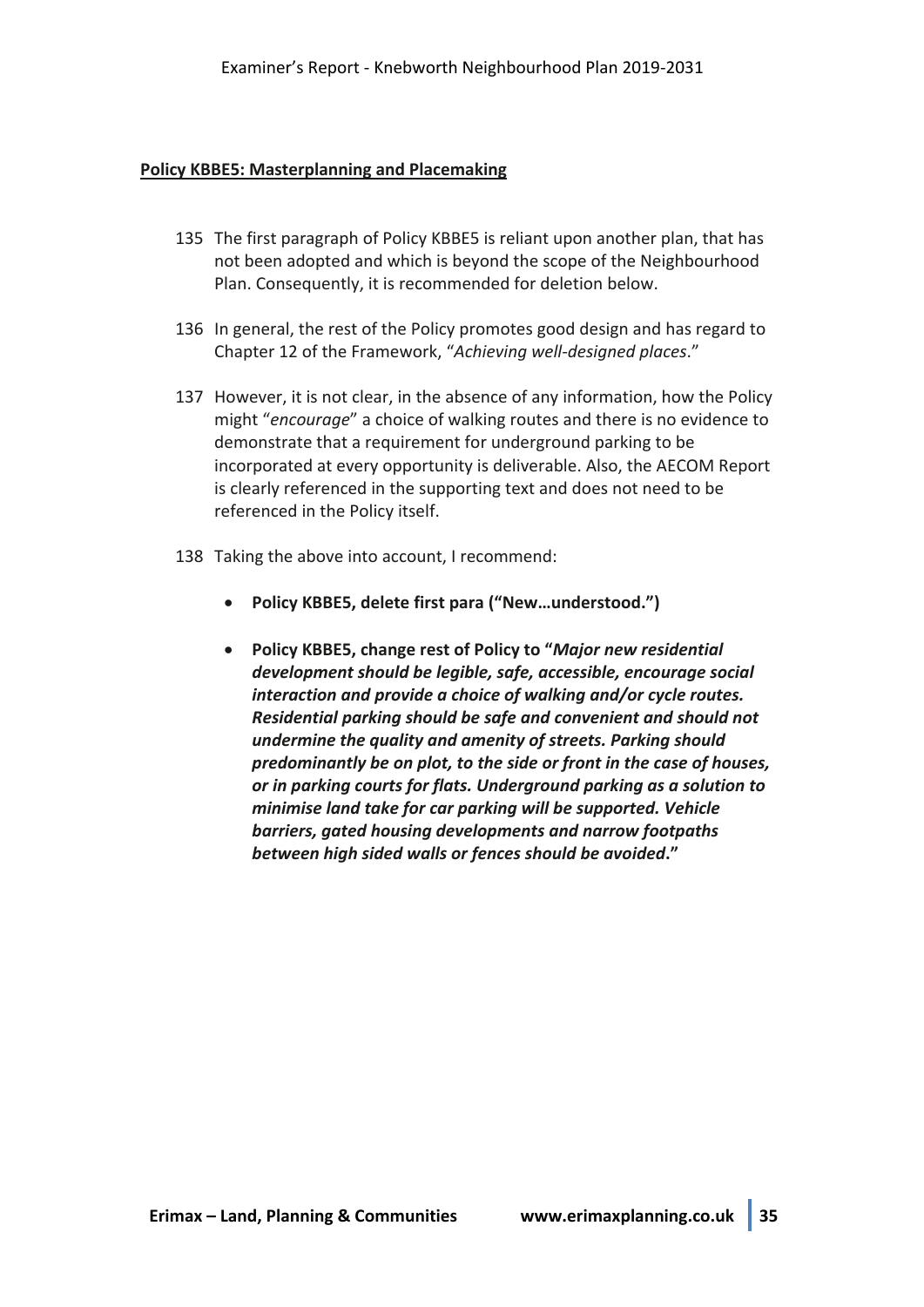#### **Policy KBBE6: Site KB1 Land at Deards End**

- 139 As set out, the first part of Policy KBBE6 is reliant on another plan that has not been adopted and which is outside the scope of the Neighbourhood Plan.
- 140 In general, Policy KBBE6 seeks to encourage good design in respect of the allocation at Deards End in the emerging Local Plan and this has regard to Paragraph 126 of the Framework.
- 141 However, as set out the Policy requires adherence to imprecise things for example, it is not clear how development densities might be appropriate to a site boundary or a hedgerow, nor where residential development should be offset, nor on what basis, in respect of the relevant levels of noise and air pollution.
- 142 Consequently, the Policy appears vague and imprecise and does not have regard to Planning Guidance referred to earlier in this Report and does not provide a decision maker with a clear indication of how to react to a development proposal, having regard to Paragraph 16 of the Framework.
- 143 The provision and location of green infrastructure are matters that will emerge from masterplanning, further to detailed technical work in respect of a wide range of factors including, but not limited to, surface water runoff, noise, air quality, public open space, footpaths and land use layouts. Given this, the Policy requirements requiring strict adherence to offsets and green spaces appear premature in the absence of substantive justification. As such, the Policy runs the risk of placing an obstacle in the way of the Neighbourhood Plan's contribution to sustainable development.
- 144 In the above regard, I am mindful that the AECOM Report provides some guidance but does not define development areas or other areas of allocations in the emerging Local Plan.
- 145 Representations have set out that there is no clear delivery mechanism for the provision of new sports facilities as required by the Policy and in the absence of evidence to the contrary, I am unable to conclude that this element of Policy KBBE6 is deliverable.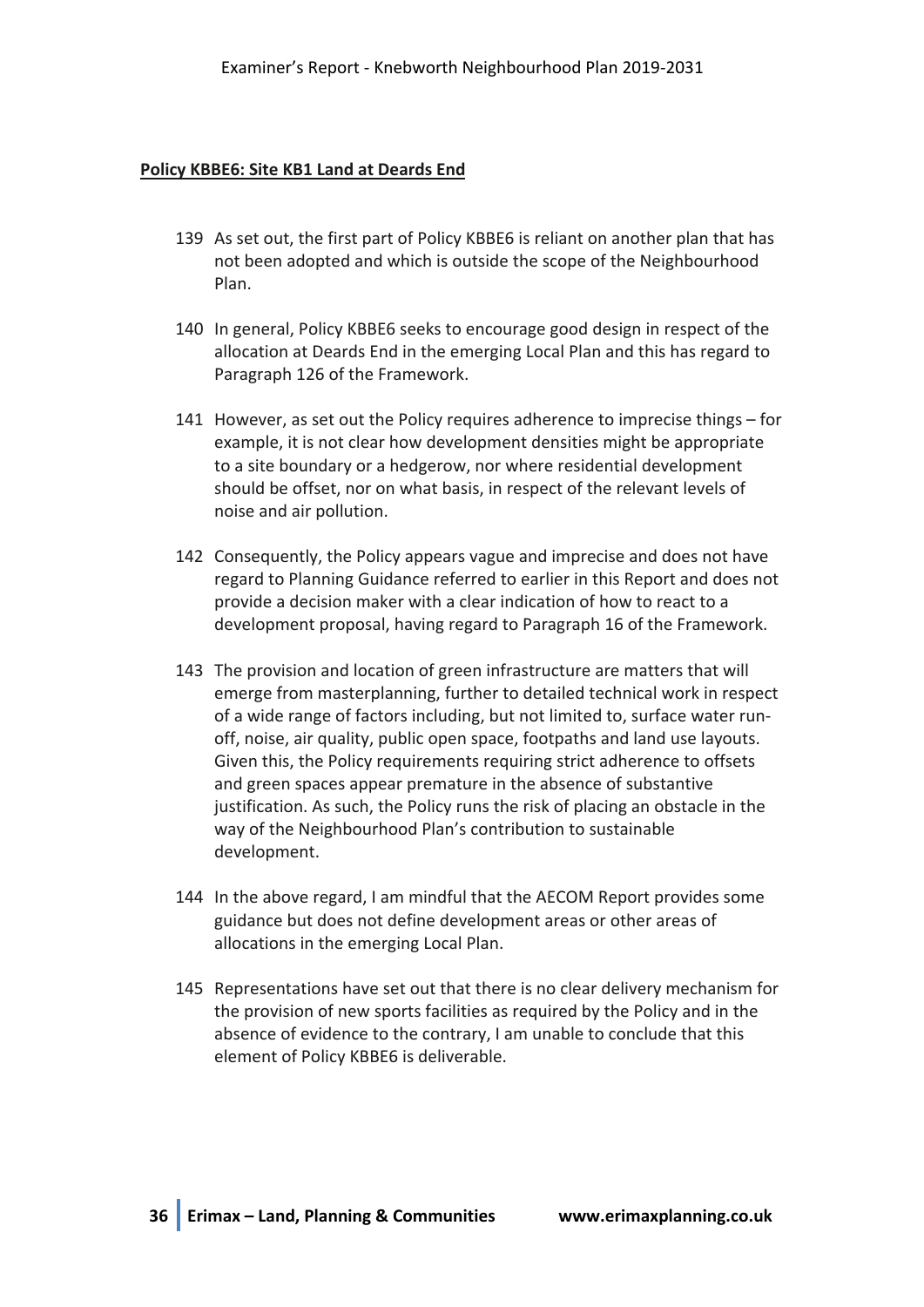#### 146 I recommend:

- **Policy KBBE6, delete wording and replace with "***Development at Deards End (KB1) should: a) be developed at densities that respect local character and Knebworth's Garden Village context; b) seek to mitigate the effects of A1 (M) noise and air pollution; c) provide a green buffer where the site meets open fields and woodland***."**
- **Delete the three lines of supporting text underneath the Policy**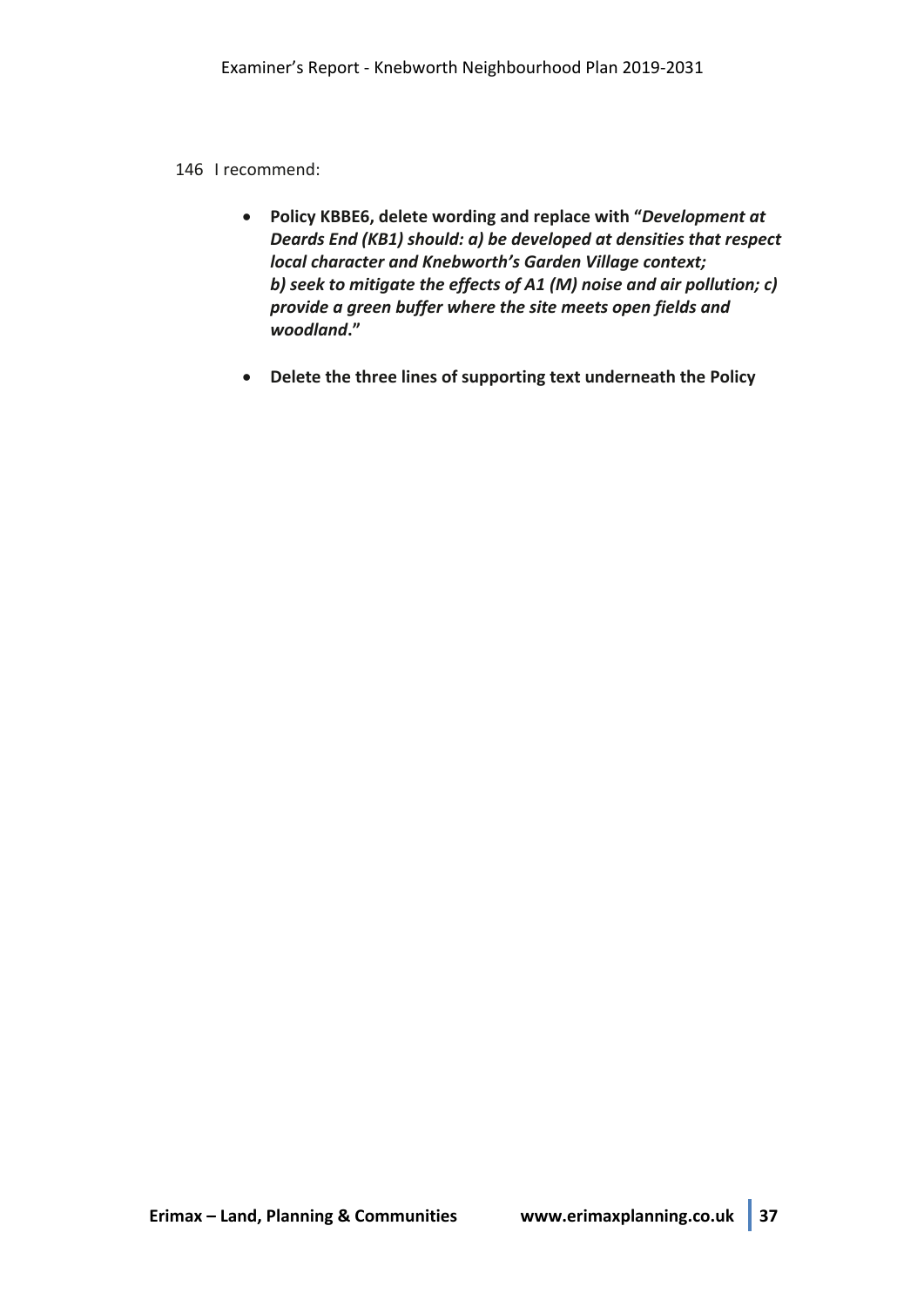## **Policy KBBE7: Site KB2 Land off Gipsy Lane**

- 147 Similarly to Policy KBBE6, the first part of Policy KBBE7 relies on another plan, that has not been adopted and which is outside the scope of the Neighbourhood Plan.
- 148 Whilst in general, Policy KBBE8 seeks to encourage good design in respect of the allocation at Gipsy Lane in the emerging Local Plan and has regard to Paragraph 126 of the Framework, it also requires adherence to imprecise requirements unsupported by substantive evidence.
- 149 Consequently, part of the Policy appears vague, imprecise and does not have regard to Planning Guidance or provide a decision maker with a clear indication of how to react to a development proposal, having regard to national policy.
- 150 I am mindful that representations have been made in reference to the absence of a clear delivery mechanism for the provision of new sports facilities as required by the Policy. In the absence of evidence to the contrary, I am unable to conclude that this element of Policy KBBE7 is deliverable.
- 151 National policy requires heritage assets to be conserved or enhanced and I have made a recommendation in this regard below.
- 152 Requirements in respect of access and movement will also emerge from the detailed masterplanning process. In this respect, I note that the requirements in respect of Gipsy Lane appear ambiguous and introduce potential for conflict – the Policy calls for removing vehicles from Gipsy Lane, reducing vehicles on Gipsy Lane and simply providing new footways along Gipsy Lane – resulting in an imprecise Policy.
- 153 As above, the AECOM Report provides guidance but does not define development or other areas of allocations in the emerging Local Plan.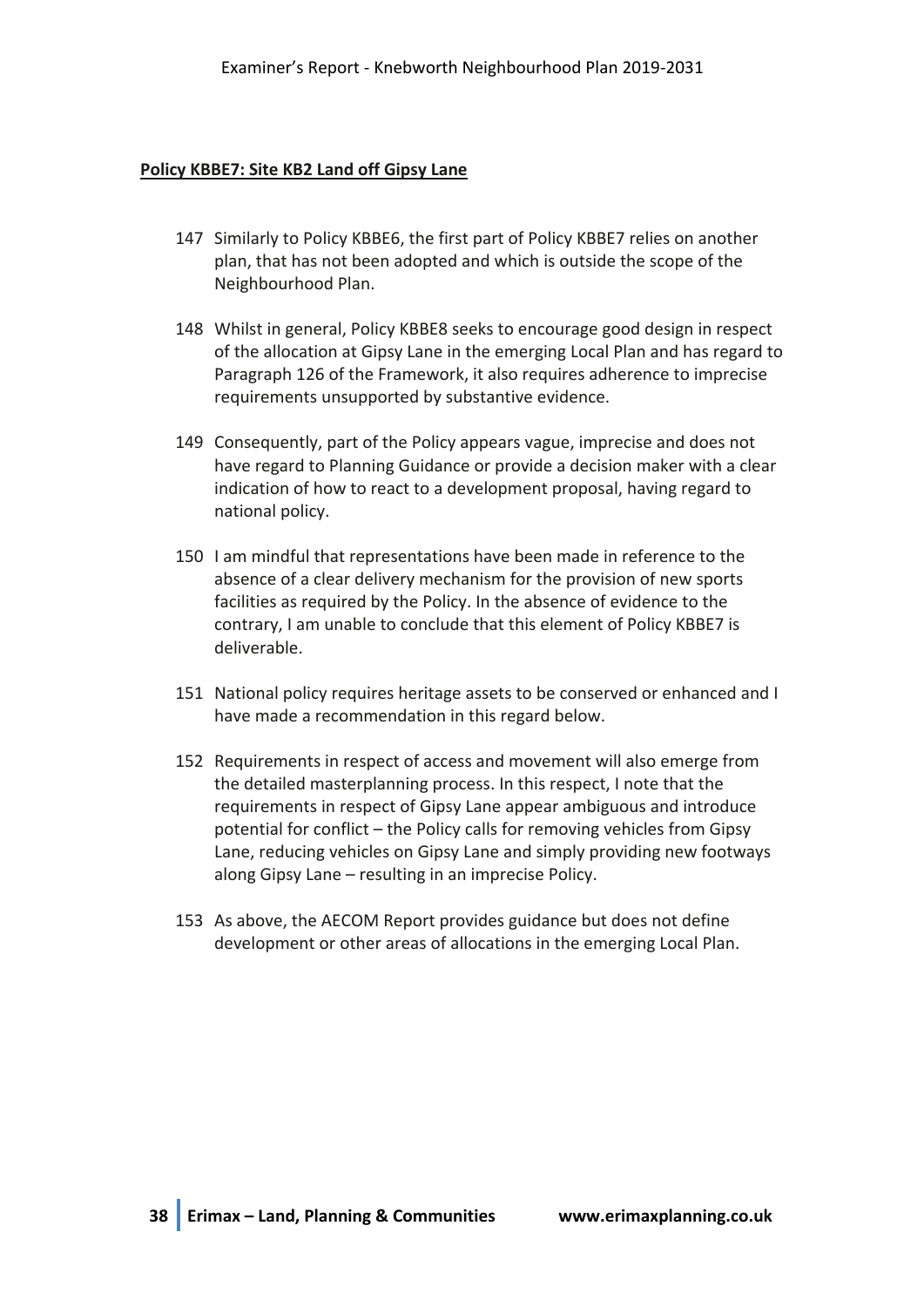#### 154 I recommend:

- **Policy KBBE7, delete wording and replace with "***Development at Gipsy Lane (KB2) should: a) be developed at densities that respect local character and Knebworth's Garden Village context; b) conserve or enhance the setting of the Stockens Green Conservation Area; c) seek to mitigate the effects of A1 (M) noise and air pollution***."**
- **Delete the three lines of supporting text underneath the Policy**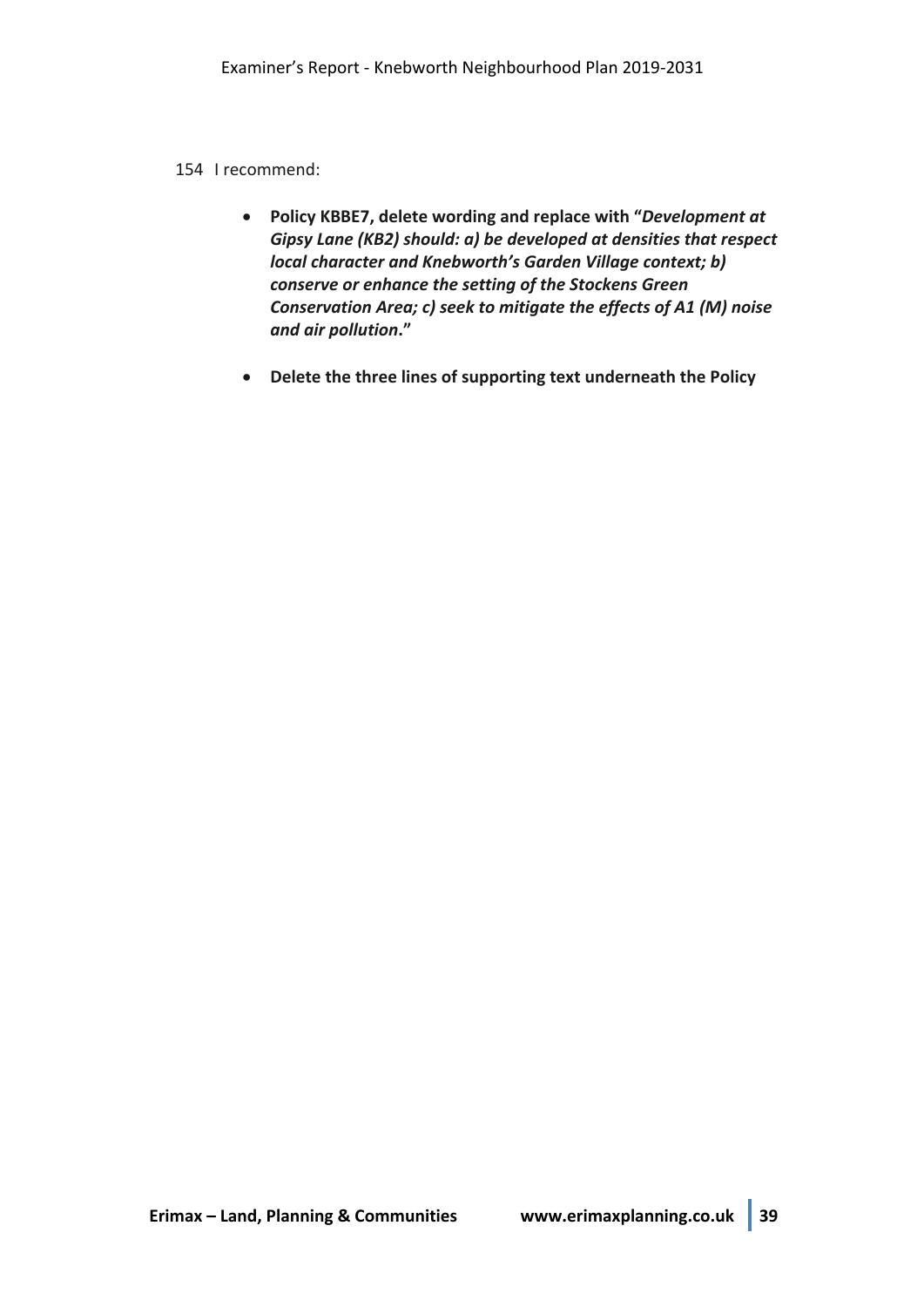## **Policy KBBE8: Site KB4 Land east of Knebworth**

- 155 Similarly to the previous two Policies, the first part of Policy KBBE8 relies on another plan that has not been adopted and which is outside the scope of the Neighbourhood Plan.
- 156 In general terms, Policy KBBE8 seeks to encourage good design in respect of the allocation of land east of Knebworth in the emerging Local Plan and in this way it has regard to Paragraph 126 of the Framework.
- 157 However, similarly to previous Policies, part of the Policy appears premature to the detailed masterplanning process in requiring adherence to imprecise requirements and this results in an ambiguous Policy that does not have regard to Planning Guidance or provide a decision maker with a clear indication of how to react to a development proposal, having regard to Paragraph 16 of the Framework.
- 158 Also, the Policy includes a requirement for a community centre that is unsupported by evidence in respect of deliverability or regard to Paragraph 57 of the Framework, referred to earlier in this Report.
- 159 The AECOM Report provides guidance but does not define development or other areas of allocations in the emerging Local Plan.
- 160 I recommend:
	- **Policy KBBE8, delete wording and replace with "***Development on land east of Knebworth (KB4) should: a) be developed at densities that respect local character and Knebworth's Garden Village context; b) seek to improve pedestrian access and safety along Watton Road and Swangleys Lane; c) provide a green buffer to open fields."*
	- **Delete the three lines of supporting text underneath the Policy**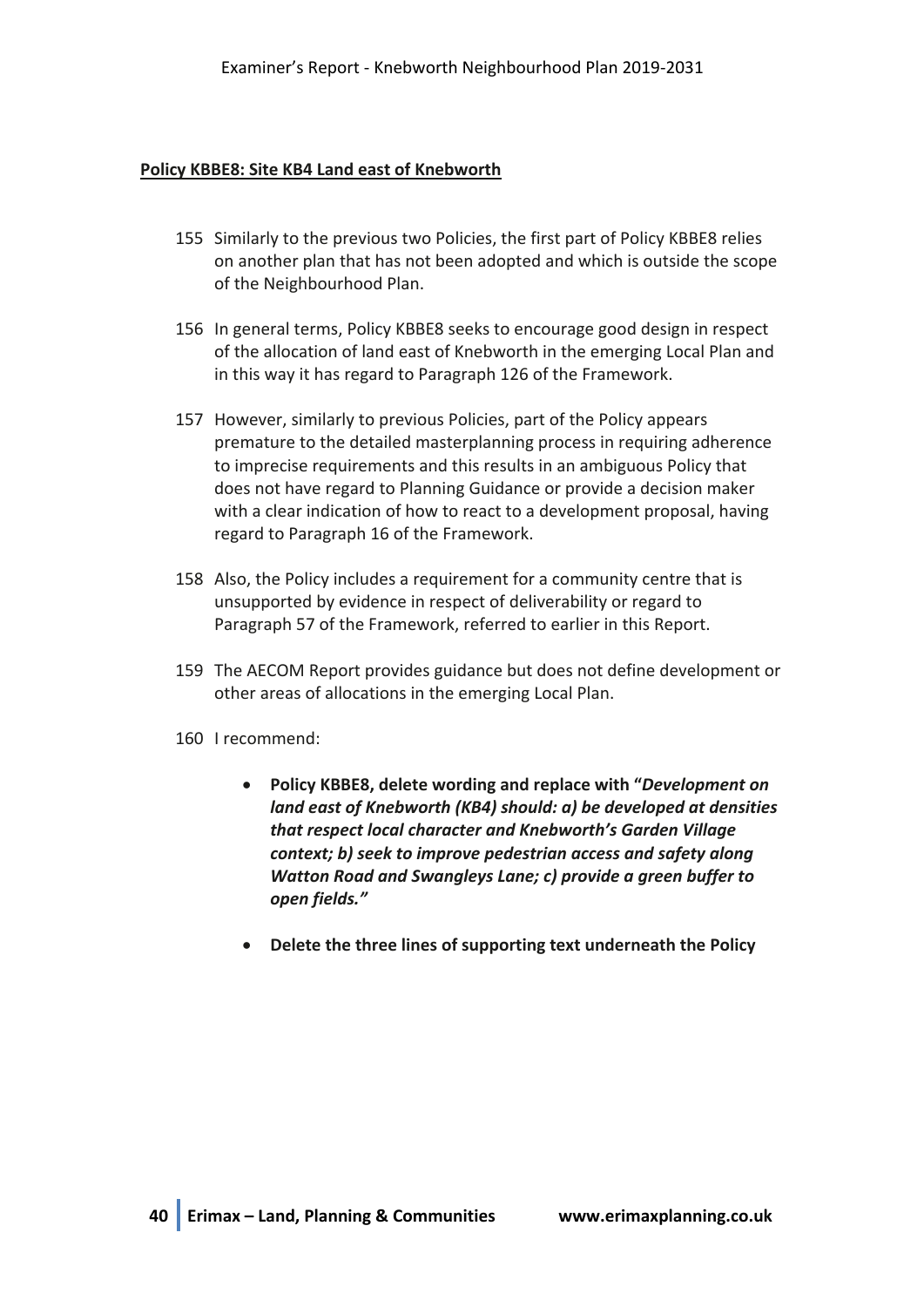## Wellbeing

## **Policy KBW1: Community Facilities and Services**

161 Chapter 8 of the Framework, "*Promoting healthy and safe communities*," requires planning policies to:

"…*guard against the unnecessary loss of valued facilities…ensure that…facilities and services…are retained for the benefit of the community*." (Paragraph 93, the Framework)

162 Paragraph 93 of the Framework goes on to require planning policies to:

"…*plan positively for the provision and use of shared spaces, community facilities…and other local services to enhance the sustainability of communities and residential environments*."

- 163 This sets out a positive policy framework for the retention and provision of community facilities and services.
- 164 Policy KBW1 requires all commercial and residential development to sustain and enhance community facilities in line with population increases and in line with "*trends*;" to facilitate and increase the opportunity for recreation and improving health and wellbeing; to demonstrate that all new services, amenities, facilities and buildings are accessible for all; to ensure that the GP Surgery is retained; to identify likely impacts on facilities and services; and for any provision to be discussed with the Parish Council.
- 165 Whilst the general aim of the Policy in respect of promoting new and sustained community facilities has regard to national policy, the requirements summarised above are onerous, vague and unsupported by evidence of deliverability. There is no substantive information to demonstrate that individually, or cumulatively, the requirements meet the policy test for planning obligations set out in Paragraph 57 of the Framework and referenced earlier in this Report.
- 166 I also note that, whilst early engagement in planning matters is valuable, developers cannot be required to engage with the Parish Council or the Local Planning Authority, ahead of a planning application, having regard to Paragraph 40 of the Framework.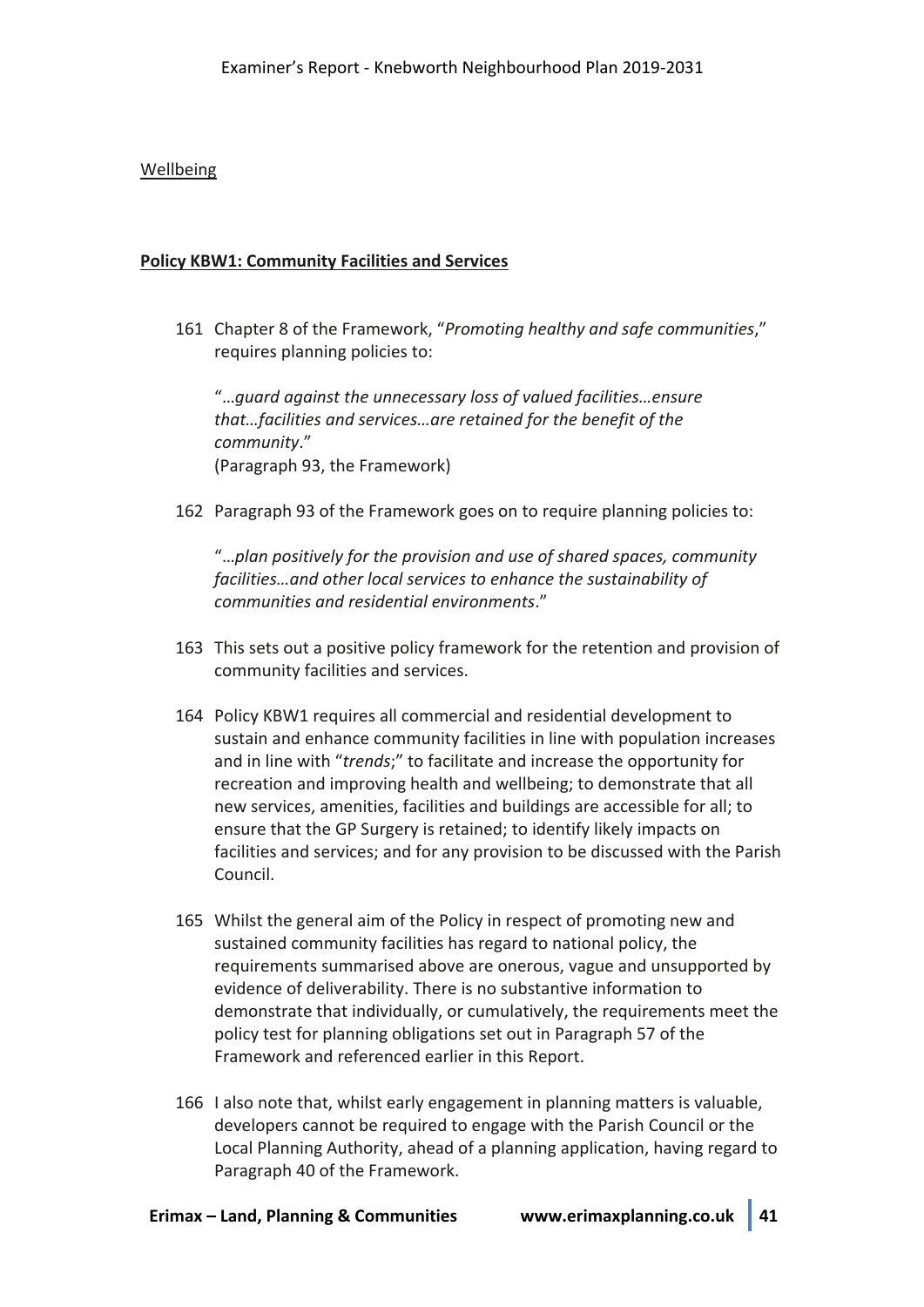- 167 Whilst the Qualifying Body has since confirmed that the Policy was aimed at development, this does not resolve the issues identified above.
- 168 I recommend:
	- **Policy KBW1, delete text and replace with "***The development of new or enhanced community facilities and services, including those that increase opportunities for recreation and health and wellbeing, will be supported.***"**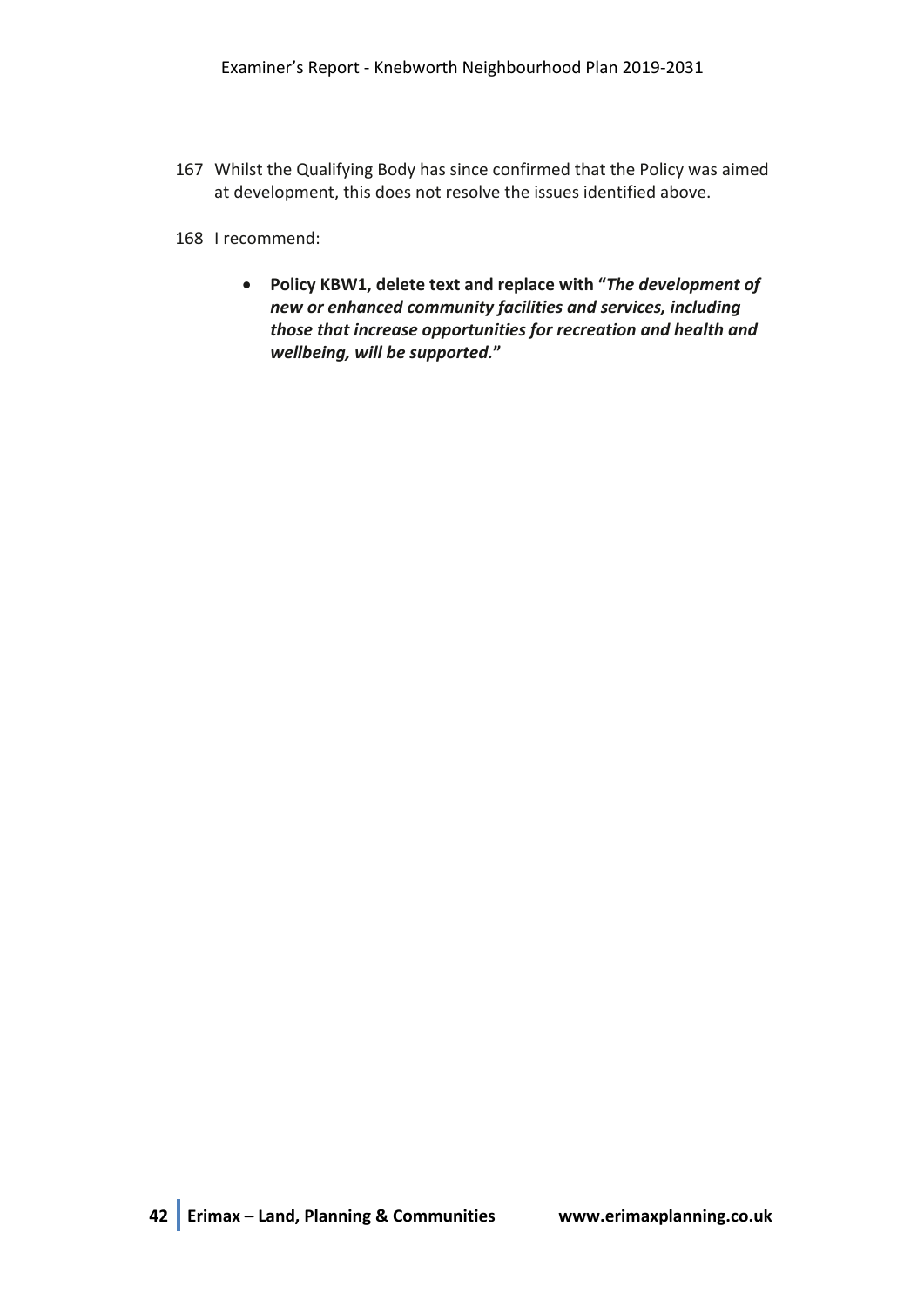#### **Policy KBW2: Local Green Space**

169 Local communities can identify areas of green space of particular importance to them for special protection. Paragraph 101 of the Framework states that:

"*The designation of land as a Local Green Space through local and neighbourhood plans allows communities to identify and protect green areas of particular importance to them*."

- 170 Paragraph 103, of the Framework requires policies for the managing of development within a Local Green Space to be consistent with those for Green Belts. A Local Green Space designation therefore provides protection that is comparable to that for Green Belt land. Consequently, Local Green Space comprises a restrictive and significant policy designation.
- 171 Given the importance of the designation, Local Green Space boundaries should be clearly identifiable. Whilst the Policies Maps indicate the general location of areas of Local Green Space, it is not possible to clearly determine the precise boundaries of each area. This is a matter addressed in the recommendations below.
- 172 The Local Green Space tests set out in the Framework are that the green space is in reasonably close proximity to the community it serves; that it is demonstrably special to a local community and holds a particular local significance, for example because of its beauty, historic significance, recreational value (including as a playing field), tranquillity or richness of its wildlife; and that it is local in character and is not an extensive tract of land.
- 173 The Neighbourhood Plan provides clear and detailed evidence to demonstrate why each area of Local Green Space is demonstrably special and meets the national policy tests set out in the Framework.
- 174 Further to the above I am mindful that national policy is explicit in respect of requiring policies for managing development within a Local Green Space to be consistent with those for Green Belts. The wording of Policy KBW2 introduces considerable scope for inconsistency with Green Belt policy and this is a matter addressed in the recommendations below.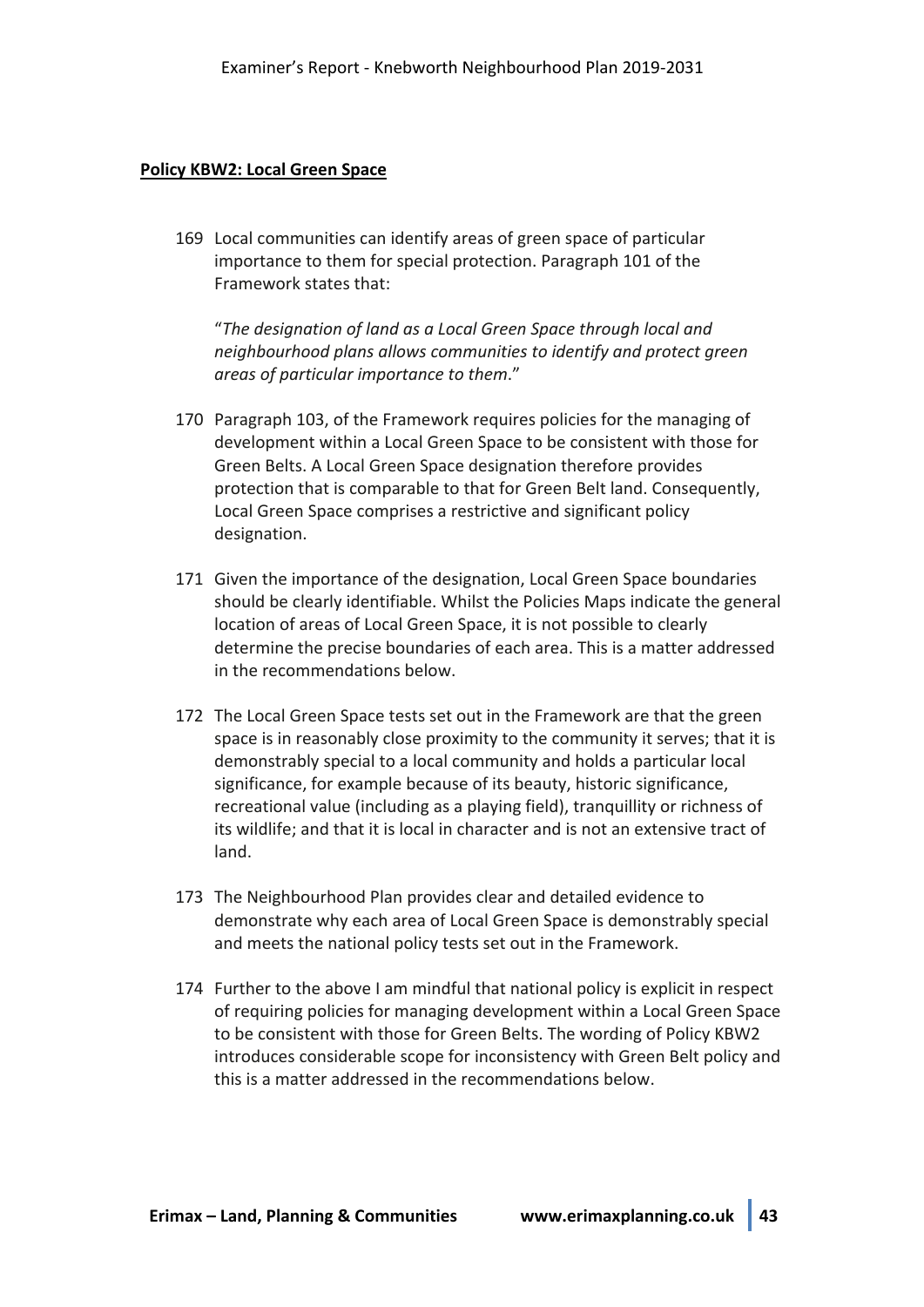#### 175 I recommend:

• **Policy KBW2, delete first sentence and replace with "***The five areas listed below and shown on the Figures following this Policy are protected as areas of Local Green Space. The management of development within areas of Local Green Space will be consistent with that for development within Green Belts as set out in The National Planning Policy Framework.*

**LGS1 Watton…LGS5 Allotments, Watton Road***"* 

- **Retain the references in the Policies Maps and provide detailed Figures showing the precise boundaries of each designated area of Local Green Space. These could be on individual or shared plans, the only requirement being that the boundary of each Local Green Space is presented so clearly as to be beyond dispute. These Figures should be provided below the wording of Policy KBW2**
- **Para 7.2.3, page 43, first full para, change to "…in para** *102* **of the NPPF…"**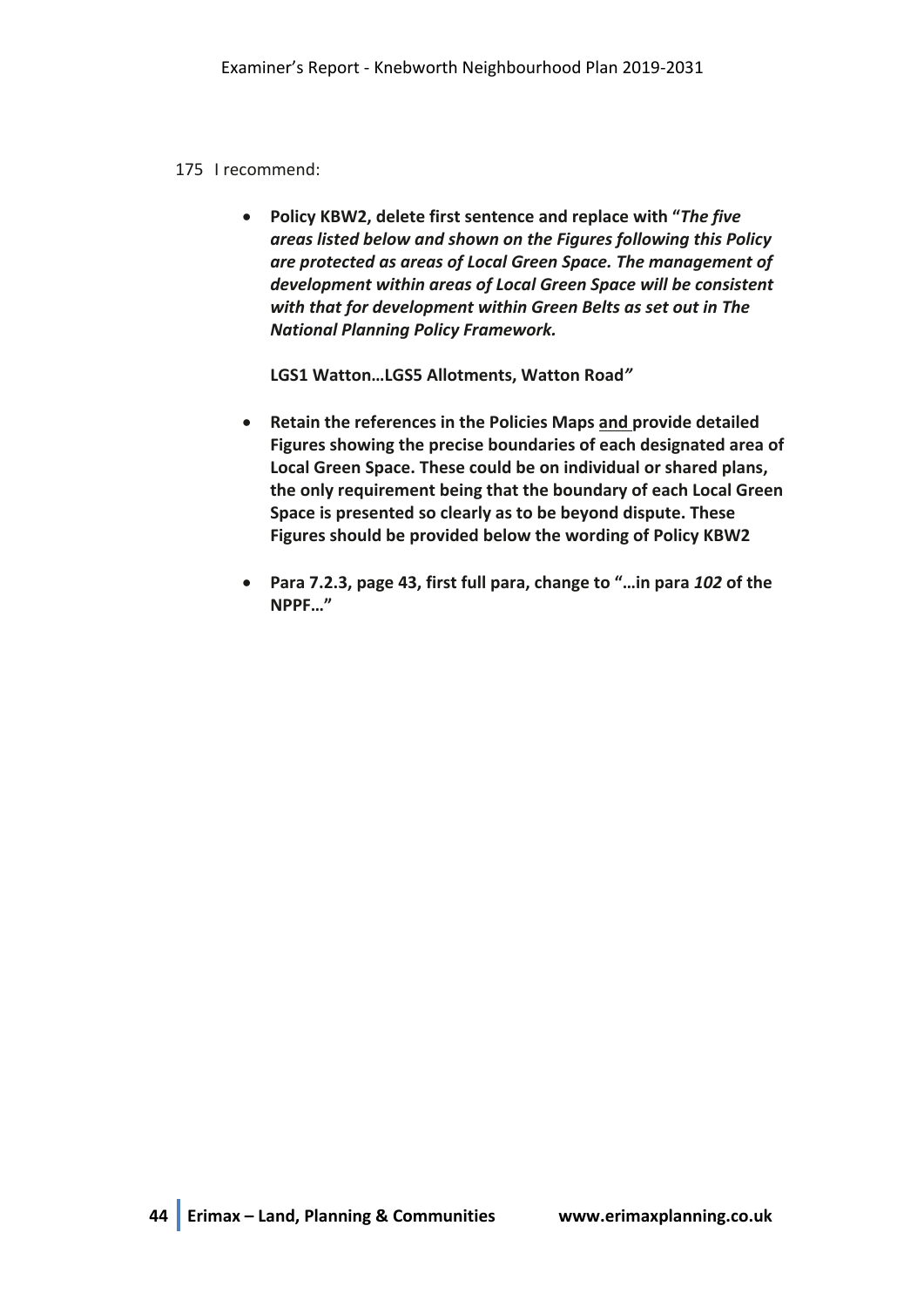#### **Policy KBW3: Recreational Green Spaces**

- 176 The opening paragraph of Policy KBW3 requires all development (since stated by the Qualifying Body as relating to major development only) to provide various things without any substantive evidence to demonstrate that the obligations set out have regard to Paragraph 57 of the Framework, or that the Policy is deliverable, having regard to Paragraph 16 of the Framework.
- 177 The Policy goes on to refer to "*very special circumstances*" without any indication of what such circumstances comprise, who would determine them and on what basis. The phrase "*very special circumstances*" is associated with the Green Belt and as such, forms part of a carefully nuanced approach to development within the Green Belt, as set out in Chapter 13 of the Framework, "*Protecting Green Belt land*." In the absence of any substantive information, it is not clear how a decision maker might treat very special circumstances in the context of Policy KBW3.
- 178 Notwithstanding the above, I note that whilst the sites included in Policy KBW3 are already afforded planning policy protection, in general terms, Policy KBW3 has regard to Paragraph 99 of the Framework, which states that:

"*Existing open space, sports and recreational buildings and land, including playing fields, should not be built on unless…surplus to requirements…replaced by equivalent or better provision…development is for alternative sports and recreation provision*…"

179 I note that the Local Planning Authority is the relevant decision-making body and that the Neighbourhood Plan cannot permit or refuse development.

180 I recommend:

- **Policy KBW3, delete the first two paragraphs ("Development…demonstrated:") and replace with "***The loss of the following Recreation Green Spaces will not be supported unless they are replaced with better facilities at least as accessible to the local community as the current spaces:* **(list of 5 sites here)."**
- **Change last sentence to "…will not be** *supported* **unless…"**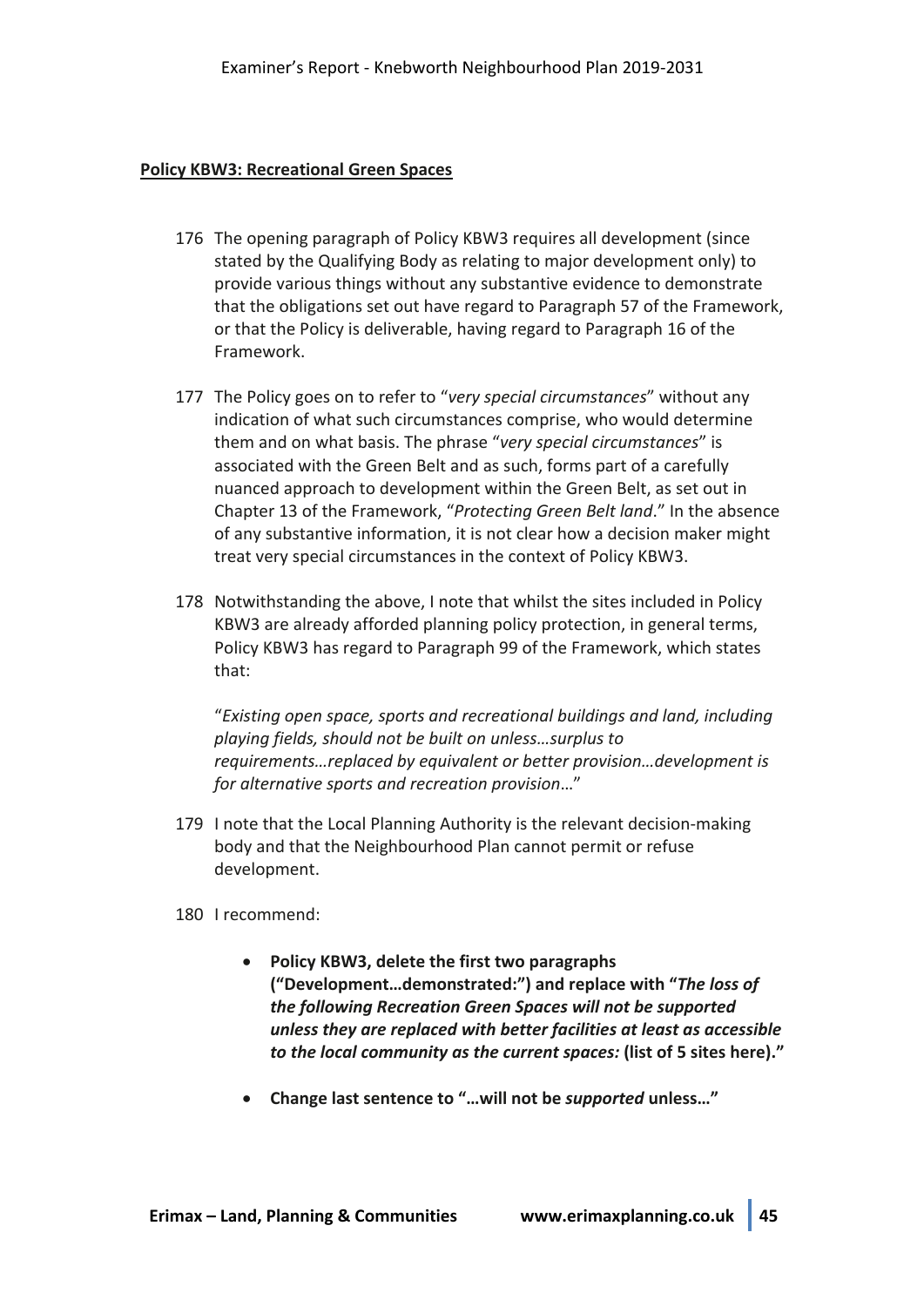## **Policy KBW4: Valued Community Facilities**

- 181 As noted above, national policy supports the retention of community facilities. Generally, Policy KBW4 seeks to retain community facilities and has regard to the Framework.
- 182 As set out, the first sentence of the Policy states that community facilities should be retained in community use "*if possible."* This part of the Policy is vague and does not provide a decision maker with a clear indication of how to react to a development proposal.
- 183 Whilst I note that Assets of Community Value are, by their very nature, protected as such, it is clear from the supporting text that the aim of the Policy is to afford protection to valued community facilities and taking this and the above into account, I recommend:
	- **Policy KBW4 delete text and replace with "***In order to maintain an inclusive village community, the valued and potentially vulnerable community facilities listed below should be retained in their current use unless:*
		- *a) They are no longer needed/there is no demand for them;*
		- *b) They are replaced by better community facilities in locations accessible to the local community"*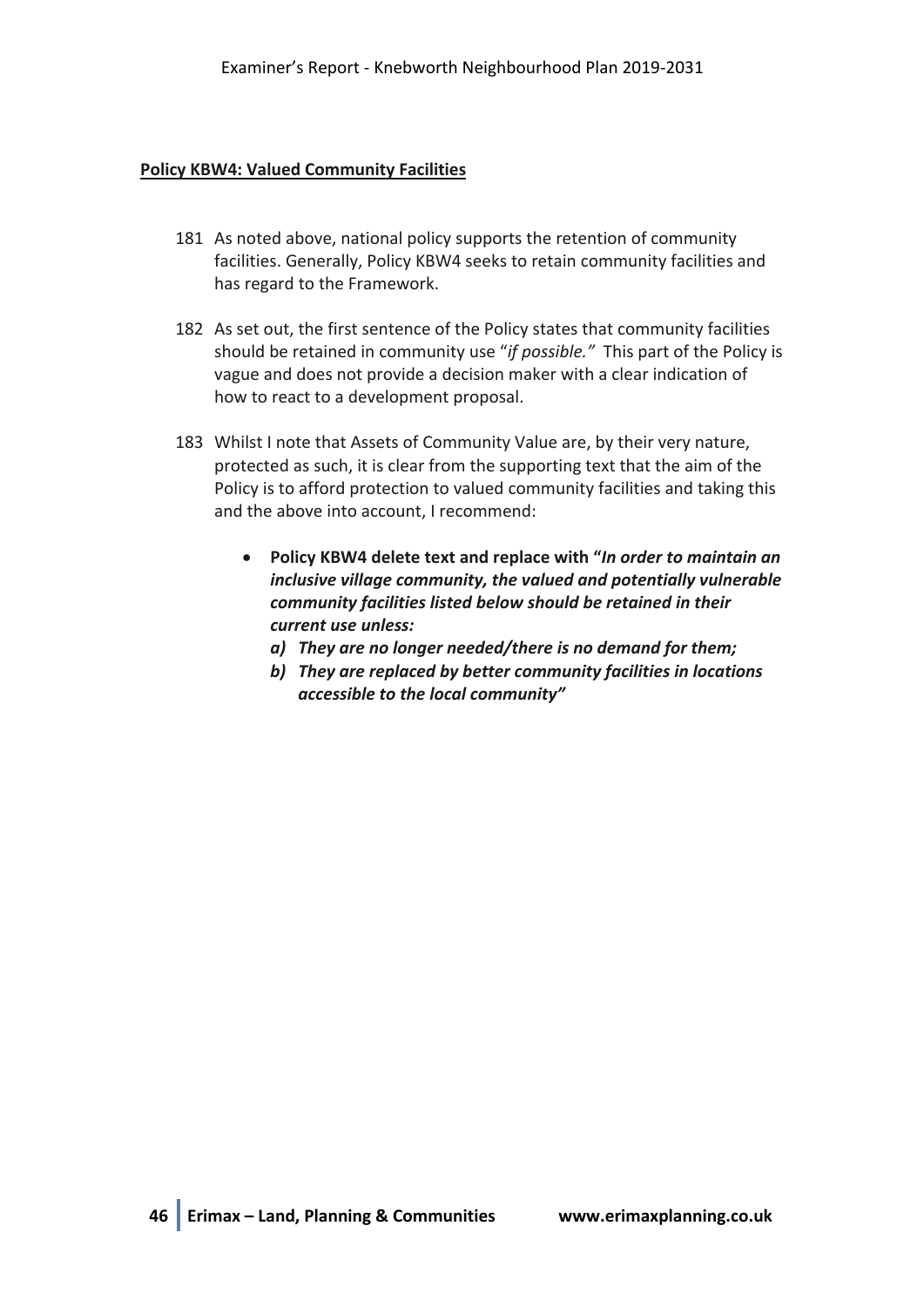#### **Policy KBW5: Allotments**

- 184 Whilst allotments are widely recognised as important community facilities, Policy KBW5 simply imposes a requirement on all major development without any substantive evidence in respect of deliverability or meeting the relevant tests for planning obligations, having regard to the Framework.
- 185 Taking this into account, I recommend:
	- **Policy KBW5 replace the Policy wording with "***The provision of new allotments to meet local demand will be supported."*
	- **Delete the last sentence of the first paragraph of supporting text below the Policy (If…sites") and replace it with: "***The Parish Council will seek the provision of new allotment areas, including within* **proposed major development sites.**
	- **Change the second paragraph of supporting text to:** *"The Parish Council is keen to find around 1.5 hectares of land for use as allotments. This would be in general* **accordance with The Allotment Association…providing allotments.** *The Parish Council will seek to* **work with developers to identify…allotment provision."**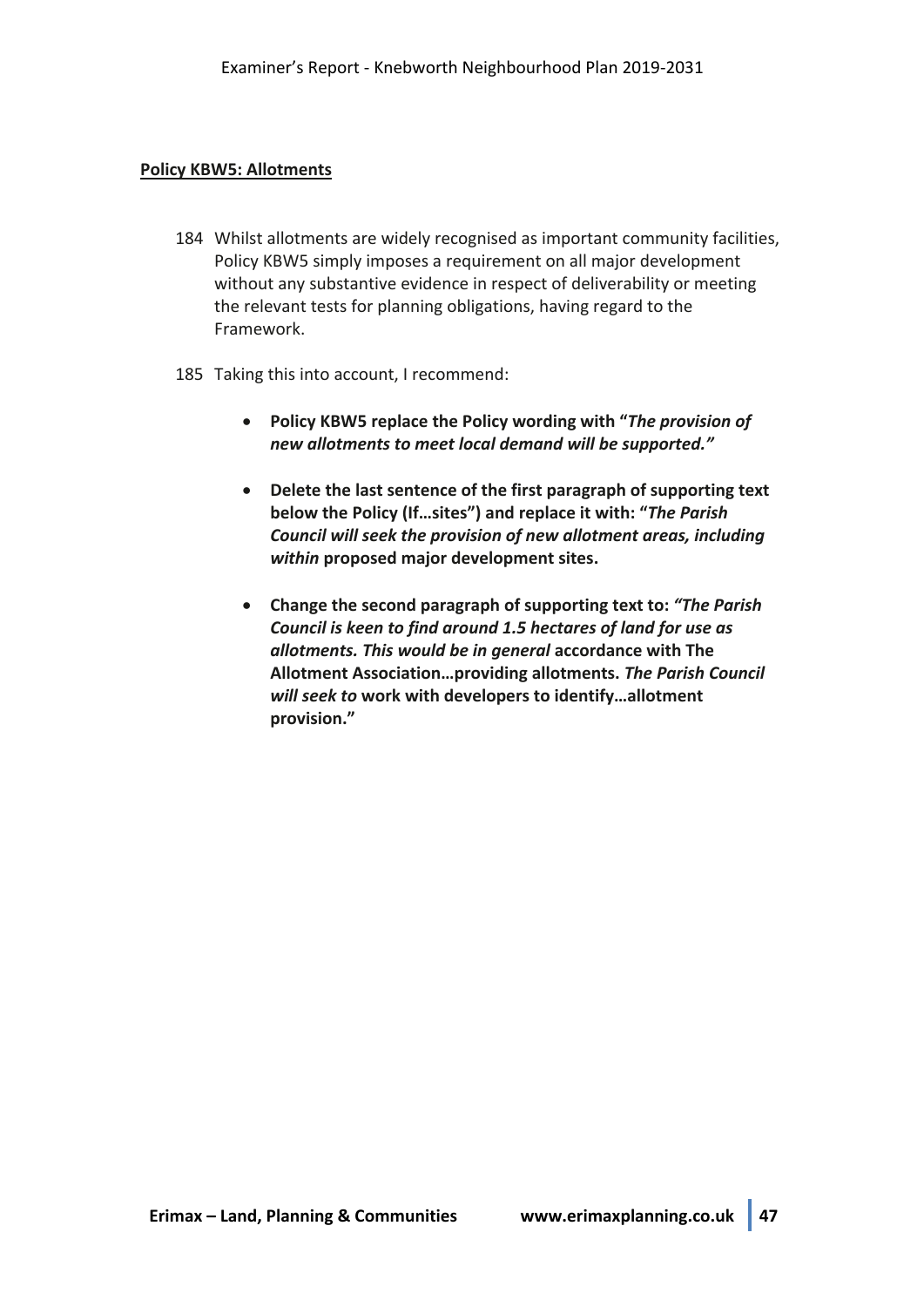## Schools

## **Policy KBS1: Existing Primary School**

- 186 In the absence of any substantive information, it is not clear how the Neighbourhood Plan can seek to control how a school is operated.
- 187 The Local Education Authority has provided no comments or clarity in this regard.
- 188 Taking the above into account, the requirements of Policy KBS1 are unclear and I cannot reach the conclusion that the Policy is deliverable, having regard to Paragraph 16 of the Framework.
- 189 I recommend:
	- **Delete Policy KBS1, supporting text and photographs**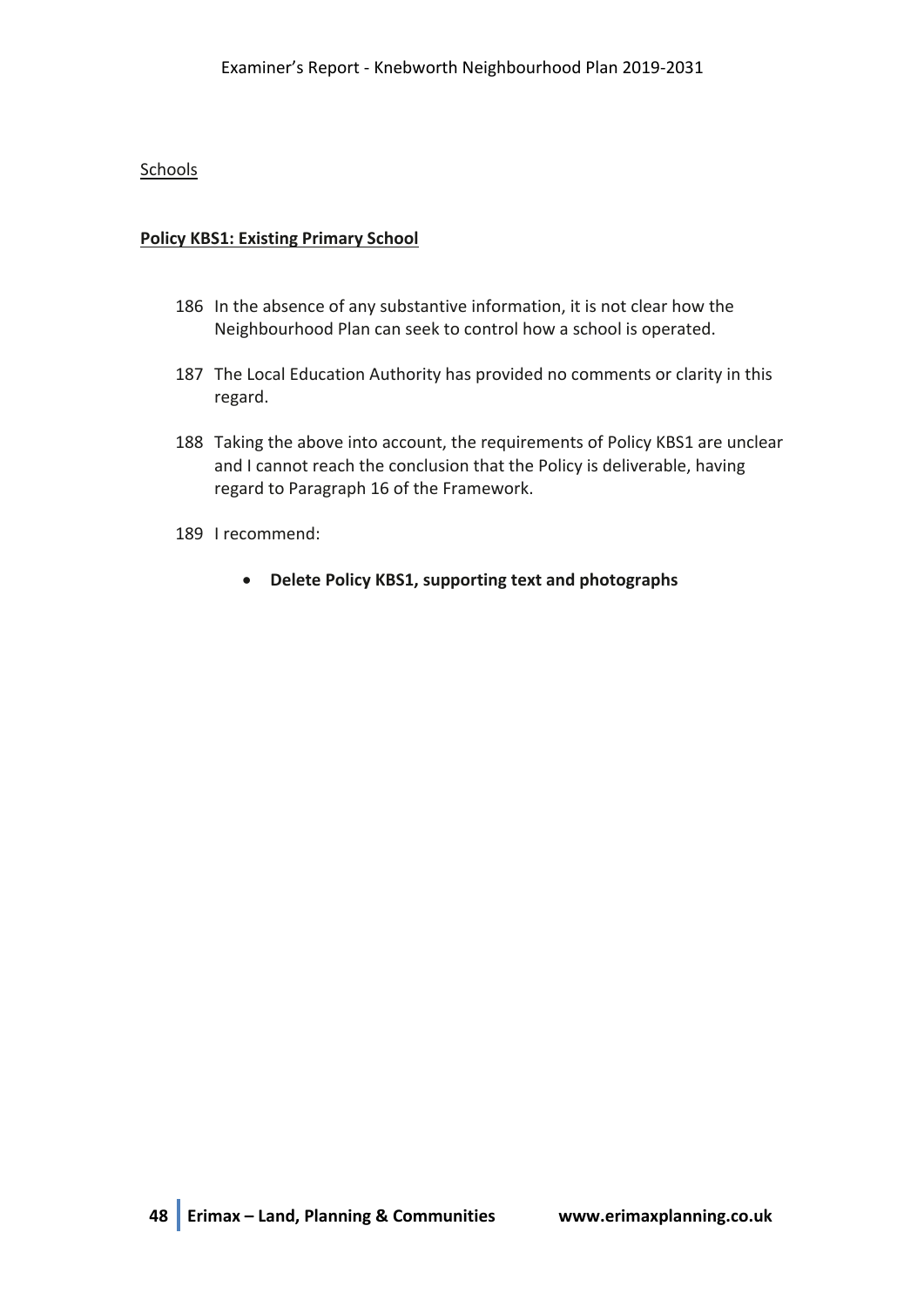## **Policy KBS2: NHDC Proposed New Primary School**

- 190 As set out, Policy KBS2 and its supporting text appears largely focused on whether or not the possible provision of a school through the emerging Local Plan is justifiable.
- 191 Policy KBS2 is reliant upon another planning document that has not been adopted and is outside the scope of the Neighbourhood Plan.
- 192 I recommend:
	- **Delete Policy KBS2 and supporting text**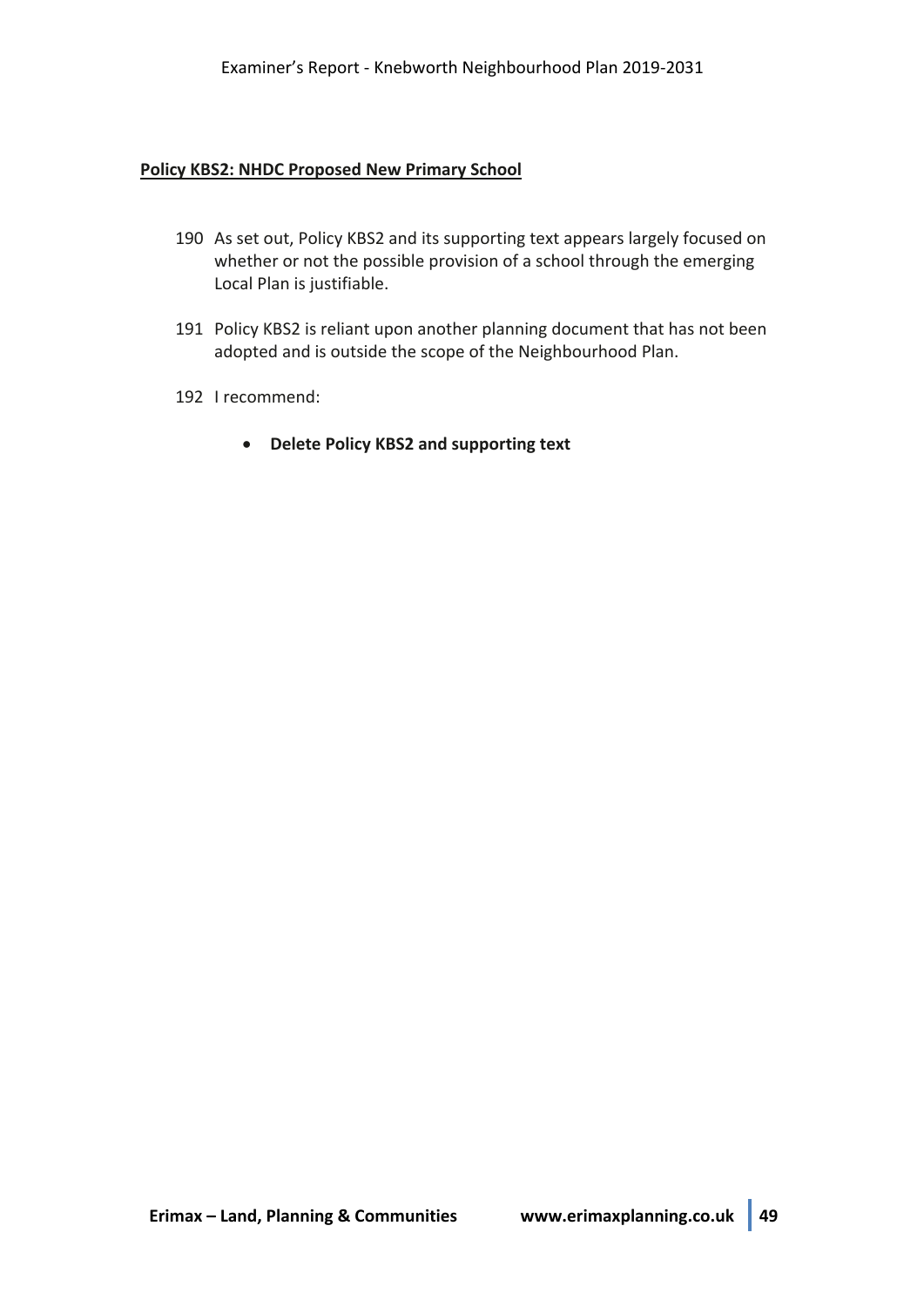## **Policy KBS3: Pre-School**

- 193 Whilst there is support in the local community for a Pre-School, there is no substantive evidence to demonstrate that the Local Education Authority supports a new pre-school that can be co-joined with and use the facilities of either the existing or new primary school.
- 194 In the absence of such information, it is not possible to reach the conclusion that Policy KBS3 is deliverable, having regard to Paragraph 16 of the Framework.
- 195 I recommend:
	- **Delete Policy KBS3 and supporting text**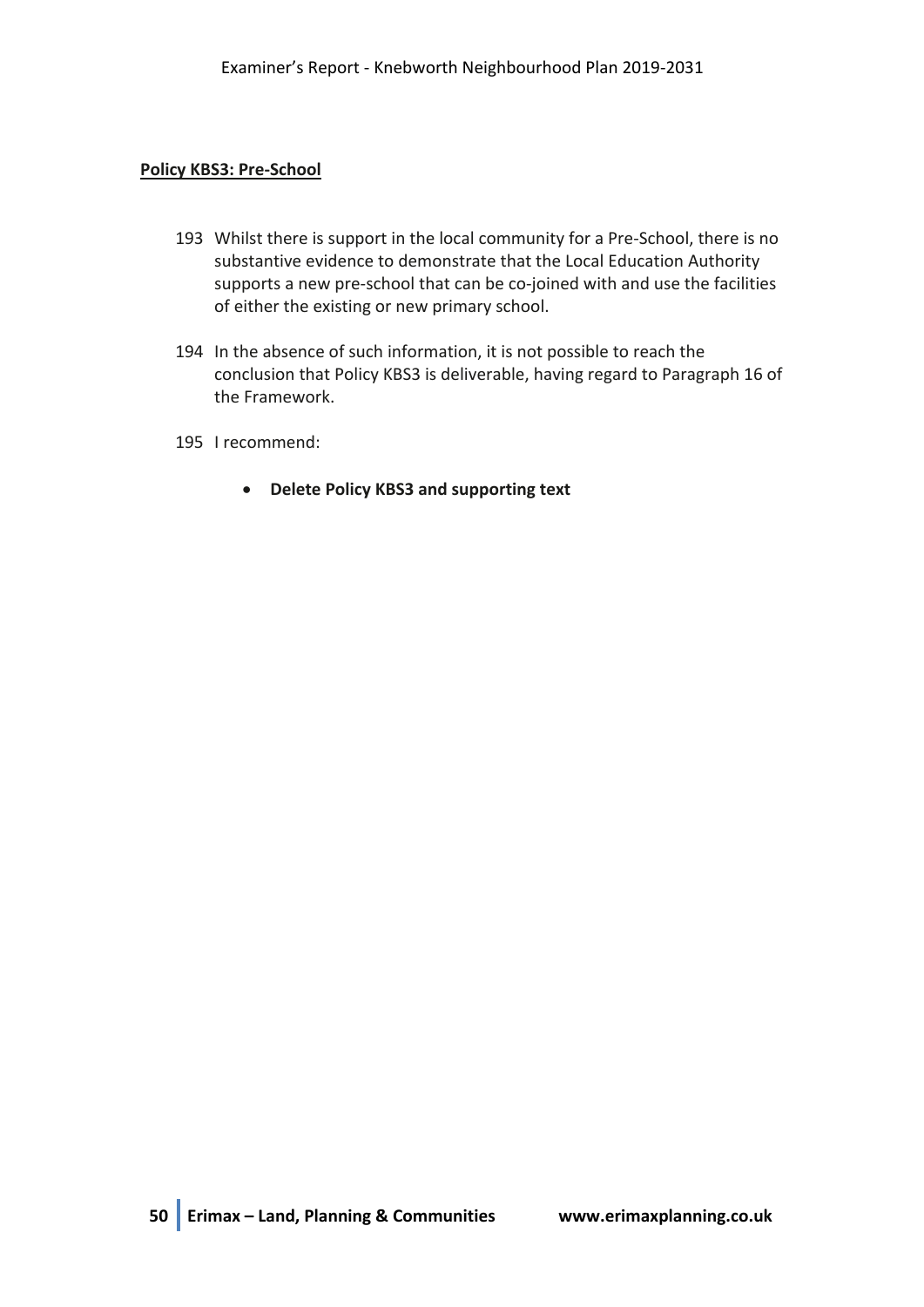#### **Policy KBS4: KB4 School Site**

- 196 The supporting text to Policy KB4 relates to the emerging Local Plan process. Policy KB4 is entirely reliant on the outcome of the emerging Local Plan process and appears premature in this regard.
- 197 National Green Belt policy is precisely that. It is not necessary for the Neighbourhood Plan to state what should or should not happen in the Green Belt.
- 198 Policy KBS4 is unnecessary and does not meet the basic conditions. I recommend:
	- **Delete Policy KBS4 and supporting text**
	- **Taking the recommendations in the Schools Chapter into account, I recommend that the whole of the Schools Chapter is removed from the Neighbourhood Plan and that reference to Objective O elsewhere in the Neighbourhood Plan be deleted**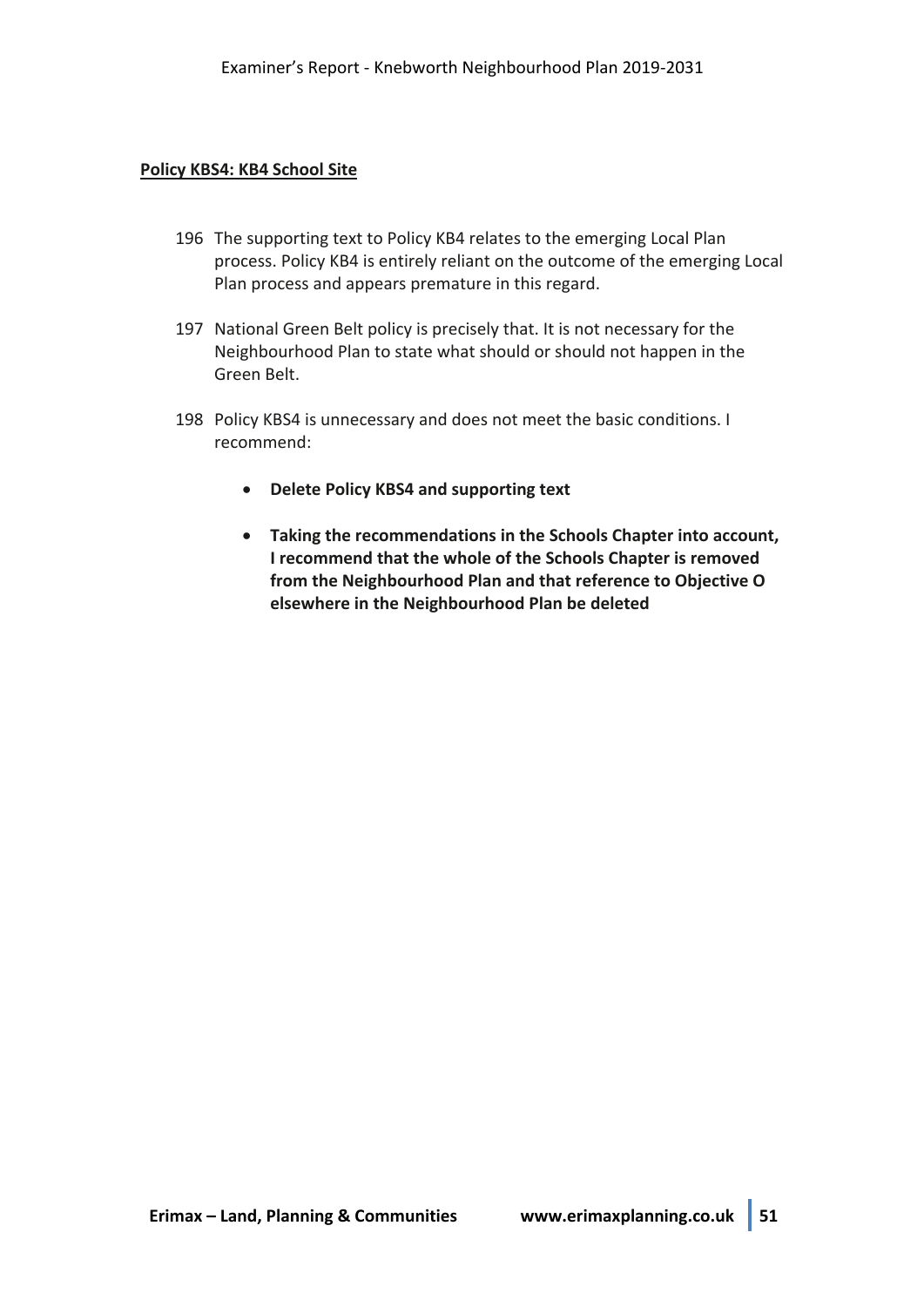## Environment and Flooding

## **Policy KBEF1: Biodiversity**

199 The Framework requires planning policies to contribute to and enhance the natural environment by

"…*minimising impacts on and providing net gains for biodiversity*…" (Paragraph 174, the Framework)

- 200 Policy KBEF1 generally seeks to protect biodiversity and to promote net gains in biodiversity and in this respect, it has regard to the Framework.
- 201 However, as set out, the Policy places a sweeping requirement onto all forms of development, regardless of deliverability and this is a matter addressed in the recommendations below.
- 202 The final part of the Policy comprises a statement relating to the consideration of planning applications, rather than a land use planning policy. In this regard, I note that the Local Planning Authority is the relevant decision-maker.
- 203 Much of the supporting text is worded as though it comprises a Policy, which it does not.
- 204 I recommend:
	- **Policy KBEF1, change to "***Development should minimise impacts on and provide net gains for biodiversity. Major development should:* **…to** *minimise* **disruption…wooded areas."**
	- **Change last para of Policy to "…calculator** *can be* **taken into account…" and move this paragraph to the start of the supporting text in Para 9.2**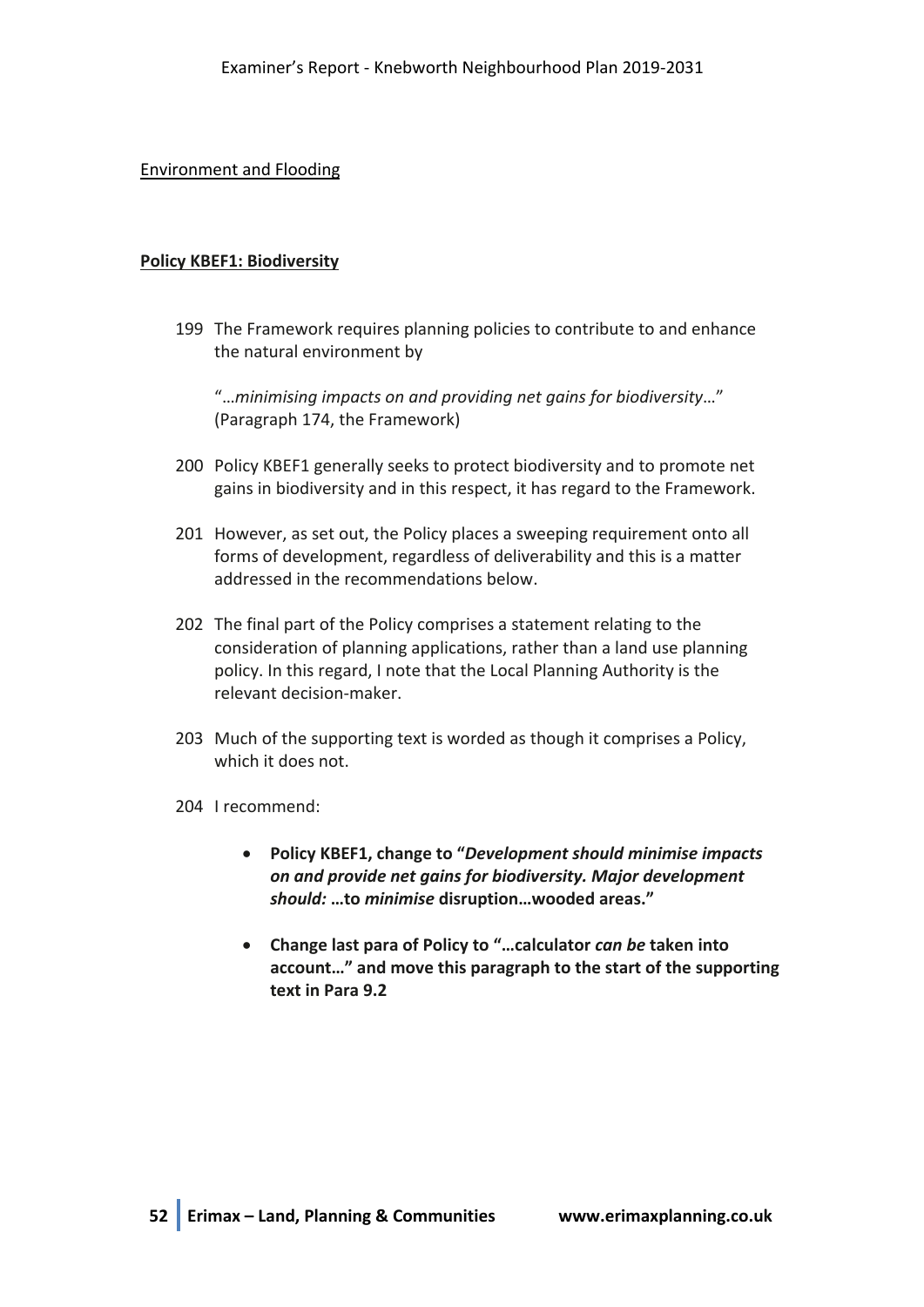- **Para 9.2, delete the first sentence of supporting text ("This…developments")**
- **Change the wording of the fourth, fifth and sixth paragraphs of supporting text under 9.2 to: "***It will be important for new developments***, wherever possible,** *to* **retain existing trees, hedgerows and green road borders to minimise disruption to wildlife. Wherever possible,** *the removal of* **mature trees** *should be justified* **and access to the sites should be through natural breaks. Removal of hedgerows and verges for access** *is generally something that* **should only be considered as a last resort. In addition,** *it will be important for care to be* **taken to ensure that tree roots are not damaged as they may extend well past the crown of the tree itself***.*

*"The Parish Council is keen that a green infrastructure audit is carried out prior to developments, to help to* **provide a checklist for… developer-independent equivalent)** *could be used* **prior to any…ecological impact***.* 

*"The Parish Council is keen for* **landscaping schemes in new developments** *to* **encourage healthier ecosystems…aesthetically pleasing."**

- **Para 9.2.3, change second line to "…decades.** *The Parish Council would like to see these hedgerows* **retained…" and change second para to "…in the emerging NHDCLP…Old Lane for preservation as part of any new development…"**
- **Para 9.2.4, change third para to "…move around and that** *these connect* **to new or existing woods. Indeed,** *it is considered critical that the creation of such corridors takes* **account of the…"**
- **Para 9.2.4, change fourth para to "***It is considered important for*  **new wooded areas** *to be of a size and to* **contain enough…"**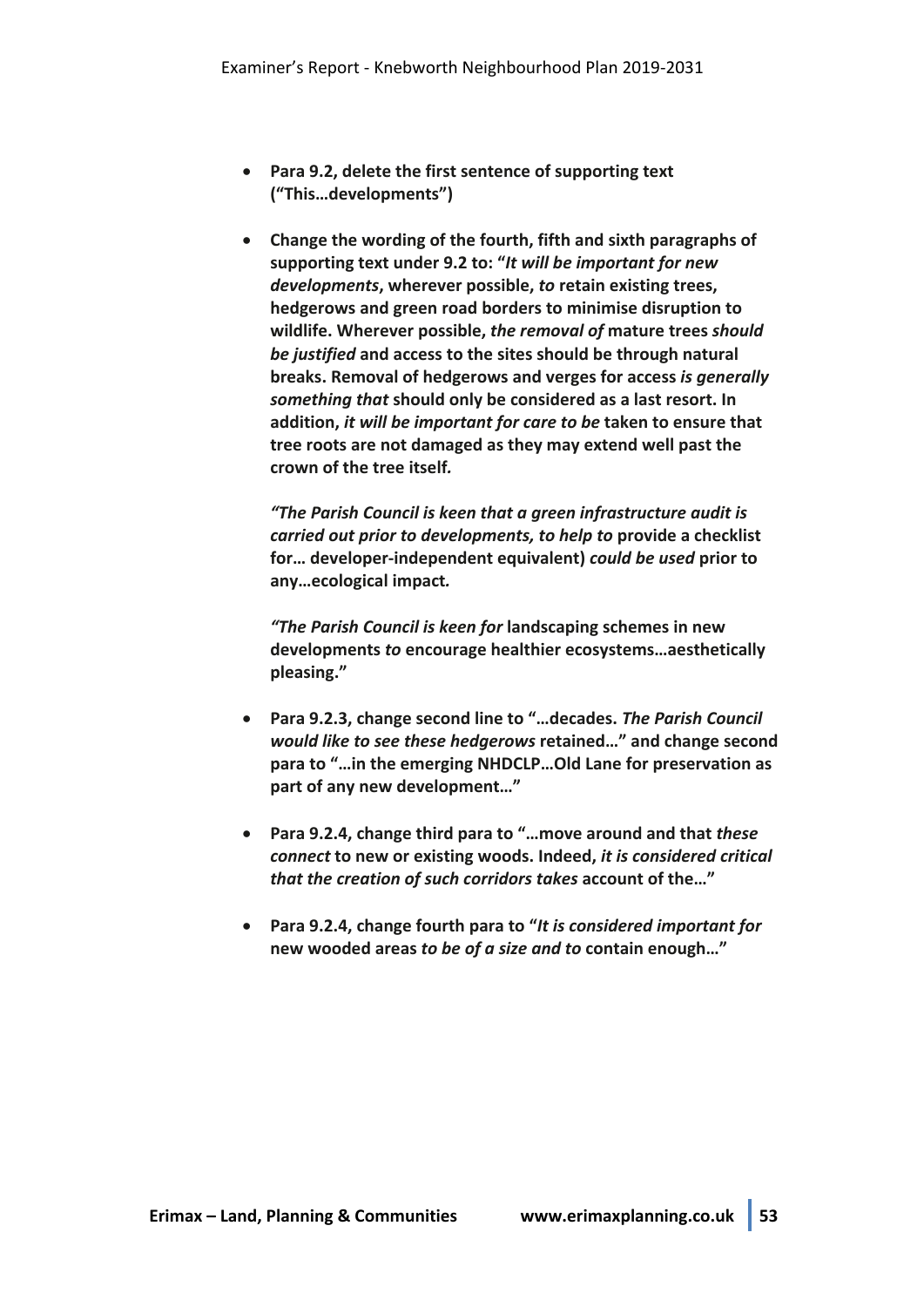## **Policy KBEF2: Environmental Pollution**

- 205 Planning application requirements are set nationally and in respect of local requirements, by the Local Planning Authority. It is not within the scope of the Neighbourhood Plan to set out planning application requirements.
- 206 I recommend:
	- **Delete Policy KBEF2 and supporting text**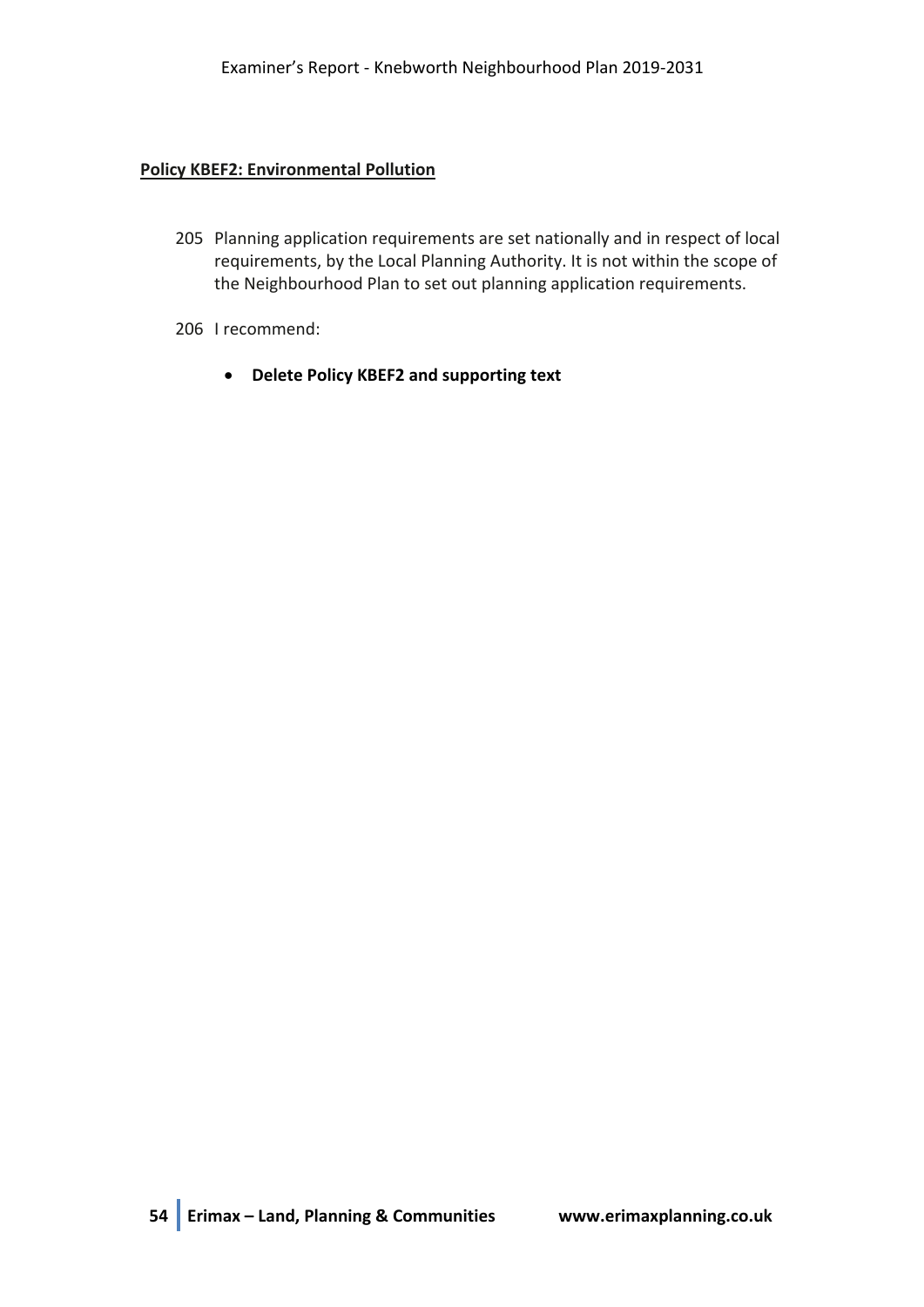#### **Policy KBEF3: Energy Conservation**

- 207 There is no local or national policy requirement for all new buildings to be carbon neutral in construction and in ongoing use. There is no substantive evidence to demonstrate that any such Policy requirement is deliverable, having regard to national policy.
- 208 Policies within the development plan should be considered together and in the absence of clarity, it is not clear how Policy KBEF3 might be considered "*subsidiary*" to another Neighbourhood Plan Policy, as set out in the supporting text.
- 209 However, taking information set out earlier in this Report into account, energy conservation and encouraging the transition towards carbon neutrality does have regard to national policy and I recommend:
	- **Policy KBEF3, change to "***The use of best practice in energy conservation, water conservation and the re-use of building materials with the aim of transitioning towards buildings being carbon neutral in construction and in ongoing use will be supported."*
	- **Para 9.4, delete first para ("This…Knebworth") and change remaining text to "…However,** *where this technique is used it is worthwhile being cautious to ensure that the plants used are not so* **vigorous…***New developments can be designed to* **maximise natural…"**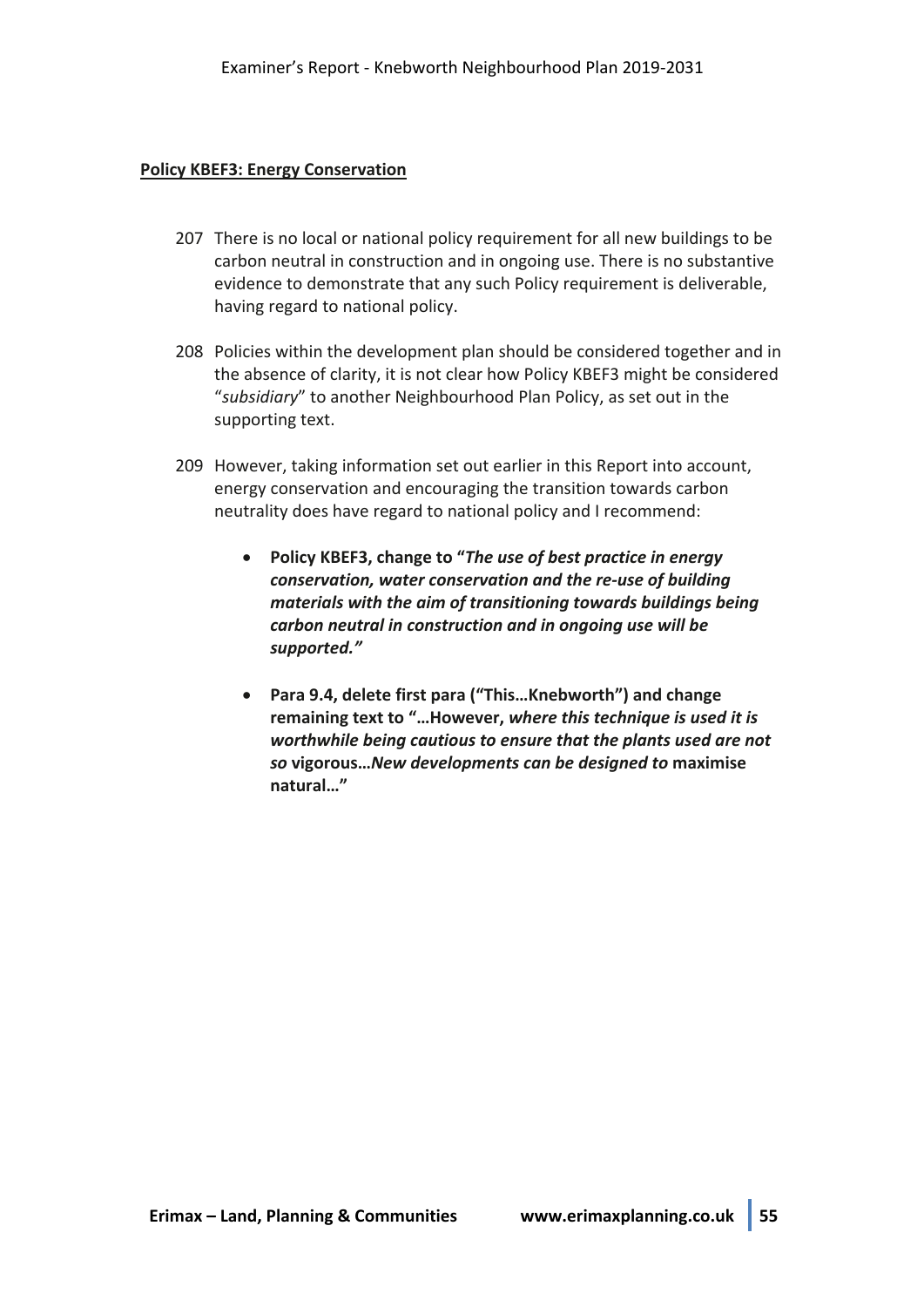## **Policy KBEF4: Flooding and Drainage**

- 210 Policy KBEF4 seeks to ensure that development reduces flood risk.
- 211 The Policy has regard to Chapter 14 of the Framework, "*Meeting the challenge of climate change, flooding and coastal change*," which, amongst other things, seeks to ensure that development addresses flooding and flood risk.
- 212 As set out, the Policy applies to all forms of development. The requirements of the Policy may simply not be relevant to some forms of development and this is a matter taken into account in the recommendations below.
- 213 The planning decision-maker is the Local Planning Authority and it is not for the Neighbourhood Plan to consider planning applications "*favourably*" or unfavourably. Also, in the absence of any substantive information, it is not clear how the Policy can justify placing an imposition on householders in respect of the kind of materials they might choose to place on the ground within land under their control.
- 214 Rainwater harvesting and greywater recycling are covered by Policy KBBE2 earlier in the Neighbourhood Plan and it is unnecessary to repeat Policy requirements.
- 215 Part of the supporting text is presented as though it is a Policy, which it is not.
- 216 I recommend:
	- **Policy KBEF4 change to "***Development should not result in a net increase in surface water run-off and should seek to reduce surface water run-off."*
	- **Para 9.5, delete first five paras ("Although…and fauna")**
	- **Para 9.5, page 66, last para, change to "…flooding.** *This presents an opportunity to create an overall SuDS scheme that* **could enhance…"**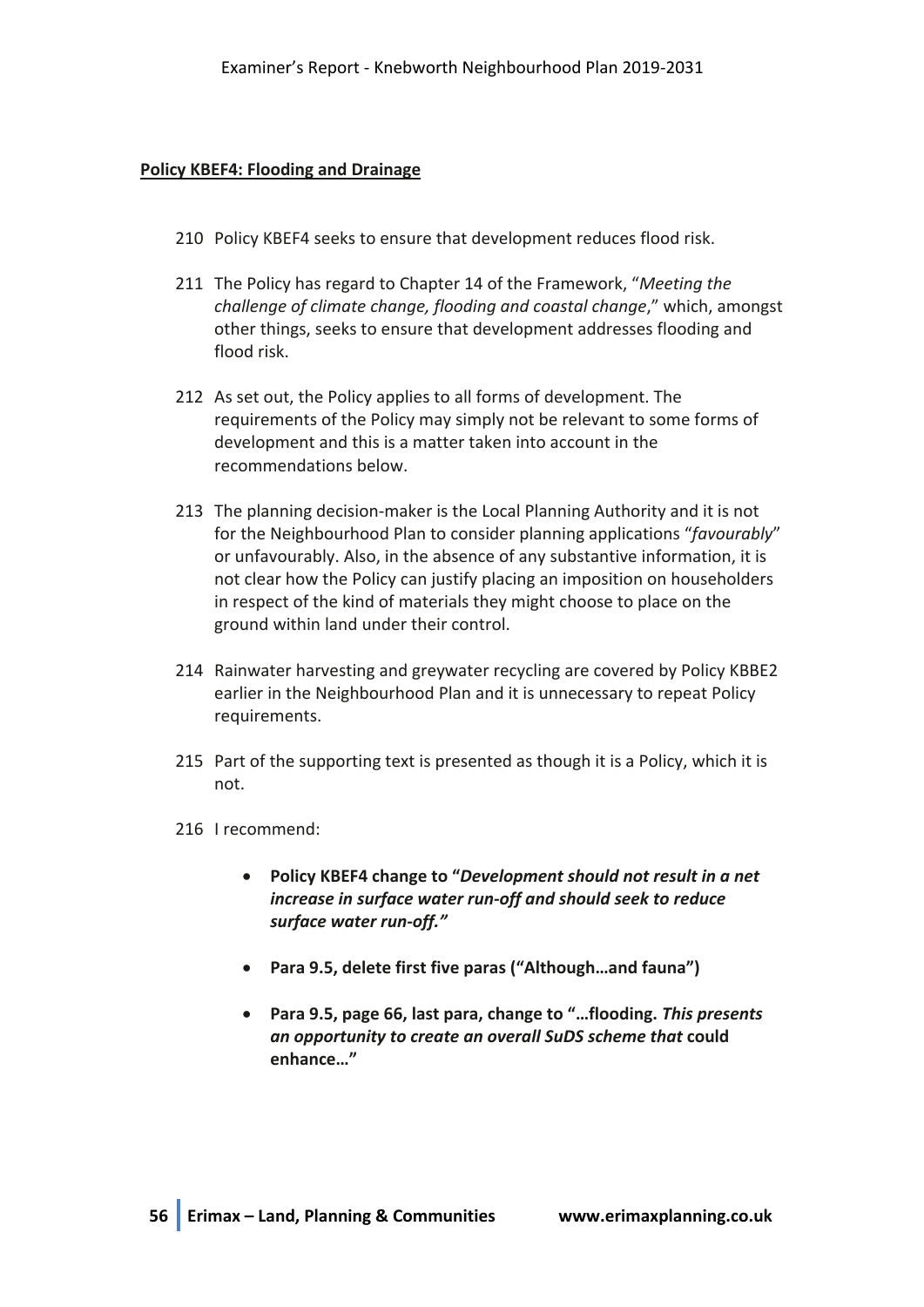• **Para 9.5, delete last para ("The…52).") and replace with "***The use of SuDS is likely to comprise an important part of new development in Knebworth and sustainable drainage systems provide a potential solution for managing flood related issues***."**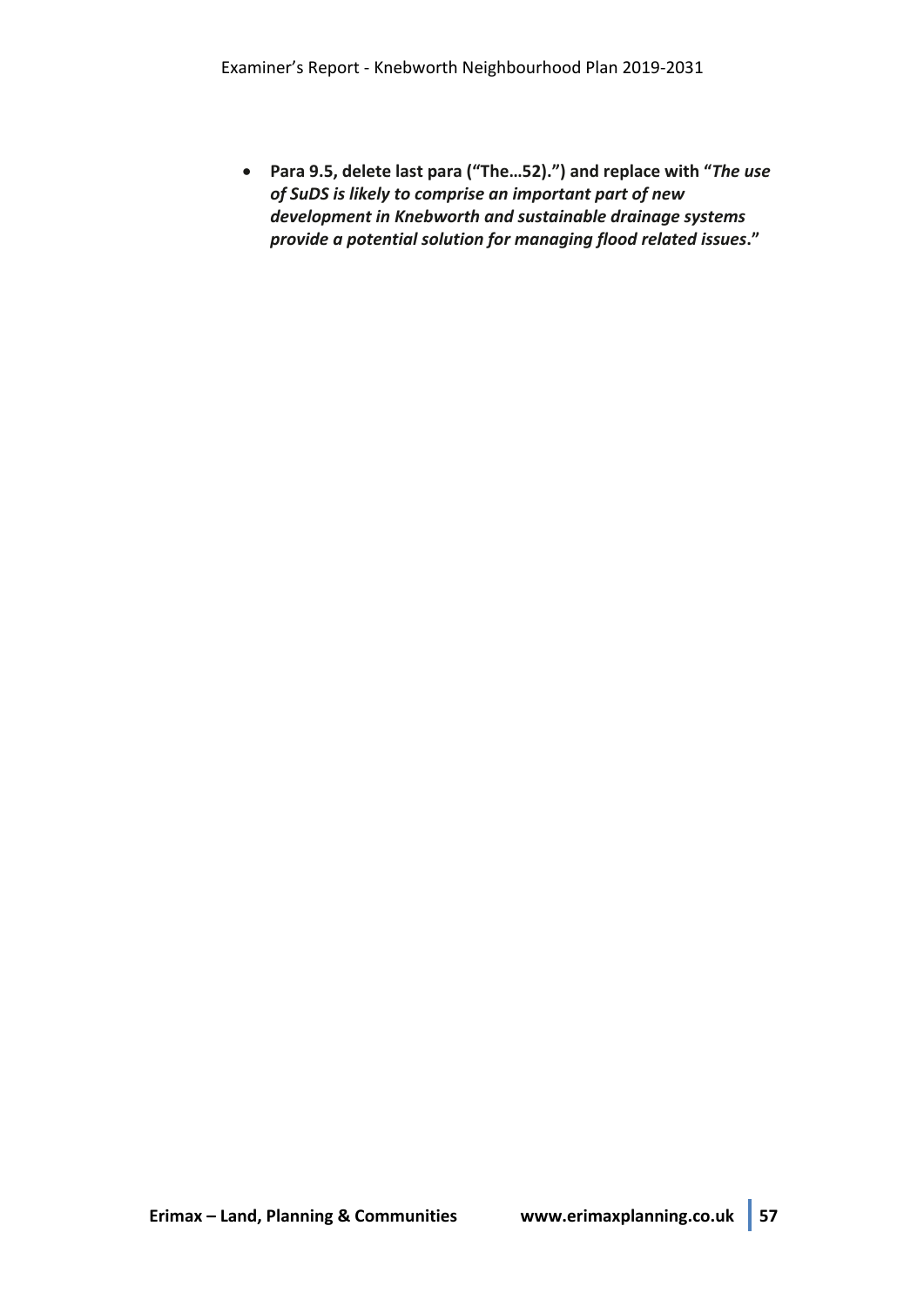#### **Policy KBEF5: Important Views and Character Areas**

217 In general terms, Policy KBEF5 seeks to ensure that development respects important views and character areas. Such an approach has regard to Paragraph 130 of the Framework, which requires developments to be:

"*…sympathetic to local character and history, including the surrounding built environment and landscape setting, while not preventing or discouraging appropriate innovation or change (such as increased densities)."*

- 218 However, as set out, the Policy adopts a more onerous, albeit vague, approach than that set out in the Framework. It requires views and character areas to be "*protected from the negative impact of any new development*." Notwithstanding that such an approach appears to begin from the presumption that new development will necessarily have a negative impact, no indication is provided of what this negative impact might be, who will judge it or on what basis.
- 219 The Policy goes on to require all planning applications to include an assessment of the impact of development on the listed views and character areas. Notwithstanding that the Neighbourhood Plan cannot set planning application requirements, there is nothing to demonstrate that such a requirement would, in any case, be relevant to all planning applications and the approach does not have regard to Paragraph 44 of the Framework, in respect of keeping information requirements to the minimum needed to make decisions.
- 220 The Policy ends by stating that proposals will only be permitted where appropriate mitigation measures can be delivered. Again, notwithstanding that the decision-maker in respect of the determination of planning applications is the Local Planning Authority, it is not clear in the absence of any information, how a harmful impact will be determined, who by and on what basis; or what an appropriate mitigation measure will comprise and again, who will determine this and on what basis.
- 221 This final part of the Policy is vague and does not provide a decision maker with a clear indication of how to react to a development proposal and part of the supporting text is written as though it is a Policy, which it is not.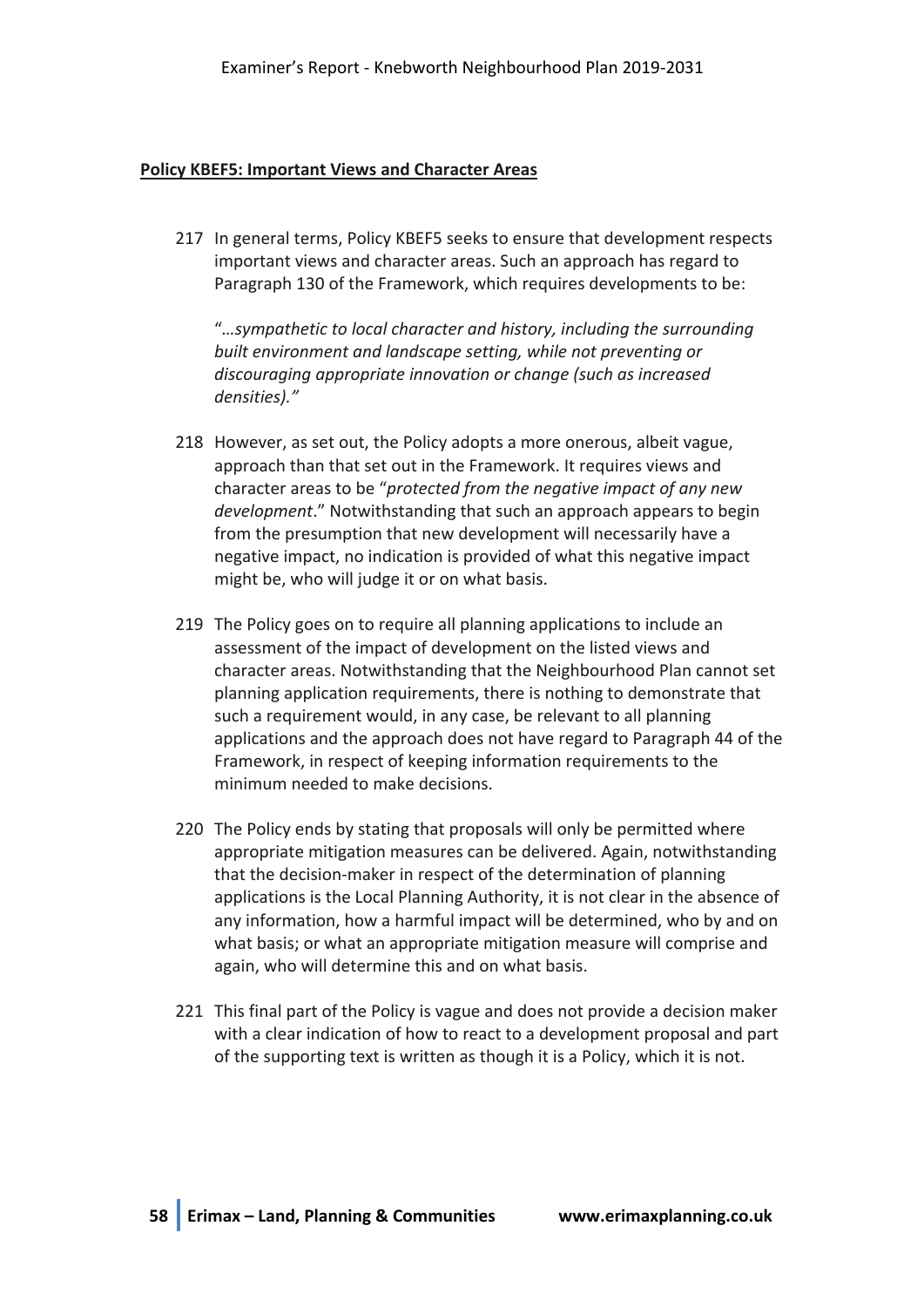- 222 Taking all of the above into account, I recommend:
	- **Policy KBEF5, change opening sentence to "***Development must respect the important views and character areas identified on the Policies Map and listed below:"*
	- **Para 9.6, delete first two paras ("The location…n.d)")**
	- **Para 9.6.1 last para, delete last sentence ("Site…skyline.")**
	- **Para 9.6.3, last para, change to "…maintained.** *The Parish Council is keen to see that this is considered* **in the…"**
	- **Para 9.6.4, delete last sentence ("Any…appearance.")**
	- **Para 9.6.9, delete last sentence ("Any…view.")**
	- **Para 9.6.11, penultimate para, change to "…principles***, which provide important opportunities to influence new developments***."**
	- **Para 9.7.1, change start of second para to "***NPPF para 189 states* **"Where…"**
	- **Para 9.7.1, change end of para to "…field** *evaluation." The emerging NHDCLP notes that "Should* **archaeological…asset.***""*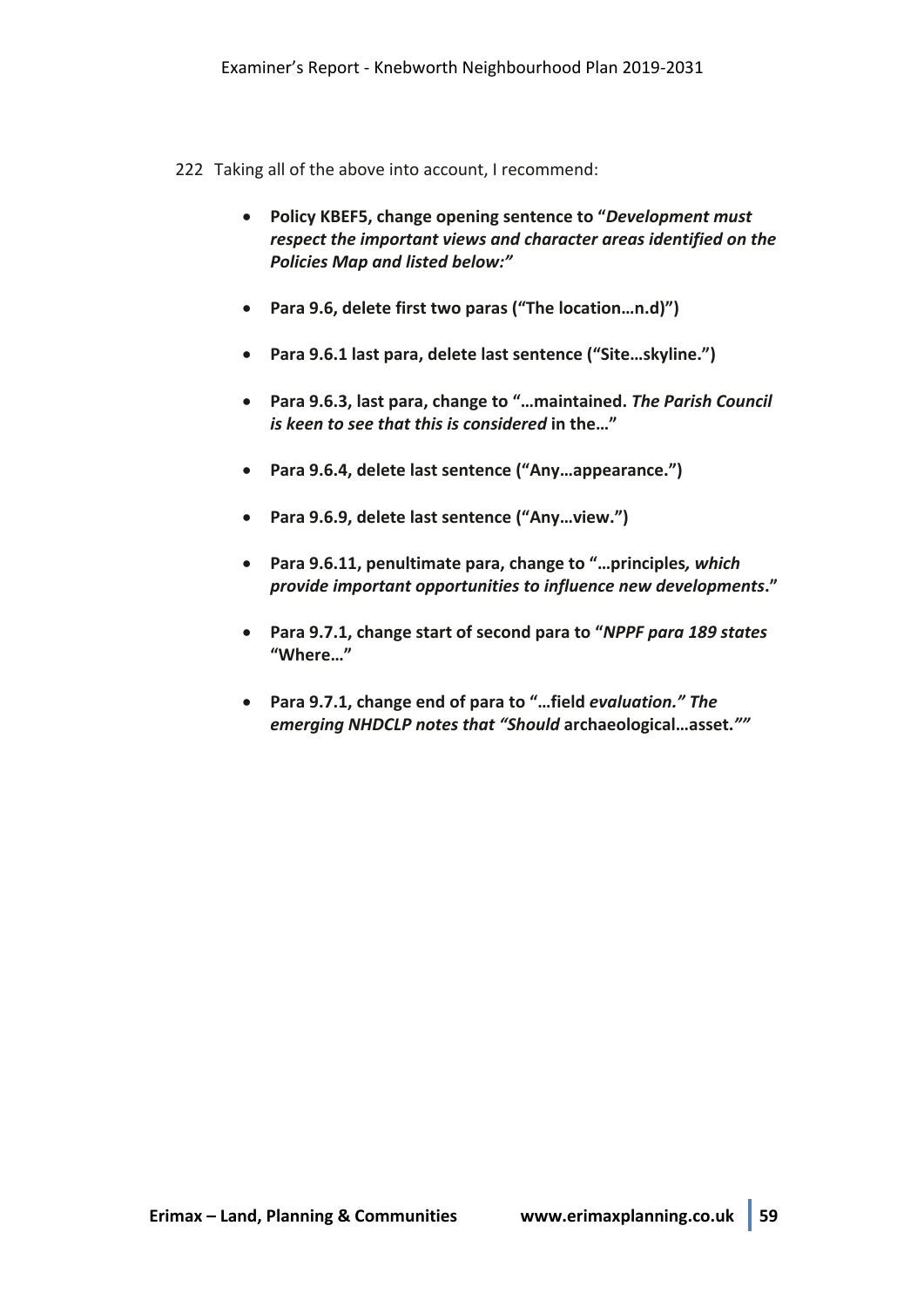## **Policy KBEF6: Non-designated Heritage Assets**

- 223 Chapter 16 of the Framework, "*Conserving and enhancing the historic environment,"* recognises that the nation's heritage assets comprise an irreplaceable resource. Paragraph 189 of the Framework requires all heritage assets to:
	- "…*be conserved in a manner appropriate to their significance*…"
- 224 Chapter 16 goes on to set out a detailed and carefully nuanced approach to the conservation of heritage assets.
- 225 In general terms, Policy KBEF6 seeks to protect heritage assets. However, as set out, the first part of the Policy misinterprets national policy to the extent that it results in an approach that is in direct conflict with the Framework and thus does not have regard to national policy. National policy calls for the balanced judgement of relevant matters, rather than, as set out by Policy KBEF6, simply permitting development where the scale of harm or loss is balanced against the significance of the asset.
- 226 Notwithstanding this, the Neighbourhood Plan cannot in any case determine whether or not development "*will be permitted.*"
- 227 For clarity, Policy KBEF6 cannot apply to non-designated heritage assets that do not exist.
- 228 I recommend:
	- **Policy KBEF6, delete first para ("Development…asset") and change start of second para to "***The following non-designated heritage assets will be conserved in a manner appropriate to their significance: War Memorial…Station Approach; The Cottage, Three Houses Lane; Knebworth Village Hall; 1, 3 & 5 Station Road; 23 Station Road; and 143 London Road."*
	- **Policy KBEF6, delete last sentence ("This policy…Plan.")**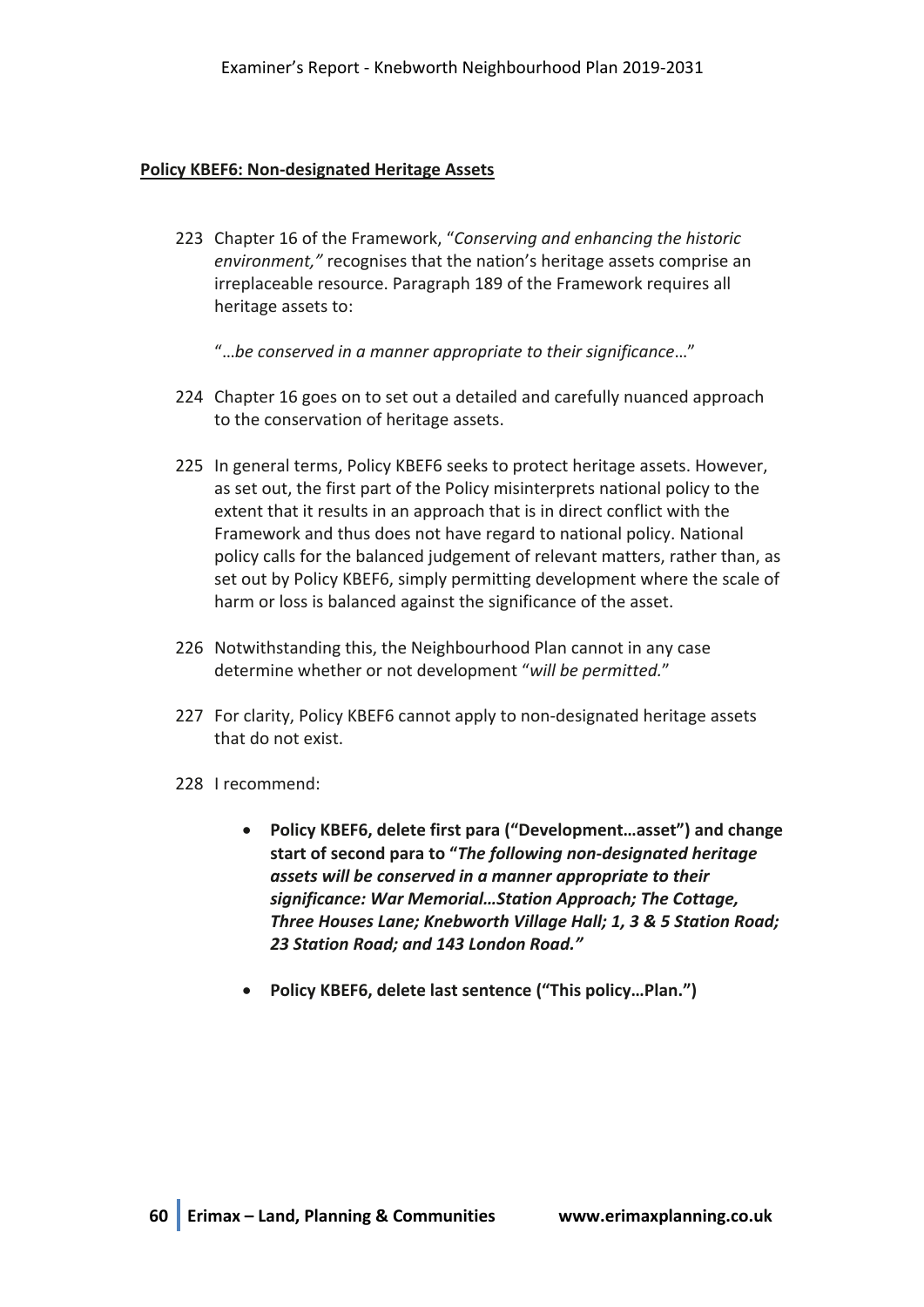Traffic, Transport and Parking

## **Policy KBT1: Sustainable Modes of Travel**

229 Chapter 9 of the Framework, "*Promoting sustainable transport*," promotes sustainable patterns of movement and Paragraph 100 of the Framework states that:

"*Planning policies and decisions should protect and enhance public rights of way and access*…"

- 230 As set out, the first part of Policy KBT1 places vague requirements on development regardless of deliverability or whether such requirements meet planning obligation tests. The second part of the Policy comprises a general statement regarding reducing car dependence and presents further vague requirements without reference to, or evidence of, deliverability or the relevant national policy tests.
- 231 Consequently, the Policy is worded in a way that it does not meet the basic conditions.
- 232 The supporting text includes subjective assumptions and vague references which detract from the clarity and precision of the Neighbourhood Plan.
- 233 Taking this and the above into account, I recommend:
	- **Policy KBT1, delete text and replace with "***The provision of sustainable modes of transport, electric vehicle charging points and the protection and enhancement of public rights of way will be supported."*
	- **Para 10.2, first para, delete "and North Herts…52)" and delete second para ("If…increase.") and delete second sentence of third para ("It is probable…40).")**
	- **Para 10.2, fourth para, delete last sentence ("This…51)")**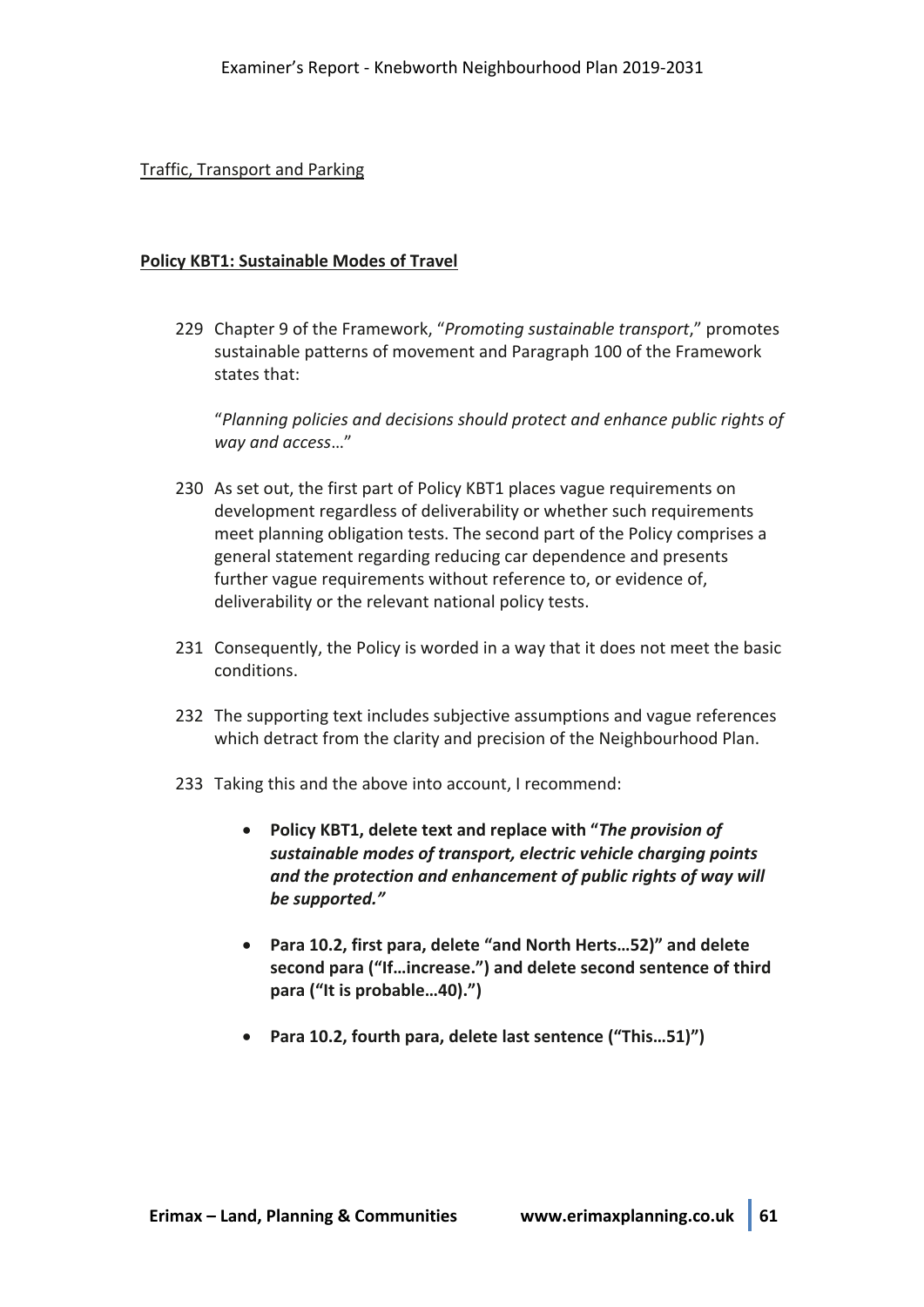## **Policy KBT2: Traffic Impact**

- 234 Policy KBT2 is not supported by any substantive information in respect of what a significant addition to traffic congestion or motor vehicle flows would comprise. Consequently, the first part of the Policy appears imprecise and does not provide a decision maker with a clear indication of how to react to a development proposal.
- 235 There is no substantive evidence to demonstrate that the Policy requirements in the first paragraph are deliverable and further, requirements for "*good*" pedestrian, cycle and bus connections into Knebworth and the wider area are ambiguous.
- 236 The second paragraph of the Policy refers to matters under consideration as part of the emerging Local Plan and appears vague due to the absence of substantive supporting evidence in justification of the approach in respect of sites not yet allocated.
- 237 The third part of the Policy is reliant on a vague reference to "*the highways in the Neighbourhood Area*." In the absence of any detailed justification, it is not clear why all major residential development proposals must assess traffic impacts on the Neighbourhood Area's highways during construction and post-completion. Such a requirement is onerous and there is nothing to demonstrate that it is deliverable or that it has regard to Paragraph 57 of the Framework.
- 238 The last two sentences of the Policy are not supported by detailed evidence in respect of deliverability and appear premature given that the sites referred to are not allocated in an adopted Local Plan.
- 239 The Policy does not meet the basic conditions and I recommend:
	- **Delete Policy KBT2 and supporting text**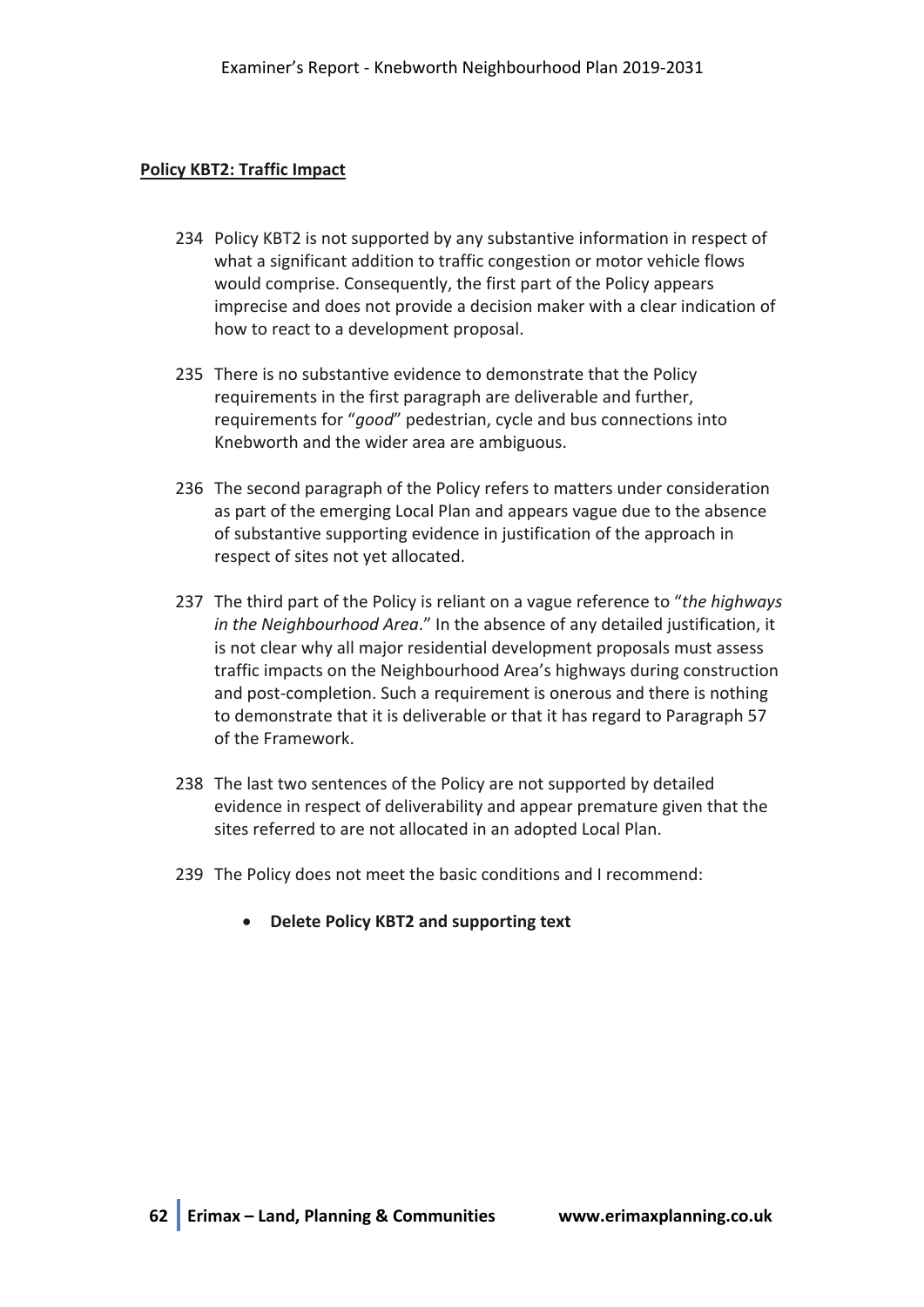## **Policy KBT3: On Street Parking**

- 240 Policy KBT3 sets out vague requirements for all development to minimise on street parking on residential roads and to increase off-street parking in the village centre or provide off-street railway parking.
- 241 There is no substantive information to demonstrate that these requirements are deliverable, or that they have regard to Paragraph 57 of the Framework.
- 242 The rest of the Policy is reliant on other policies produced by another party, not within the scope of the Neighbourhood Plan. The Neighbourhood Plan should avoid unnecessary duplication of policies, having regard to Paragraph 16 of the Framework.
- 243 Policy KBT3 does not meet the basic conditions. I recommend:
	- **Delete Policy KBT3 and supporting text**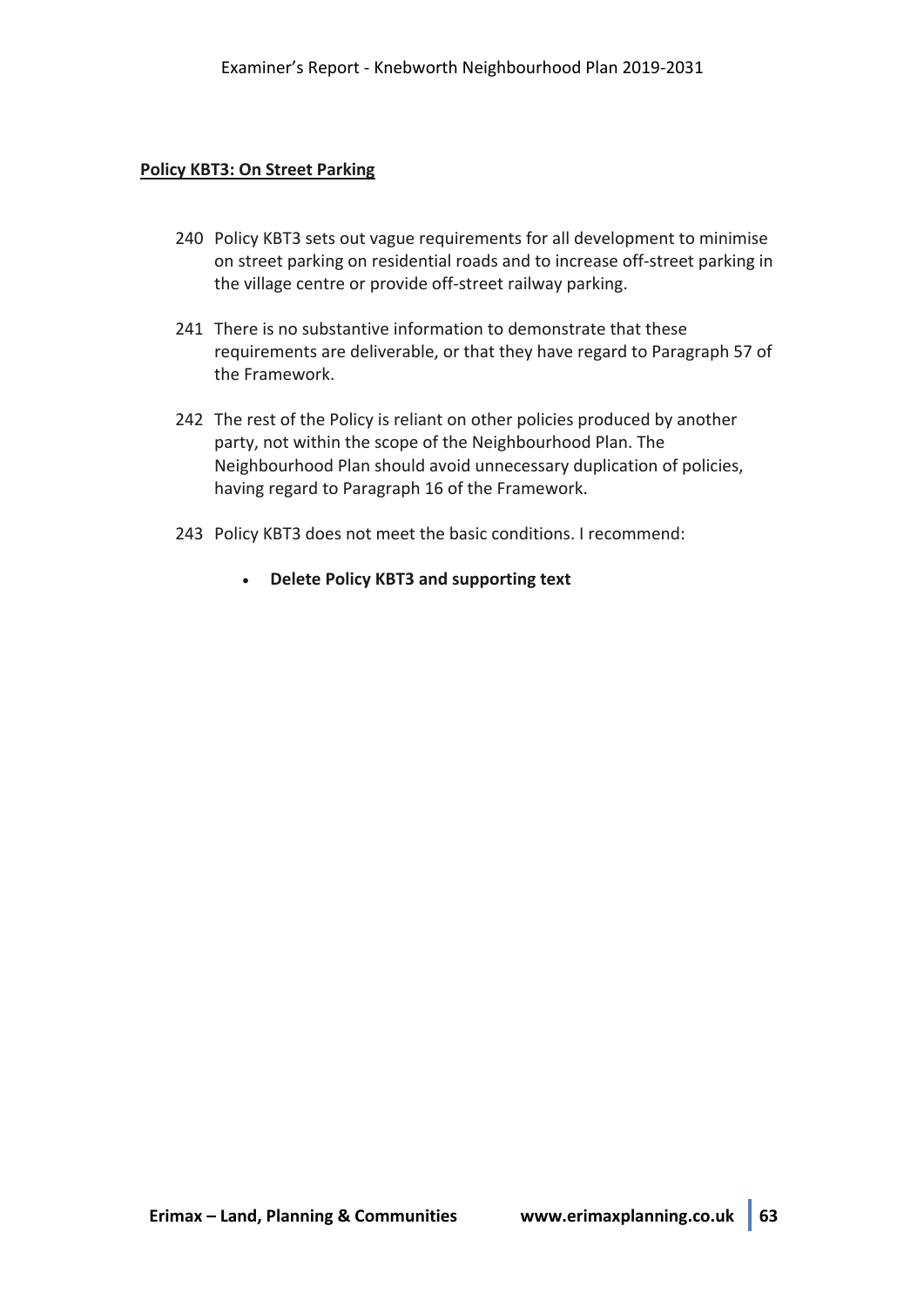## **Policy KBT4: 'High Street' (London Road) Traffic Issues**

- 244 The Policy is reliant upon developer contributions being sought but does not provide any details in respect of the basis upon which such contributions will be sought. Policy KBT4 is unclear, imprecise and does not have regard to Paragraph 57 of the Framework.
- 245 I recommend:
	- **Delete Policy KBT4 and supporting text**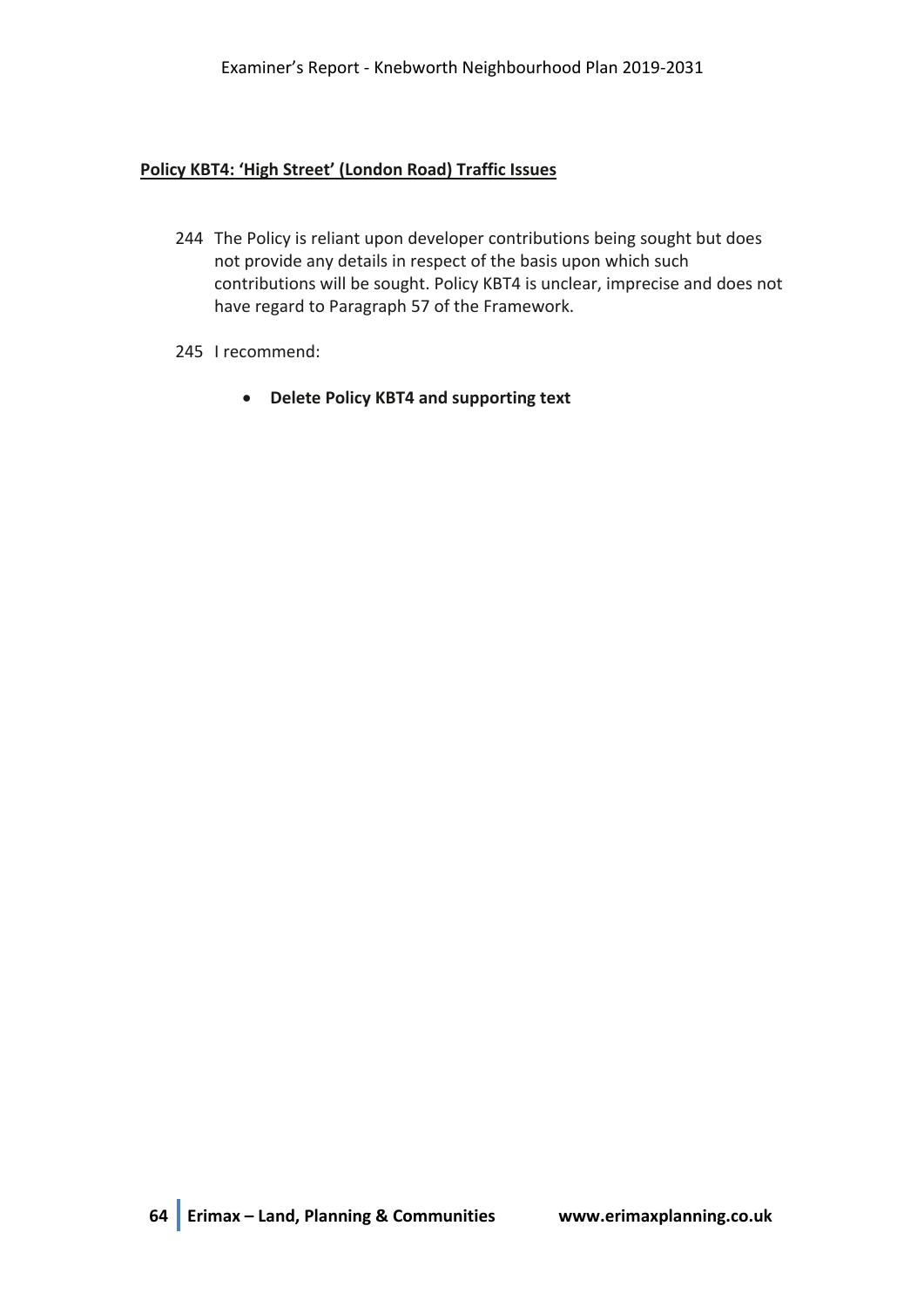## **Policy KBT5: Bus Routes**

- 246 Policy KBT5 requires all developments to contribute to the provision of a bus route. The Qualifying Body has since stated that the Policy applies to site allocations KB1 and KB2.
- 247 Notwithstanding that the provision of a bus route is not the same thing as the provision of a bus service, similarly to other Policies, no clear mechanism for contributions is evidenced and the Policy does not meet the basic conditions.

248 I recommend:

• **Delete Policy KBT5 and supporting text**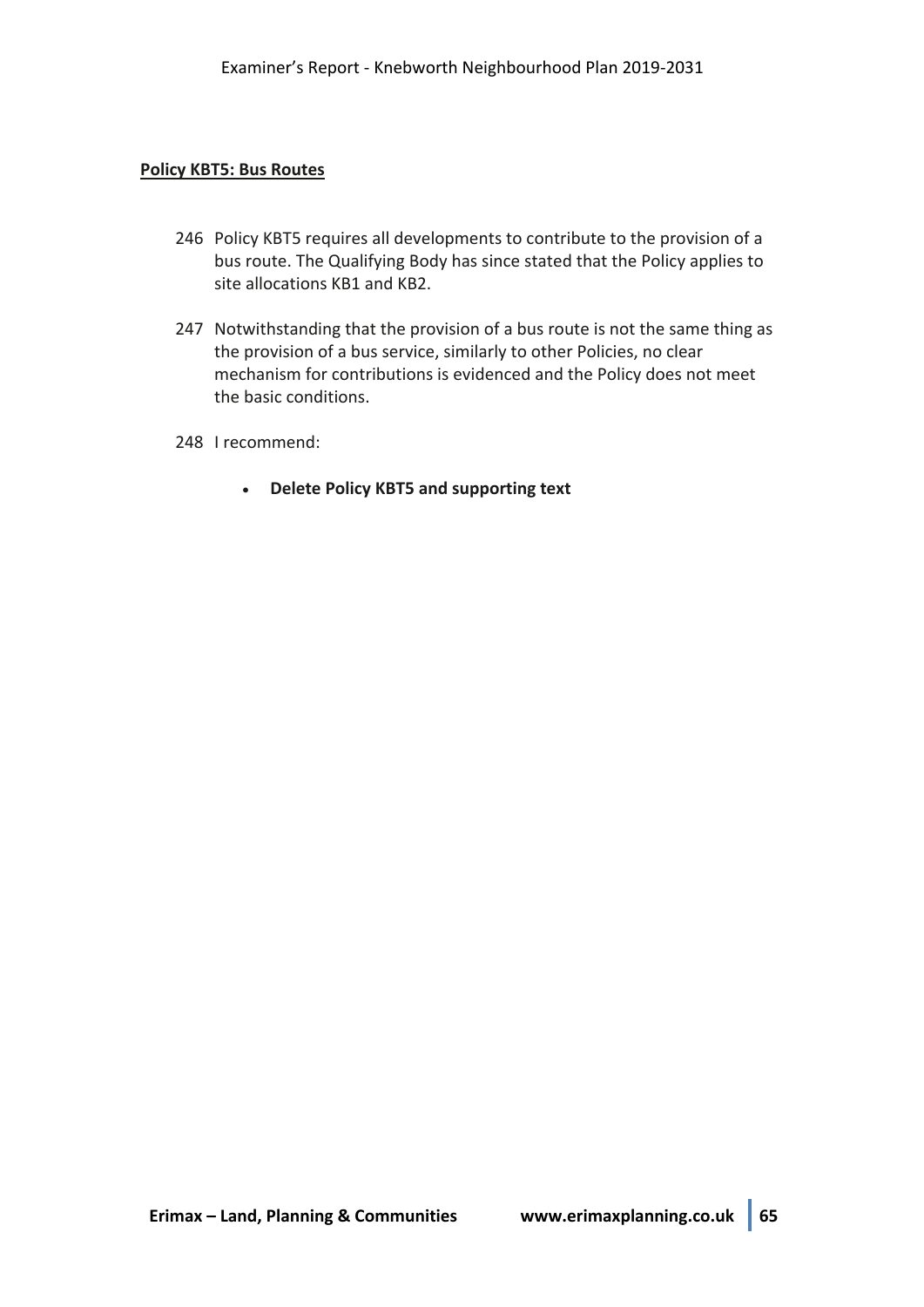## **Policy KBI1: Spending Priorities**

- 249 Policy KBI1 sets out a statement of intent and is not a land use planning policy that meets the basic conditions. Consequently, I recommend:
	- **Delete heading of Chapter 11 and replace with "***11 - Implementation***"**
	- **Delete heading "11.2 Policy KBI1 Spending Priorities"**
	- **Remove green box and delete "KBI1 Spending Priorities"**
	- **Delete wording of text previously in green box and replace with "***The Parish Council is keen to see that funding derived from development in Knebworth benefits the residents of Knebworth. To this end, a list of projects identified in an Action Plan (Appendix E) will be reviewed twice a year by the Parish Council***."**
	- **Page 90, delete last para and replace with "***The Parish Council will seek to encourage developers to take the Action Plan into account when submitting planning applications for development in Knebworth Parish and will seek to work with the County Council and District Council to achieve this***."**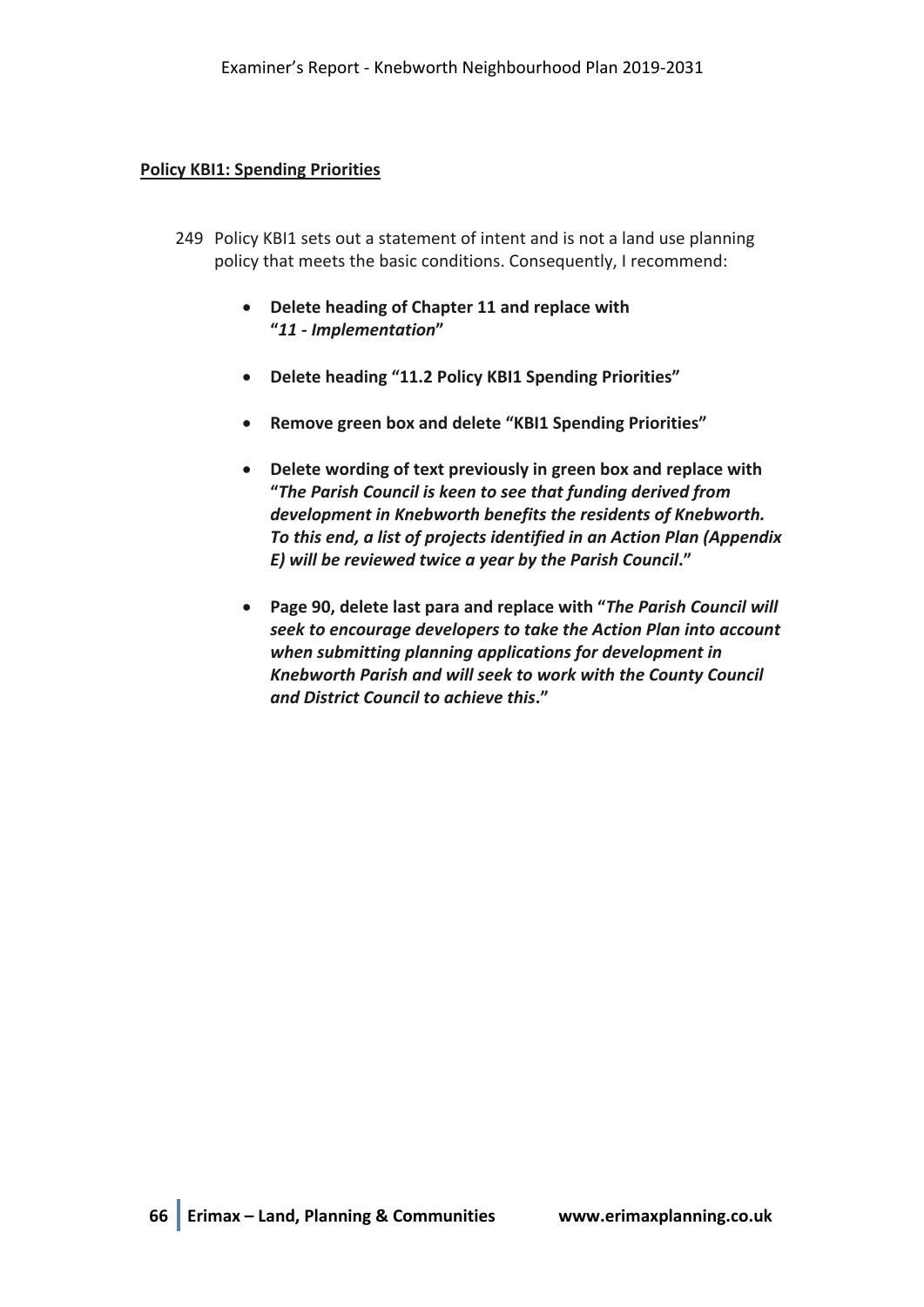## **8. The Neighbourhood Plan: Other Matters**

- 250 The recommendations made in this Report will have a subsequent impact on Contents, including Policy, Figure, paragraph and page numbering.
- 251 I recommend:
	- **Update the Contents, Policy, Figure, paragraph and page numbering to take into account the recommendations contained in this Report**